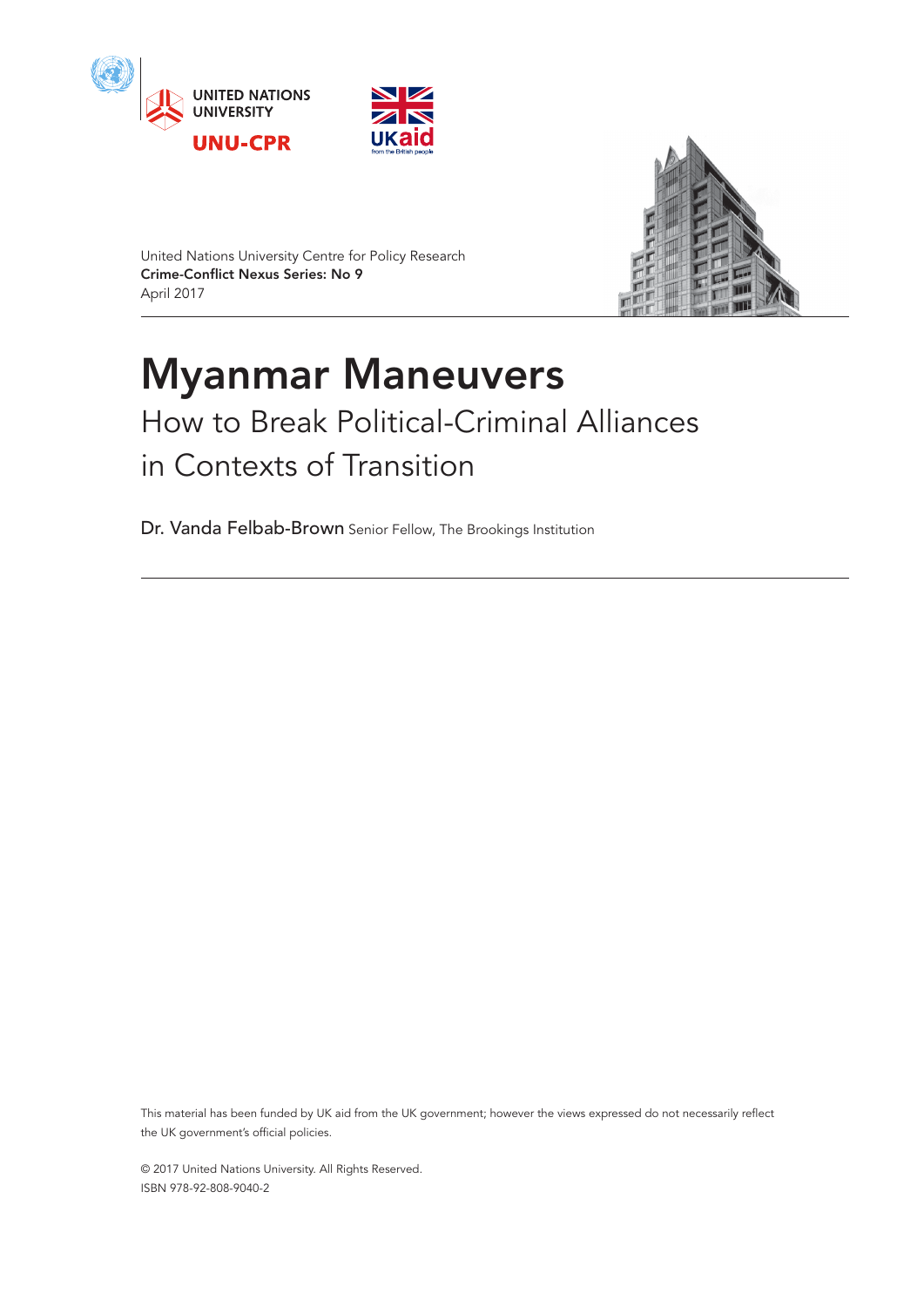# EXECUTIVE SUMMARY

The Myanmar case study analyzes the complex interactions between illegal economies -conflict and peace. Particular emphasis is placed on understanding the effects of illegal economies on Myanmar's political transitions since the early 1990s, including the current period, up through the first year of the administration of Aung San Suu Kyi. Described is the evolution of illegal economies in drugs, logging, wildlife trafficking, and gems and minerals as well as land grabbing and crony capitalism, showing how they shaped and were shaped by various political transitions. Also examined was the impact of geopolitics and the regional environment, particularly the role of China, both in shaping domestic political developments in Myanmar and dynamics within illicit economies.

For decades, Burma has been one of the world's epicenters of opiate and methamphetamine production. Cultivation of poppy and production of opium have coincided with five decades of complex and fragmented civil war and counterinsurgency policies. An early 1990s *laissez-faire* policy of allowing the insurgencies in designated semi-autonomous regions to trade any products – including drugs, timber, jade, and wildlife -- enabled conflict to subside. The incorporation of key drug traffickers and their assets into the state structures significantly strengthened the state and the military regime. The Burmese junta negotiated ceasefires with the insurgencies, and underpinned the agreements by giving the insurgent groups economic stakes in resource exploitation and illegal economies. Under pressure, including from China, opium poppy cultivation was suppressed in the late 1990s and early 2000s, even as unregulated and often illegal trade in timber, jade, and wildlife continued. Although local populations suffered major economic deprivation, the ceasefires lasted. The armed ethnic groups, however, did not lose their source of revenues, compensating for the diminished heroin business by switching to methamphetamines and, with the participation of Chinese businesses, augmenting the legal and illegal extraction of other resources, such as timber and gems.

Since the middle of the 2000s, however, the ceasefires have started to break down, and violent conflict has escalated. As of this writing in February 2017, it is probably at its most intense at any time since the early 1990s. Among the reasons is the effort of the previous Myanmar government and military since 2008 as well as powerful Bamar and Chinese businessmen and powerbrokers (many linked to the military and military business conglomerates) to restructure the 1990s economic underpinnings of the ceasefires so their economic profits increase. Business conglomerates linked to the Tatmadaw, such as Myanmar Economic Holdings Limited (MEHL), came to enjoy special access to the significant gem mines and other resource economies and trade more broadly, serving crucial political survival interests of the military. Control of the jade economy became a key enrichment and strategic priority for the junta. The military also sought to guarantee a steady pension for former Tatmadaw officials and soldiers and thus keep them from potentially rebelling. The MEHL and other military-linked economic conglomerates and cronies hence were accorded monopolies on the import of various consumer goods.

Meanwhile, however, illegal and unregulated resource economies, including the drug trade, logging, mining, and wildlife trafficking, have thrived and devastate Burma's ecosystems, even as the plunder-underpinned peace has slid into war again.

In 2011, the Myanmar military embarked on political and economic liberalization that, though a miscalculation of the military, culminated in the election of the Aung Sang Suu Kyi government in November 2015. However, the military has retained significant formal and informal power. Indeed, despite the military's electoral miscalculation, the entire transition had been at the discretion of the junta. Illicit economies played an integral part of the transition process, being a crucial element of the golden parachute that the junta awarded itself. Moreover, with its continuing lock on constitutional power, the military regime also guaranteed itself a sufficient budget.

Any reforms that took place, including those directed at illicit economies, such as the embrace of greater transparency measures in mining, greater enforcement in logging, and the significant weakening the power of the cronies, were still at the direction of the military. Reforms and actions against illicit economies and organized crime that would not be advantageous to the military's institutional power or enrichment of key individuals have not taken place and could be subverted or vetoed by the key powerbrokers of the military. Similarly, the selective suppression of organized crime and aspects of the illicit economies has served crucial political and strategic objectives of the military.

Nonetheless, under President Thein Sein, significant economic liberalization was in fact undertaken, with a surprising willingness to change economic arrangements with privileged economic actors. As a result of growing economic competition, the footprint of the military conglomerates and crony companies in the formal economy was reduced. Thein Sein also launched an anti-corruption drive, limited in its reach and determination mainly to the civil service, but nonetheless not insignificant. A comprehensive new land law was passed, and some stolen land was returned to local populations as a result of civil society mobilization.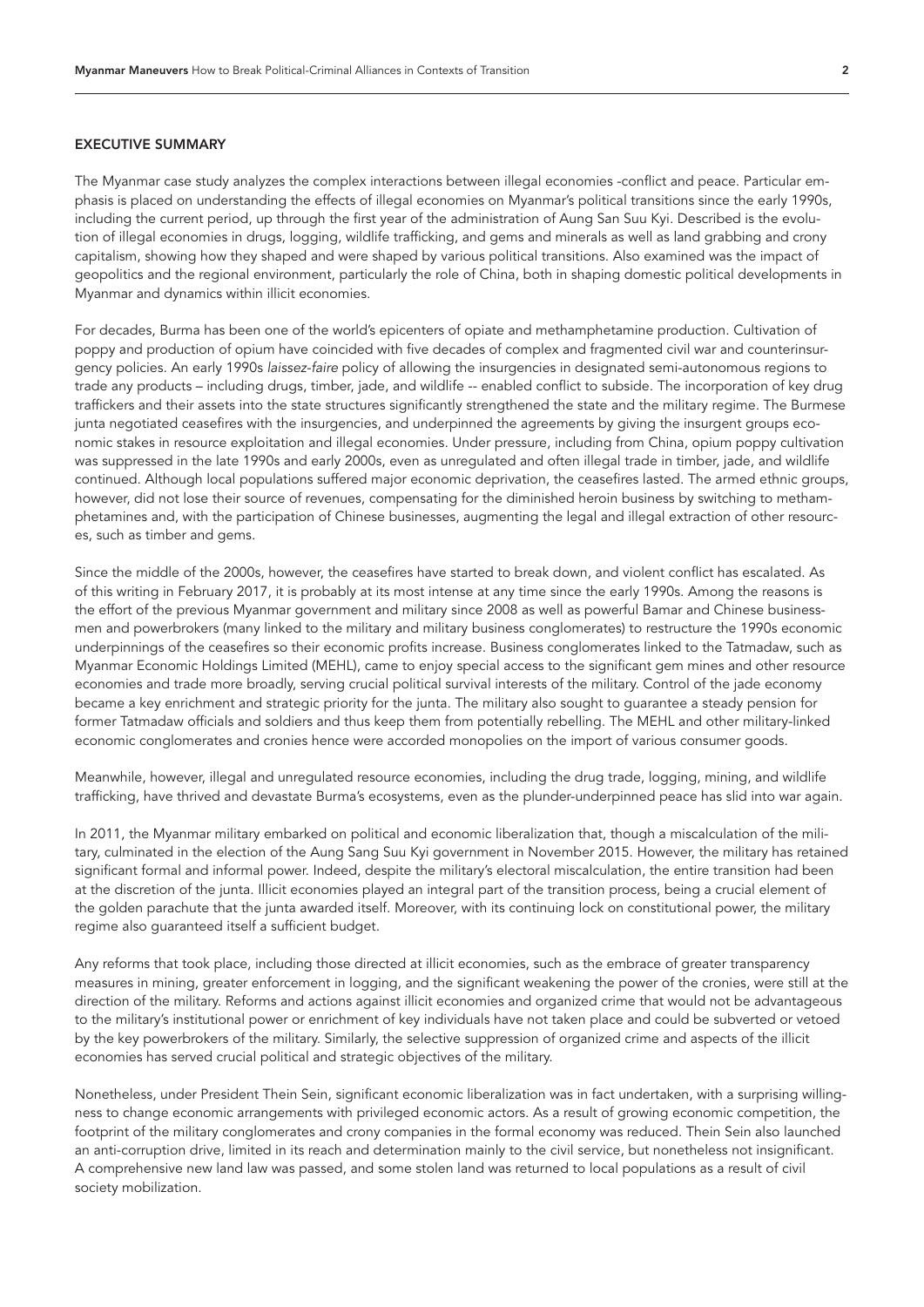Even so, any political rivals of the military, including the new post-March 2016 government of Aung Sang Suu Kyi, continue to be significantly limited in how much they can challenge the military or the illicit economies and organized crime embraced by the military. In the larger balance of power vis-à-vis the military, Suu Kyi's hand remains weak and she has not chosen to challenge the military on significant issues, including the constitution. That is perhaps not surprising as such moves could still trigger a military coup d'état.

The military's continuing power and the intermeshing of the state and illicit economies have also limited Suu Kyi's scope of maneuver toward the illicit economies. Significantly, the internal political liberalization and the rise of many new constituencies and political entrepreneurs have also constrained her scope of maneuver vis-à-vis the illicit economies/ organized crime nexus. Her government has undertaken some steps toward limiting the pernicious effects of Myanmar's illegal and resource economies, such as in the suspension of mining licenses and in other efforts toward greater transparency. Yet the effects of such moves so far have been highly limited.

Sporadic and selective enforcement, often with an eye toward local political effects, has characterized many resource and illicit economies in Myanmar. Even under the post-March-2016 government of Suu Kyi, such selective enforcement persists. For example, supported by the environmental NGOs and logging policies adopted elsewhere in Southeast Asia, the military junta banned export of unprocessed logs from Burma in 2006, unless through Yangon and under the auspices of the staterun MTE. In April 2014, the Myanmar transitional government imposed an additional timber export ban. Although meant to reduce environmental destruction, improve the sustainability of the timber industry in Burma, and increase state revenues, these policies also undercut economic profits for the Kachin ethnonationalists and their businesses, thus reducing their economic incentives for peace in a context they considered economically disadvantageous.

However, illegal logging and massive environmental degradation persisted until the 2015 global economic downturn, with participation by all: insurgent ethnic groups, the military, Bamar businessmen, and Chinese companies. Similarly, in October 2015, the NGO Global Witness released a report *Jade: Myanmar's "Big State Secret,"*[1](#page-29-0) exposing the outsized role of Mynamar's former military commanders and cronies in the trade and the massive tax evasion and widespread irregularities in licensing and on-the-ground practices, affecting the environment and labor standards, that pervade the jade economy. Wildlife poaching and trafficking also continue to be rampant and fuel a ferociously expanding appetite for wildlife products in China and East Asia. And of course, the opium poppy economy, never replaced with adequate alternative livelihoods, has dramatically rebounded. Meanwhile, the rise of visible drug addiction, particularly the abuse of methamphetamines, and the rise of virulent nationalistic political entrepreneurship, as well as anti-drug militias, generate pressure on the Myanmar government to adopt counterproductive repression policies even as the government has drafted one of the most progressive drug laws in Southeast Asia.

At the top levels of the Suu Kyi government, there is zero tolerance for corruption, an approach that has translated into less corruption at the lower levels of the government and civil service, such as for issuing licenses – a significant and important improvement. However, some allege that the anti-corruption progress, particularly in suspending the issuance of new licenses has undermined badly needed economic growth.

Indeed, the political tension between stimulating economic growth and attempting to institute retroactive anti-corruption and anti-organized-crime and illicit economies measures is high. If the Aung Sang Suu Kyi's government fails to deliver economic growth, even her base may turn away from her. With a significant economic slowdown already characterizing its first year, the government is reluctant to attempt to purge illicit money from the formal economy, as that would have pronounced negative effects on GDP growth, poverty alleviation, and income redistribution. Crucially, the Suu Kyi government fundamentally lacks enforcement capacity vis-à-vis a wide range of actors, front insurgent groups to military companies and powerful businesses. Thus even though new regulations are promulgated in Naypiydaw, they are not enforced on the ground, particularly in insecure and contested areas, but even in the non-violent Bamar center.

Furthermore, the regional geopolitics and the influence and direct role of China in Myanmar's illicit economies further constrain Suu Kyi's space for maneuver. Transnational organized crime actors from China, India, Thailand, and other places are deeply and intimately involved in Myanmar's illegal drug, logging, mining, and wildlife economy. Such transnational dimensions of crime are hardly unique to Myanmar.

However, just as with Afghanistan, geopolitics plays a crucial role in shaping Myanmar's conflict dynamics and the relationship between illicit economies and political transition. Pakistan tolerates crucial safe havens within its borders for Afghan insurgent groups because of Islamabad's geopolitical outlook and power competition with India and because of internal Pakistani political considerations. China's geopolitical positioning and internal political and development policies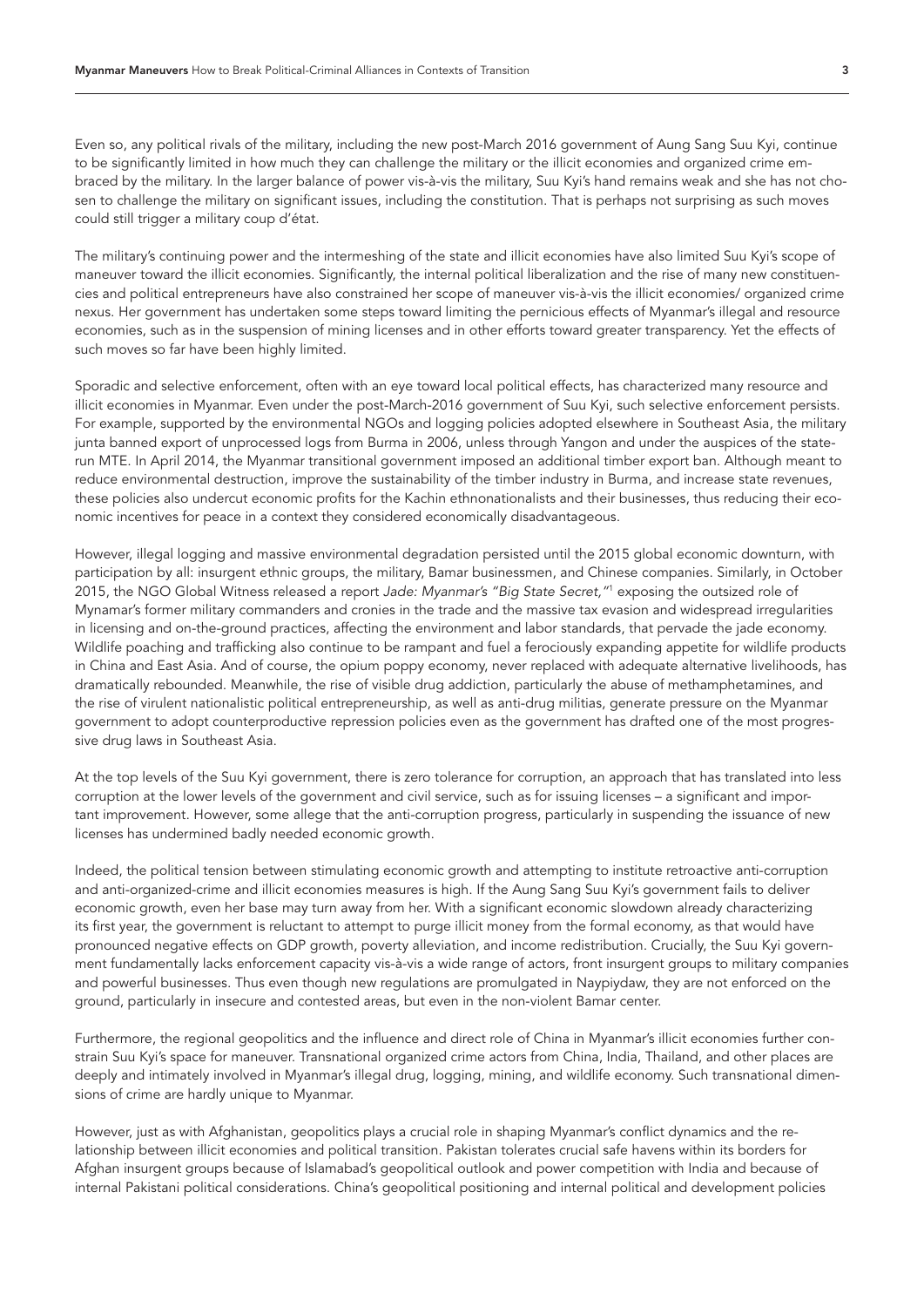critically affect both its policies in and towards Myanmar and Myanmar's policies toward illicit economies. Thus *some* illegal economies and organized crime in Myanmar, at least until they explode in highly controversial, contentious, and visible confrontations, serve Beijing's and local Chinese interests. A decision in Nyipyidaw to tackle them will be of limited effectiveness unless Beijing and local Chinese government actors are also on board; worse yet, it risks a direct geopolitical confrontation with them.

In short, going after crime and illicit economies needs to be a tool for increasing the power of a democratic and accountable government, and not inadvertently for weakening it. If going after organized crime and actors involved in illicit economies only weakens the new democratically-elected government, either because targeted rivals mobilize and subvert it or because overall economic growth of the country significantly slows down, both the anti-crime project and the larger political democratization project will be unsustainable.

Accordingly, the new government, civil society, and donors should stop treating the military and cronies as a monolithic entity, but rather should look for members who are most inclined toward political and democratic liberalization and cultivate them as allies. These potential allies should be encouraged to comply with desirable international practices toward the resource and illicit economies and rewarded with contracts.

Policies toward illicit economies and organized crime in Myanmar should be guided by the overarching objectives of enhancing the pluralization of power in the country, inclusivity, and accountability. However, they also need to be sensitive to conflict dynamics and cognizant of the determining realities of power distribution.

Given the basic balance of power in Myanmar, recommended are the following set of policy measures:

- Reinforcing political pluralization and accountability, in a way that not only minimizes the pernicious effects of illicit economies and the threats they pose to the state and society, but also maximizes political power accumulation of democratic and pluralistic elements. Neither crony capitalists, nor the Myanmar military and powerbrokers associated with it should be treated as monolithic actos. A sequential peel-off approach should be adopted toward such actors, with those most robustly complying with new accountability and transparency rules built into the fold as allies of the new democratic government. Revenues thus need to be brought on the books without slowing down economic growth. The most pernicious actors should be tackled sequentially, while more transparency is built into the overall system;
- Reinforcing the peace process by properly sequencing policies against illicit economies, including by not insisting on an early elimination of the drug economy without alternative livelihoods being in place and prioritizing alternative livelihoods to tackle artisanal legal logging while cracking down on industrial illegal logging;
- Using actions to tackle Myanmar's widespread and intense poaching and illegal wildlife trade as low-hanging fruit easy demonstrations of the government's resolve to effectively respond to illicit economies.

In short, anti-crime policies need to be viewed through a political-power prism, not merely as technical exercises in building institutions and rule of law.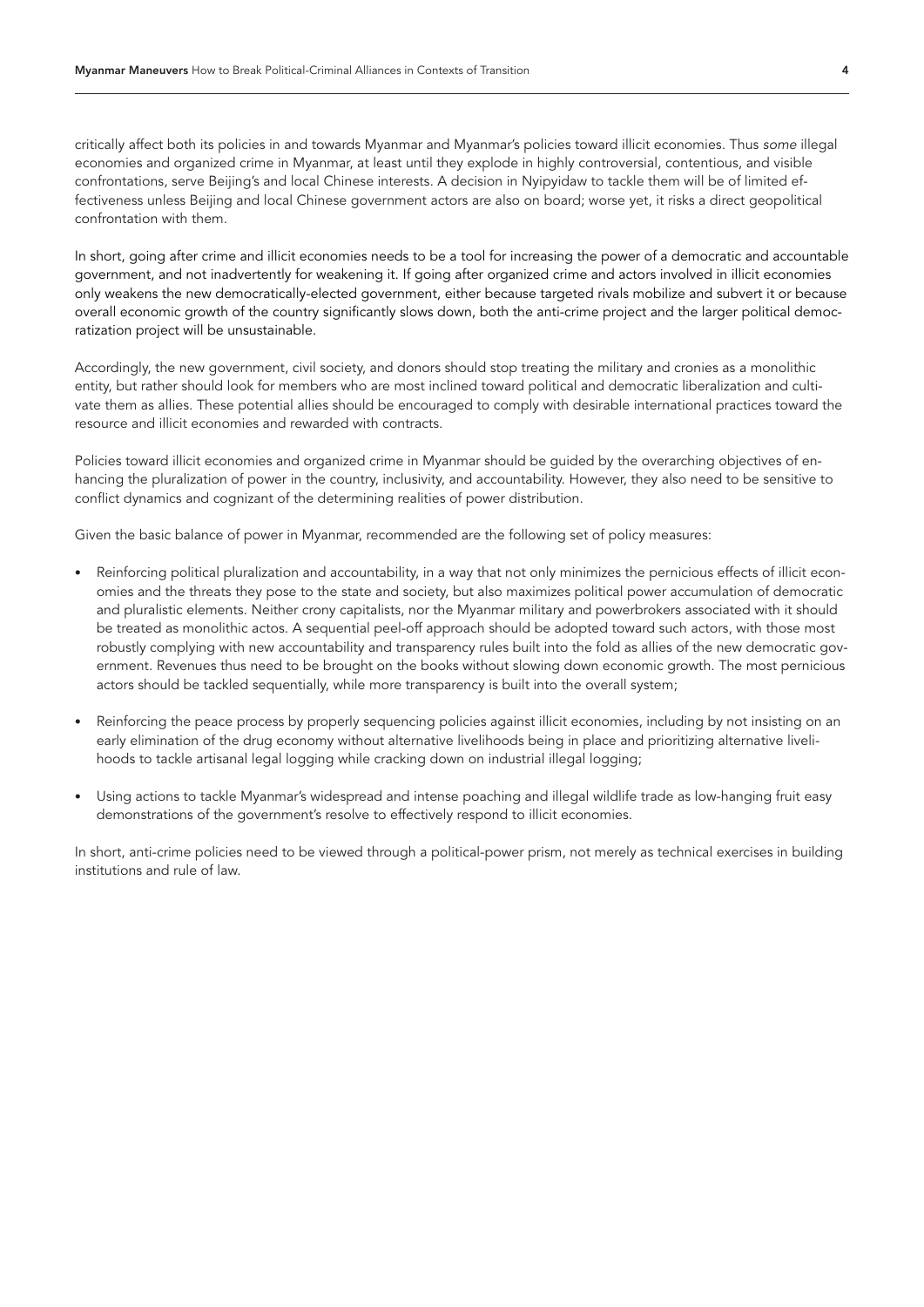## **INTRODUCTION**

In November 2015, Myanmar entered a new phase in its history and political development. After decades of authoritarianism and rule by a military junta, the pro-democracy National League for Democracy (NLD), led by the Nobel Peace Prize winner Aung Sang Suu Kyi, overwhelmingly won in a national election against the political party representing the Myanmar military and affiliated crony capitalists. Unlike after the 1990 elections, the military and the quasi-civilian regime created in 2011 when Burma embarked on democratization, ceded power. Barred from becoming president by a clause in the constitution, Suu Kyi has declared herself "above the president"<sup>2</sup> and devised a new position to assume power. But her power and that of the NLD have been crucially circumscribed by the formal and informal power the Myanmar military retains.

The change in governance also ushered in hope for a new phase in the peace process with ethnic separatist groups who have been at war with the Burmese government for decades, and perhaps for new approaches to Myanmar's illicit economies. Although the Myanmar military has not given up its control over the ongoing and intensified fighting in large parts of the country, Aung San Suu Kyi and the NLD have become involved in the peace negotations. In responding to the ethnic peace processes and the fighting, the NLD and Suu Kyi will unavoidably confront the many problematic and illegal economies that have been intertwined in both the conflict and the peace processes for decades: drugs, timber, wildlife, and gems and minerals. *These economies have crucially s*haped political developments in Myanmar, including the transition toward greater political and economic pluralism and democracy.

In this case study, I analyze the complex interactions of illegal economies and conflict and peace dynamics and the effects of the illegal economies on Myanmar's political transitions since the early 1990s, including the current period, up through the first year of the Suu Kyi administration. I describe the evolution of the illegal economies in drugs, logging, wildlife trafficking, and gems and minerals as well as land grabbing and crony capitalism, showing how they shaped political transitions and how political evolution and changes shaped them. I also examine the impact of geopolitics and the regional environment, particularly the role of China, both in shaping domestic political developments and the illicit economies in Myanmar. I show how China has been significantly affecting the state of illicit economies and organized crime in Myanmar, encouraging suppression of drug cultivation while being a key enabler and participant in the growth of other illegal economies, such as illegal logging and mining and wildlife trafficking.

For decades, Burma has been one of the world's epicenters of opiate and methamphetamine production. Cultivation of poppy and production of opium have coincided with five

decades of complex and fragmented civil war and counterinsurgency policies. Waves of poppy eradication in the 1970s and 1980s, motivated by both external pressures to reduce illicit crops and internal desires to defund the insurgencies, failed on both counts. An early 1990s *laissez-faire* policy of allowing the insurgencies in designated semi-autonomous regions to trade any products – including drugs, timber, jade, and wildlife -- enabled conflict to subside. The incorporation of key drug traffickers and their assets into the state structures significantly strengthened the state and the military regime. The state was repressive domestically and condemned internationally for its embrace of illicit economies and organized crime, but its survival was reinforced by these permissive policies. The Burmese junta negotiated ceasefires with the insurgencies, and underpinned the agreements by giving the insurgent groups economic stakes in resource exploitation and illegal economies. Under pressure, including from China, opium poppy cultivation was suppressed in the late 1990s and early 2000s, even as unregulated and often illegal trade in timber, jade, and wildlife continued. Although local populations suffered major economic deprivation, the ceasefires lasted. The armed ethnic groups, however, did not lose their source of revenues, compensating for the diminished heroin business by switching to methamphetamines and, with the participation of Chinese businesses, augmenting the legal and illegal extraction of other resources, such as timber and gems.

Since the middle of the 2000s, however, the ceasefires have started to break down, and violent conflict has escalated. Currently, the ethnic conflict in the northern parts of Myanmar is at its greatest intensity since the 1990s ceasefires. There are multiple reasons for this conflict escalation and for the difficulties of transforming the ceasefires into a lasting, just, and inclusive peace. One reason has been the efforts of the Myanmar government and military since 2008 as well as powerful Bamar and Chinese businessmen and powerbrokers (many linked to the military and military business conglomerates) to restructure the 1990s economic underpinnings of the ceasefires so their economic profits increase. Meanwhile, however, illegal and unregulated resource economies, including the drug trade, logging, mining, and wildlife trafficking, have thrived and devastated Burma's ecosystems, even as the plunder-underpinned peace has slid into war again.

In 2011, the Myanmar military embarked on political and economic liberalization that, though a miscalculation, culminated in the election of the Aung Sang Suu Kyi government. However, the military has retained significant formal and informal power. Indeed, despite the military's 2015 parliamentary elections miscalculation, the entire transition had been at the discretion of the junta. Illicit economies played an integral part of the transition process, being a crucial element of the golden parachute that the junta awarded itself. Moreover, with its continuing lock on constitutional power, the military regime also guaranteed itself a sufficient budget.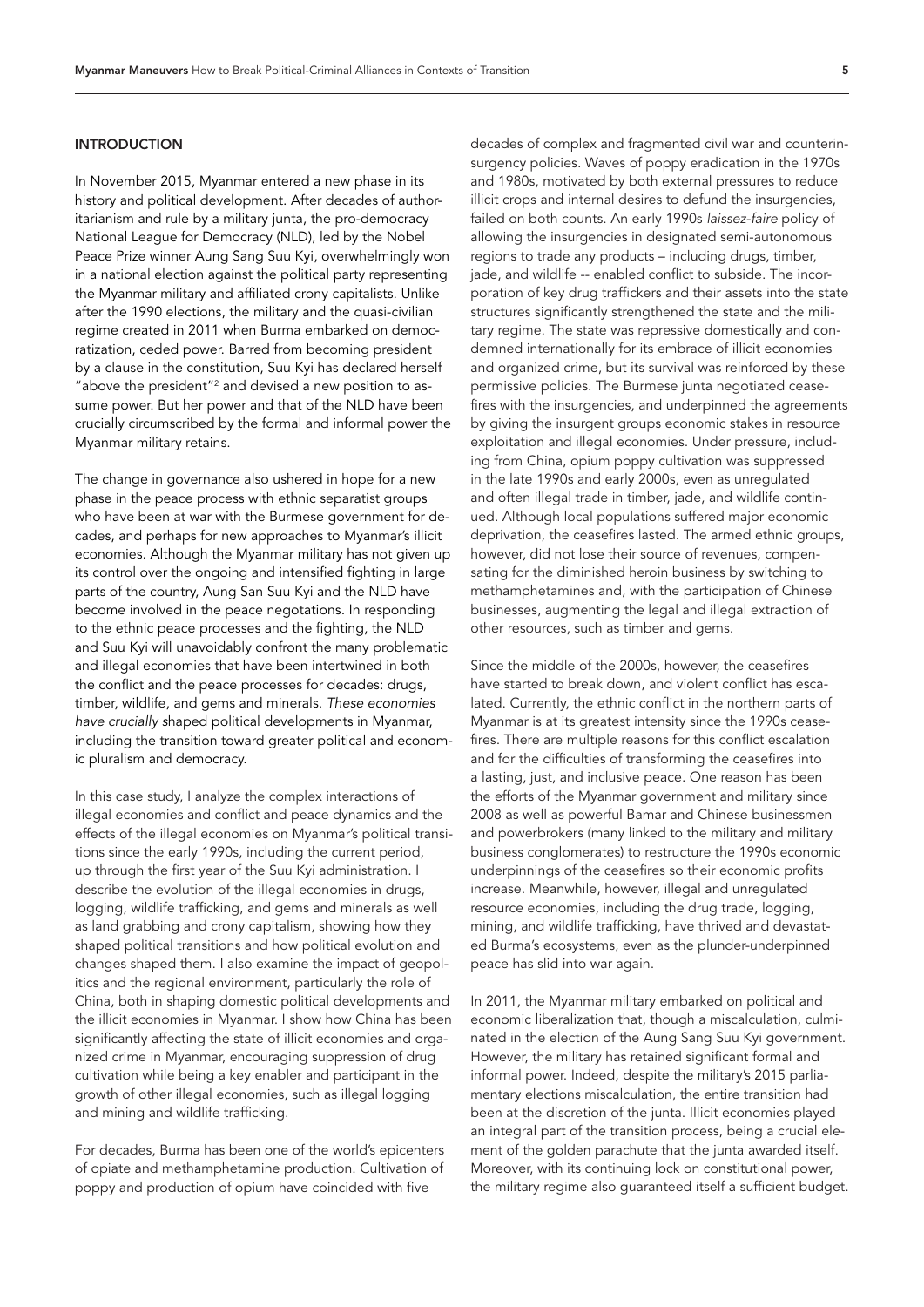Any reforms that took place, including those directed at illicit economies, such as the embrace of greater transparency measures in mining, greater enforcement in logging, and the significant weakening of the power of the cronies, were still at the direction of the military. Reforms and actions against illicit economies and organized crime that would not be advantageous to the military's institutional power or enrichment of key individuals have not taken place and could be subverted or vetoed by the key powerbrokers of the military. Similarly, the selective suppression of organized crime and aspects of the illicit economies has served crucial political and strategic objectives of the military.

Thus, any political rivals, including the new post-March 2016 government of Aung Sang Suu Kyi, continue to be significantly limited in how much they can challenge the military or the illicit economies and organized crime it has embraced. Along with the reverence that Myanmar's population accords Aung Sang Suu Kyi, the informal power of the street, and her firm control over the NLD, Suu Kyi has also accumulated considerable formal power over several crucial ministries. In fact, Myanmar's ministries and civil service fear making any decision without the highest approval. But in the larger balance of power with the military, her hand remains weak and she has not chosen to challenge the military on significant issues, including the constitution. That is perhaps not surprising as such moves could still trigger a military coup d'état.

The military's continuing power and the intermeshing of the state and illicit economies have also limited Suu Kyi's scope of maneuver toward the illicit economies. Significantly, the internal political liberalization and the rise of many new constituencies and political entrepreneurs have also constrained her scope of maneuver vis-à-vis the illicit economies/ organized crime nexus. Her government has undertaken some steps toward limiting the pernicious effects of Myanmar's illegal and resource economies, such as the suspension of mining licenses and other efforts toward greater transparency. Yet the effects of such moves so far have been highly limited. The regional geopolitics and the influence and direct role of China in Myanmar's illicit economies further constrain her space for maneuver. Moreover, her government lacks any independent enforcement capacity, particularly in the contested part of Myanmar, but even in the non-violent Bamar center.

Suu Kyi has not been able to translate her mandate to robustly start a peace process in Myanmar. Although she has embraced a more inclusive peace process than the military, after the first year, many of Myanmar's ethnic groups have soured on her government. Nor has her administration or the ethnic groups formally contemplated how to address Myanmar's illicit economies in relationship to conflict. Simply suppressing them runs a high chance of augmenting conflict intensity and eviscerating even the existing ceasefires. Through the first year of her administration, she has not been able to add significantly to the economic and political

liberalization and efforts to reshape Myanmar's illegal economies and organized crime that were undertaken during the transition quasi-civilian government of President Thein Sein.

Moreover, going after crime and illicit economies, badly needed to strengthen the rule of law, creates immediate and intense political costs that weaken an already weak government. Selectivity and prioritization in what crimes, illicit economies, and criminals are tackled at what stage is strongly required. The basic operating principle should be that going after crime and illicit economies is a tool for increasing the power of a democratic and accountable government, and not inadvertently for weakening it. If going after organized crime and actors involved in illicit economies only weakens the new democratically-elected government, either because targeted rivals mobilize and subvert it or because overall economic growth of the country significantly slows down, both the anti-crime project and the larger political democratization project will become unsustainable.

Accordingly, the new government, civil society, and donors should stop treating the military and cronies as a monolithic entity, but rather should look for members who are most inclined toward political and democratic liberalization and cultivate them as allies. These potential allies should be encouraged to comply with desirable international practices toward the resource and illicit economies and rewarded with contracts.

This case-study proceeds as follows: After providing a historical background on the intermeshing of illegal economies, including drugs, and military conflict in Myanmar, the paper discusses how the Tatmadaw (the Myanmar military) used illicit and resource economies in Myanmar as bargaining chips to mitigate conflict and obtain ceasefire deals from the armed insurgent groups. It also incorporated organized crime into the state structure to boost the state's and junta's viability. The following section discusses how the Tatmadaw then, in the late 1990s and 2000s, proceeded to renegotiate the bargains by which it acquired for itself greater stakes in the illegal economies to personally enrich top junta members as well as strengthen the regime. Crucially, the Tatmadaw would also use selective redistribution of access to the illicit economies as a mechanism to keep armed opponents subdued and to reward the pliant ones and direct proxies. The next section discusses why and how the junta decided to embrace political and economic liberalization in Myanmar and how it used the country's illicit and resource economies to award itself a golden parachute out of absolute formal power. I show how it designed the transition in a way that still accords it both decisive formal and informal power and maintains its privileged access to the country's resource and illegal economies. This section also details how the then President Thein Sein nonetheless undertook significant policy changes to limit the pernicious effects of the country's resource economy. And the section discusses how and why military conflict escalated and the limits of the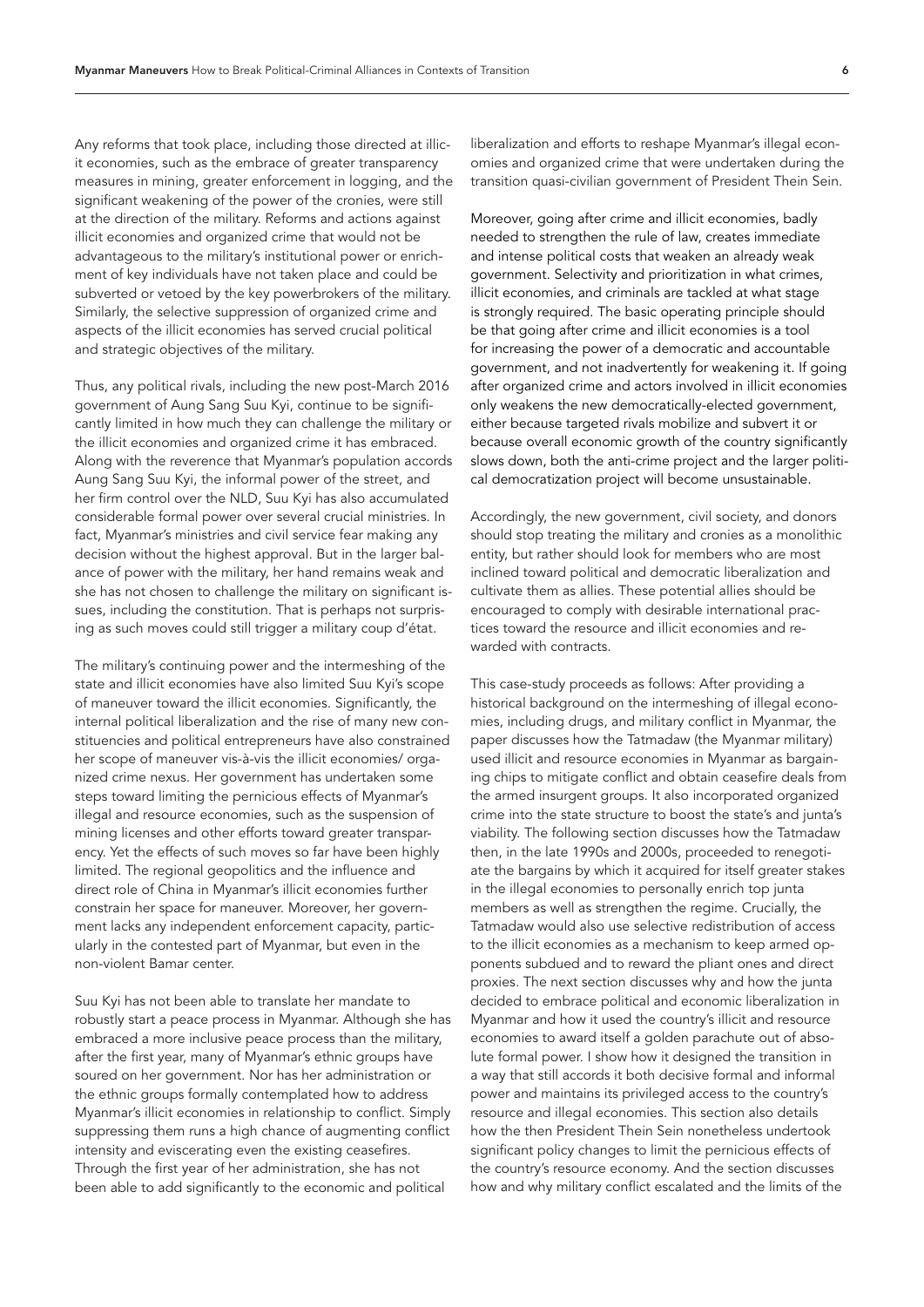peace negotiations the military attempted. The chapter then discusses the initial steps that the Suu Kyi government took toward the peace process amidst escalating military conflict, its efforts at greater internal political liberalization, and toward the country's illicit and resource economies. It also assays the many constraints the government faces in advancing these agendas. After a summary of the conclusions, the paper provides policy recommendations for feasible steps Myanmar's government can take to advance the multiple goals involved in furthering and sustaining a progressive democratic transition and mitigating the pernicious effects of illicit economies.

# INSURGENCIES, MILITIAS, AND DRUGS: THE HISTORICAL BACKGROUND

The ethnonationalist insurgencies, such as those of the Shan, Karen, and Kachin, have at various times sought independence, autonomy, and the reconfiguration of administrative boundaries. The now-defunct communist insurgency was led by the Communist Party of Burma (CPB) and was composed mostly of the Bamar, the largest and most politically and economically dominant ethnic group in the country. The CPB sought to change the political order in Burma and was supported until the 1980s by China. Also long dissipated, the Chinese nationalist Kuomintang (KMT) invasion force was driven into the Shan State of Burma from the Yunnan Province in China after Mao's victory in China in 1949.[3](#page-29-2) Overall, more than forty belligerent groups emerged during the fifty years of conflict. Some, such as the CPB and the Mong Tai Army (MTA) of the notorious opium warlord Khun Sa, numbered around 15,000 men. Others, such as the ethnonationalist Kayan Newland Party (KNLP), numbered barely over a hundred[.4](#page-29-3) In addition to using its official national army to fight the counterinsurgencies, the Burmese state over many decades also created various anti-insurgent militias, co-opting rebels who were willing to switch sides as well as entire armies of drug lords. Among the most notorious of these militias have been the Ka Kwe Ye (KKY) in the Shan State of the 1960s and the Panhsay People's militia of the 1990s and 2000s.

All of the insurgencies, as well as the government-sponsored paramilitaries, became involved in a variety of illicit economies, such as drugs, illegal logging, illegal mining, and smuggling in gems, licit luxury goods as well basic food products. Kokang's KKY, for example, was led by Lo Hsing-Han, one of the world's most successful drug traffickers.<sup>[5](#page-29-4)</sup> Drugs especially, deeply permeated all aspects of politics and conflict in Burma and the larger Golden Triangle, with various insurgency groups deriving both physical resources and political capital from sponsoring and participating in the illicit drug economy.[6](#page-29-5) Various drug traffickers – often colorful characters such as the lesbian Kokang warlady Olive Yang, a.k.a. "Miss Hairy Legs," who dominated the Kokang drug trade and was a key figure in war and peace-making in

Burm[a7](#page-29-6) – also bought themselves armies to control land and narcotics production.

Starting in the late 1960s, the military government adopted a counterinsurgency policy designed to cut off the belligerents from resources. This so-called "Four Cuts" policy was meant to cut off the rebels' supplies of food, funding, recruits, and intelligence. It included both forced relocation of the population and eradication of opium, and was carried out by the government and by the United States via aerial spraying.<sup>[8](#page-29-7)</sup> But this counterinsurgency policy systematically failed to limit the resources available to the belligerents. In fact, the main insurgencies kept steadily growing.

It is important to note, however, that all along the Burmese military government deployed eradication selectively, as a method to weaken and punish opponents and strengthen and pay off supporters. The poppy fields of pro-government militias or insurgencies and druglords who reduced their military activities against the government and agreed to battle opponents were not subject to eradication, at least until the rebels switched sides again. Nonetheless, for over forty years, the government was unable to defeat the insurgencies and establish territorial control.

In the late 1980s, two crucial changes took place. First in 1988, anti-government protests, fueled by a collapsing economy and desire for democracy, broke out throughout the country, including, crucially, in the central part of Burma and in the then-capital and biggest city, Yangon. As a result, the military government of Ne Win was replaced by a new junta, the State Law and Order Restoration Council (SLORC),<sup>9</sup> which brutally put down the demonstrations. Second, the Communist Party of Burma, which after 1981 no longer received support from China, splintered in 1989 along ethnic lines into five major factions: the 12,000-strong United Wa State Army (USWA), the 2,000-strong Kokang Myanmar National Democratic Alliance (MNDAA) led by Peng Jiasheng, and three smaller groups in the Kachin and Shan states.

# THE ECONOMIC CEASEFIRE BARGAINS OF THE 1990s

Fearing that the new insurgencies would join forces with the pro-democratic movement and protesters in the country's center, the junta, primarily through the intelligence chief Lieutenant General Khin Nyunt, proceeded to negotiate cease-fires with the various insurgencies. It did so *de facto* by giving the insurgent groups "licenses" to trade in whatever products they wanted, including drugs, as an incentive to agree to the ceasefire. Lo Hsing-Han, having previously met with key insurgent commanders such as Peng Jiasheng, was crucially instrumental in negotiating the deals, breaking off various ethnonationalist commanders from the CPB through the promise of drug riches, for which he himself was a model. In April 1989, Peng Jiasheng of the MNDAA was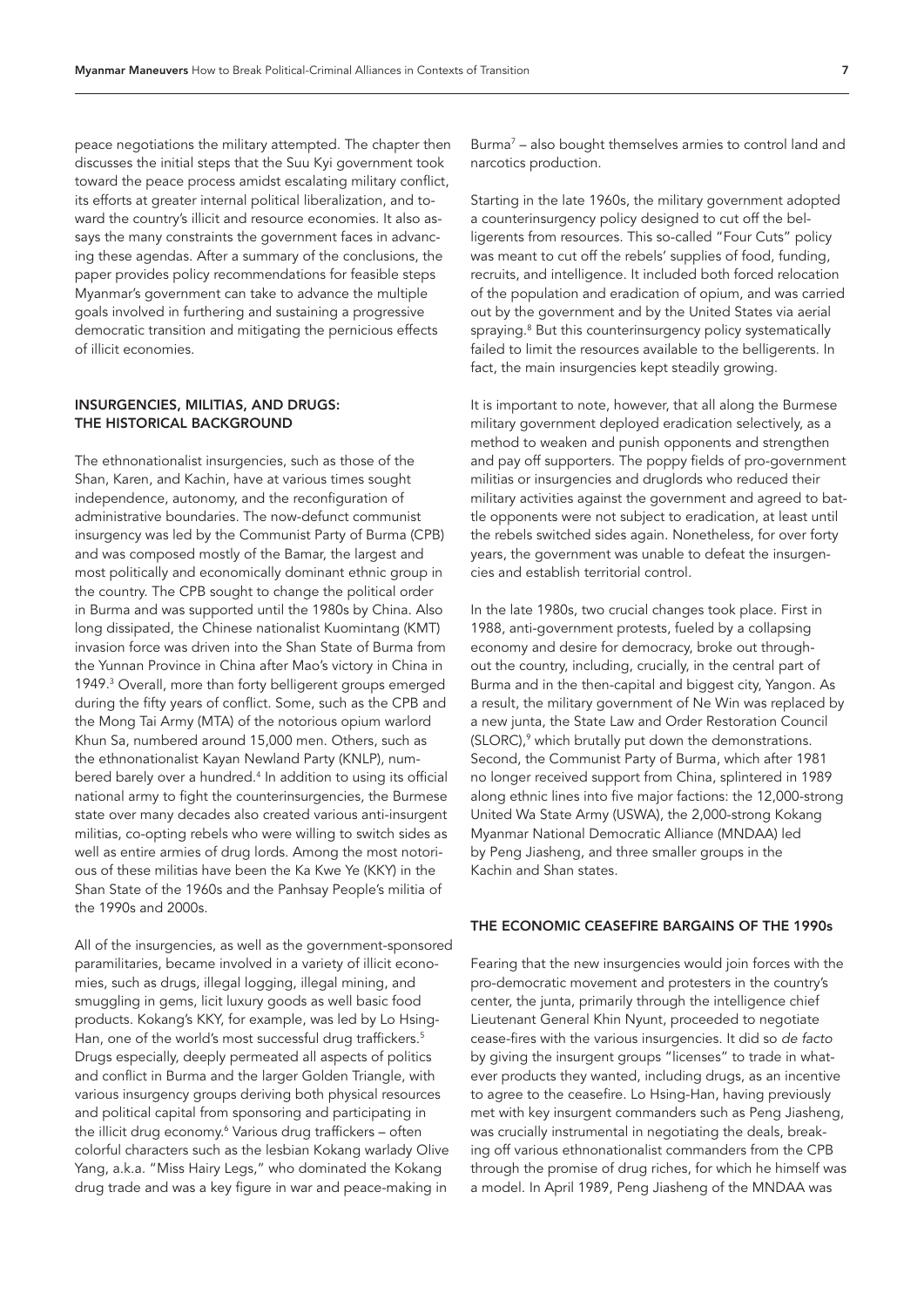one of the first to buy into the ceasefire deal and its profits, obtaining semi-autonomy in the area of his operation and its designation of Special Region Number 1. The USWA then struck a similar deal, obtaining Special Region No. 2, as did the National Democratic Alliance (NDAA), with its Mong-Labased Special Region No. 4.

Despite U.S. protests, drug de-certification, and economic sanctions, the junta also suspended eradication of opium poppy[.10](#page-29-9) In the background of the ceasefire negotiations was a major push by the junta for the modernization of the armed forces and improvements in their counterinsurgency skills and force structure. This military reform did result in improved logistics and mobility and greater government presence throughout the territory. It significantly enhanced the efficacy of the government's counterinsurgency operations, adding further pressure on the insurgencies to agree to the proposed ceasefires and their economic benefits.<sup>11</sup>

Indeed, the centerpiece of the ceasefires was the junta's acquiescence to the belligerents' continued trade in any goods in their territories. In the Kachin State, the various rebel groups – the Kachin Defense Army (KDA), the New Democratic Army Kachin (NDAK), and the Kachin Independence Army (KIA) – were allowed to harvest timber and opium poppy and mine gems and gold. In the Karen State, the Democratic Karen Buddhist Army (DKBA) also taxed opium poppy cultivation and trafficked with opium and timber. In the Shan State, the UWSA, the Shan State National Army (SSNA), the MNDAA, and the MTA were given similar *laissez-faire* toward the trade of drugs.[12](#page-29-11) In what Kevin Wood termed "ceasefire capitalism,["13](#page-29-12) the junta *de facto* legalized all manner of cross-border trade with China, Thailand, and India on condition that government checkpoints be established and taxes also collected for the central government. Drugs were officially not taxed, but also not interdicted. Indeed, local Tatmadaw units not only taxed drug traffickers informally, but sometimes also opium farmers directly.[14](#page-29-13) Various local government officials nonetheless cut large profits on the drug trade. In some cases, such as insurgent leader and drug trafficker Sai Lin and his special region No. 3 bordering the Yunnan province of China, these harvesting and trading licenses were complemented by various degrees of autonomy. Surprisingly, the *laissez-faire* policy toward drugs and other illicit and unrelated economies did not result in a massive increase in poppy cultivation. Between 1991 and 1996, cultivation and production stayed at about the same level (160,000 hectares or 2,350 tons in 1991, and 163,100 hectares or 2,560 tons in 1996)[.15](#page-29-14)

The junta also struck similar bargains with the most prominent drug lords, including Khun Sa and Lo Hsing-Han, allowing them to invest their profits in legitimate businesses, such as construction, paper mills, beer factories, banking, and food supermarkets[.16](#page-29-15) Lo Hsing-Han, for example, founded the business empire of the Asia World Company, building

dams, pipelines, and highways in Myanmar[.17](#page-29-16) By 1998, more than half of Singapore's investments in Myanmar, worth \$1.3 billion, were made with Asia World.<sup>18</sup> Khun Sa, Lo, and other drug traffickers operated major legal companies, including Good Shan Brothers, Asia World, Asia Wealth, and Kokang Import Export Co. When the country's economy continued to crumble as a result of decades of mismanagement and economic sanctions imposed on Burma by the United States and Europe, the significance of these illicit profits for the overall economy continued to grow and became more and more officially sanctioned. The regime absorbed the illicit money to keep the overall economy afloat. The traffickersturned-businessmen also provided repairs to ports and construction of major roads, such as between the cities of Lashio and Muse and even in central Myanmar, making them grow not only fabulously rich but also politically powerful and friendly with the regime.[19](#page-29-18) MNDAA's Peng Jiasheng also developed close personal ties to the SLORC, and his MNDAA essentially refrained from making political demands for almost two decades.[20](#page-29-19) Both the traffickers and the insurgent groups used the illicit proceeds to build political capital. The insurgent groups, such as the USWA, sponsored various public goods and social services in their regions, including roads and overall local economic activities, as well as schools, hospitals, courts, and prisons. The traffickers indulged local populations with lavish handouts.

The case of Burma thus represents a twist on *laissez-faire* toward illicit economies as a mechanism to reduce violence. The junta did not use *laissez-faire* either to win the hearts and minds of the population, or to decrease the population's support for the rebels, or to provide the government with intelligence. Rather, the junta used *laissez-faire* toward illicit economies and unregulated natural resource exploitation to buy off the insurgents and their leadership and make it materially advantageous for them to stop their armed struggle. It thus created a complex system of overlapping and shifting economic and political authorities, plus coexistence as well as competition among the ceasefire groups, national military units, local entrepreneurs, state-owned enterprises, and Chinese economic and political interests.<sup>21</sup>

After fifty-years of war, this political-economic bargain, though hardly static, essentially held for almost two decades. The division of the illicit economic pie allowed the junta to coopt its insurgent challengers. By giving the various ethnic rebels a license to plunder, the junta was able to mitigate conflict and achieve not peace, but lasting ceasefires. And for the ensuing two decades it would insist to the insurgent groups that it could not negotiate a permanent political settlement with them since it was merely a caretaker government and only an eventually officially-installed non-caretaker government could make a permanent deal. In addition to the cooptation and official redistribution of illicit and resource economies, the junta incorporated key organized crime figures, often leaders of ethnic insurgent groups or militias, to come in from the cold and formalize their illicit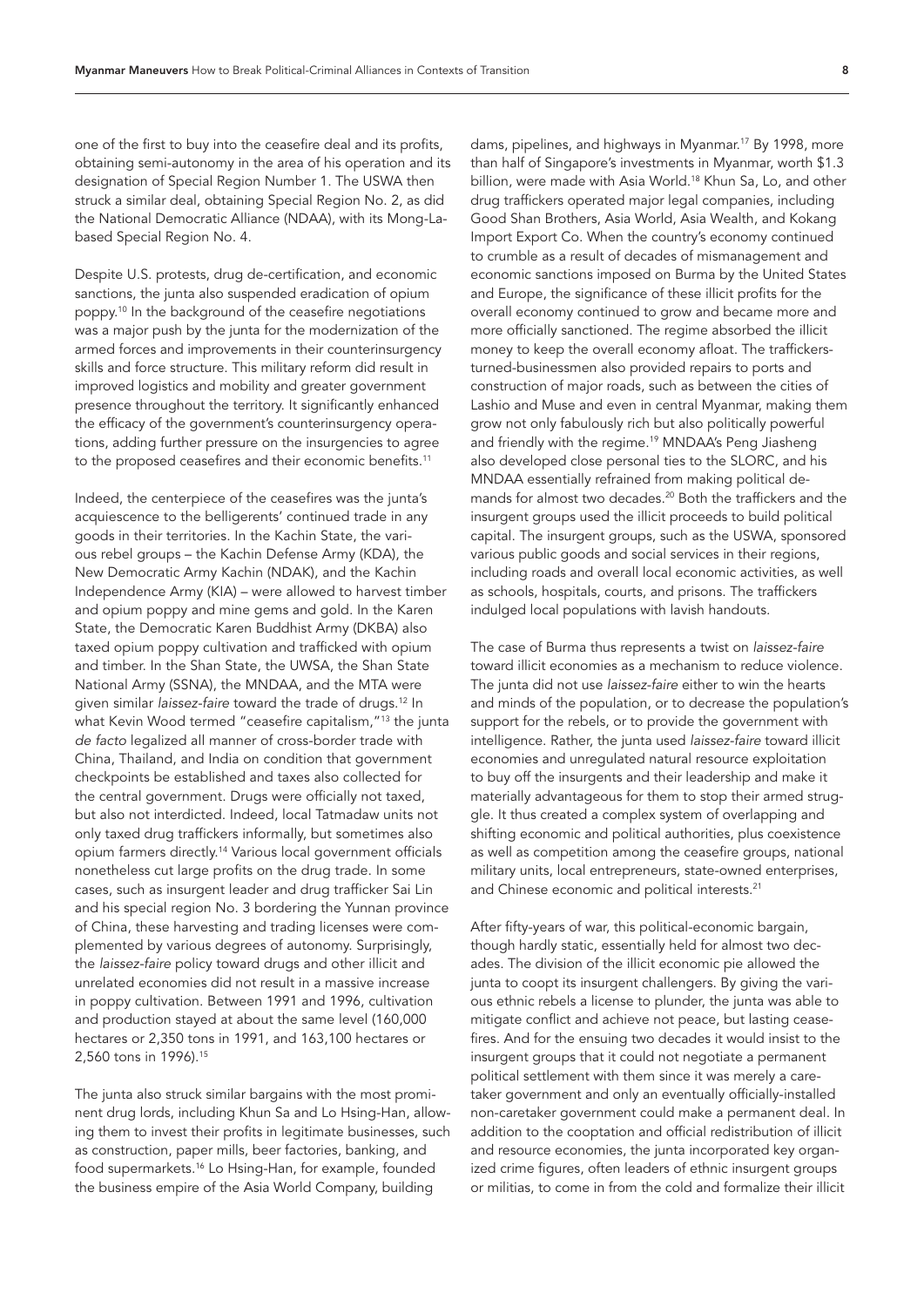gains in exchange for their support of the country's economy and political survival of the junta. The illicit and resource economies were thus key to conflict mitigation in the 1990s and for two decades after that.

# RENEGOTIATING THE CEASEFIRE BARGAINS IN THE LATE 1990s AND IN THE 2000s DECADE

But renegotiations of the ceasefire deals also began rather quickly, because such restructuring served the interests of the military junta and because international pressures made it difficult to sustain the illicit-economies-based-conflict mitigation in an overt form. First, as the ceasefires went on, the government successfully pressured some of belligerent groups to disarm and hand over their weapons, making it less viable for them to return to conflict.<sup>22</sup> However, while exercising autonomy in special designated regions, other rebel groups and their leaders maintained large standing armies. Throughout the 2000s, the United Wa State Army, for example, boasted 20,000 soldiers, while the Kachin Independence Army claimed to have 4,000 men under arms, a number that likely significantly increased during the decade. Both armies and others retained the capacity to raise soldiers anew and return to violent conflict, should the grand ceasefire bargain fall through – as it ultimately did in the late  $2000s.<sup>23</sup>$ 

Nonetheless, under pressure not only from the United States but also China – whose addiction rates were growing, and whose increasingly powerful drug traffickers began to pose a threat to the authority of the Chinese Communist Party in the border regions – the Burmese junta finally undertook large-scale eradication of poppy in the late 1990s and early 2000s.[24](#page-29-23) It also forced the rebels in their autonomous territories, such as Sai Lin in his Special Region No. 3 and the United Wa State Army in its area, to carry out similar eradication[.25](#page-29-24) The NDAA in Mong-La formally banned cultivation in 1997, as did the MNDAA in 2003, and the USWA in 2005. Dependent on wider trade with China, the former belligerents found it hard to resist the counternarcotics pressures. Under DEA supervision, Special Region No. 3, for example, once a hotspot of opium, was essentially cleared of poppy.[26](#page-30-0) Overall, production fell to 30,800 hectares (and 312 metric tons) in 2005<sup>[27](#page-30-1)</sup> and 28,500 hectares (and 410 metric tons) in 2008, with the Shan State being the dominant locus of the remaining poppy cultivation.<sup>28</sup>

Although the ceasefires survived the eradication drives, the rural population was drastically immiserated. Grinding poverty and disease became rampant. Poppy eradication was overwhelmingly a top-down process, often ignoring elemental needs of the population. In the Wa area, for example, the USWA ordered the relocation of some 50,000 poppy farmers to an area near the Thai border, with USWA commanders telling village headmen that a village would be moved on a specific date with little preparation time given to the village.

Moving the traditionally highland populations to lowland areas where climate and livelihoods were altogether different, and without significant provision of assistance, generated tremendous hardships. Though monitoring of the relocated population has been poor some two decades later, at least 3,000 people are believed to have died fairly immediately as a result of malaria and diarrhea.<sup>[29](#page-30-3)</sup>

As coping mechanisms, former opium farmers turned to unrestrained logging, forest foraging, and illicit trade in wildlife for subsistence and profit. A rampant, escalating, and increasingly systematically-organized trade in timber and wildlife into China devastated Burma's unique biodiverse ecosystems, which until then had been some of the best-preserved in Southeast Asia The most marginalized former opium farmers, not capable of switching to unregulated natural resources exploitation and destruction, had food security for only eight months. For the remainder of the year, they had to rely on foreign food aid.<sup>[30](#page-30-4)</sup> As basic social services collapsed, those unable to join the rampant logging and poaching left the hill regions where poppy cultivation used to be the dominant activity. Because eradication drives were now tolerated or even implemented by the former insurgents themselves, the insurgents' political capital greatly decreased.<sup>31</sup> But as the ceasefires had suspended military conflict, the central government and the armed ethnic groups were no longer in competition for the hearts and minds of the population. Thus both actors could afford to carry out large-scale poppy eradication while being indifferent to the local populations' needs. The local population had no recourse – either militarily or via nonviolent accountability channels with the ethnic groups' leaders.<sup>32</sup>

Indeed, areas where eradication and poppy suppression have, up to today, been most lasting have been areas where the political leadership has not been highly accountable to local populations, such as in the Wa, Mong La, and Kokang areas. Born out of the CPB, UWSA and MNDAA long exhibited centralized authoritarian tendencies in their leadership as well as being crucially dependent on at least indirect support from and toleration by China. Hence they have been acutely responsive to China's pressure regarding the elimination of opium poppy, often inviting Chinese officials to verify poppy eradication drives, despite the huge hardships on local populations.

Meanwhile, the belligerents-cum-leaders of their autonomous regions and prominent drug traffickers did not go bankrupt. Groups such as the UWSA and MNDAA maintained their income by switching to the production and trafficking of synthetic drugs, mainly methamphetamines. In the Shan State alone, over 50 meth factories began operating[.33](#page-30-7) Unlike opium poppy fields, such factories were easy to hide, and consequently difficult to destroy. But since the production of synthetic drugs is not labor-intensive, this illicit economy provided minimum relief of the economic destitution of former opium farmers.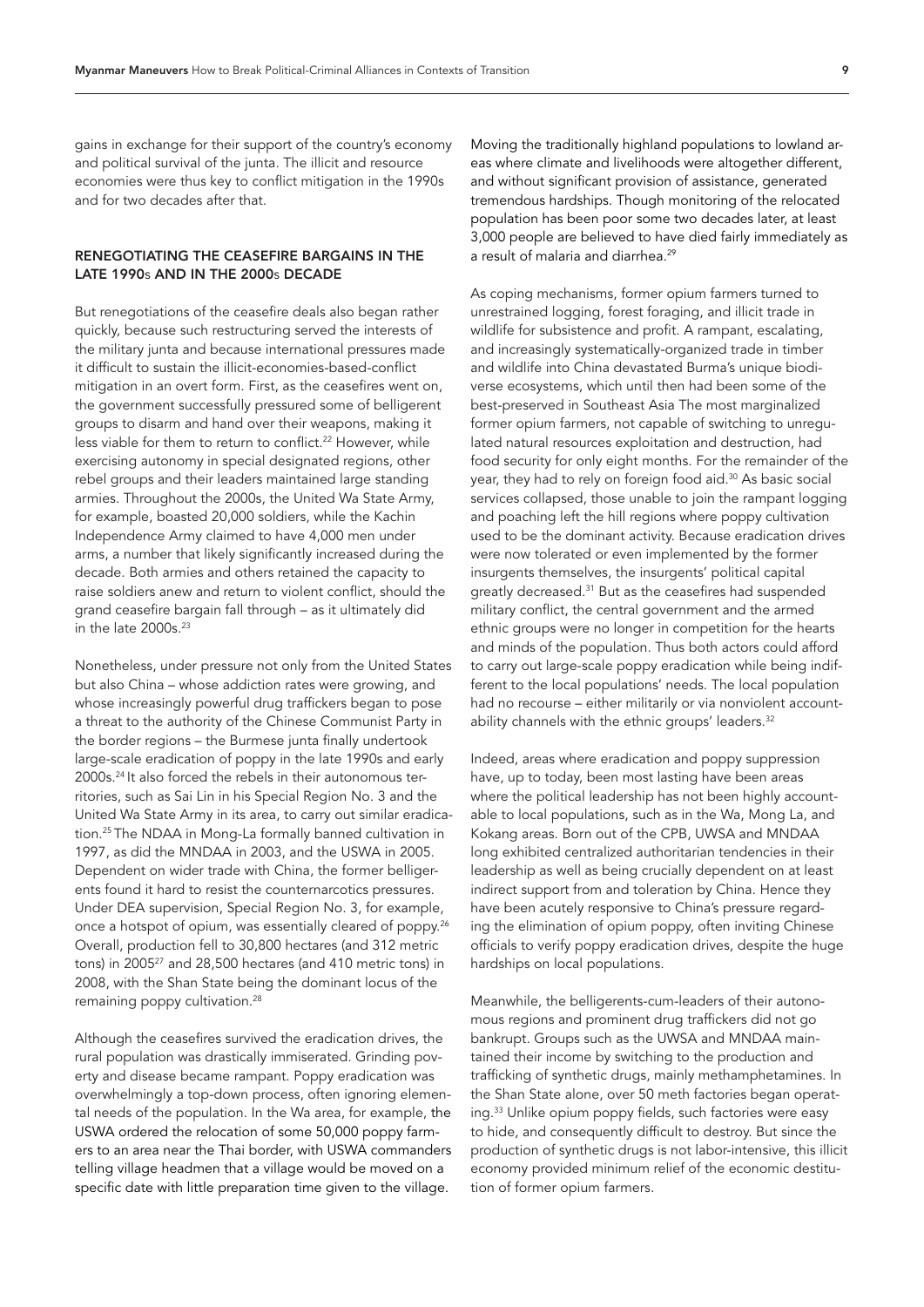Crucially, the groups also embraced trading in gems and minerals, such as jade and tin, and timber. The USWA, for example, developed significant interests in both jade and tin (at least until tin prices collapsed). Mineral extraction once again often took place at the expense of local populations. The post-ceasefire extraction has centered on prominently involving Chinese companies capable of more efficient industrialized mining. The new practices have displaced artisanal local miners, reducing job opportunities[.34](#page-30-8) The industrialization of mining, featuring the connivance of ethnic leaderships, Tatmadaw officials, prominent junta members, and Chinese companies, also brought systematic violations of existing mining regulations, human rights violations, vastscale environmental degradation, and frequent accidents to local workers and surrounding villages, such as in the forms of landslides or polluted waterways. In many cases, Chinese companies also imported their own workers, again displacing local populations from the remaining labor markets, further impoverishing the marginalized local ethnic populations[.35](#page-30-9) The resource/illicit economy that came to underpin the ceasefire deals was, like the meth economy, not laborintensive -- once more, shortchanging local populations.

Valued at billions of dollars, perhaps even tens of billions of dollars per year (as elaborated below), the jade industry in particular came to be one of the most significant resource economies, perhaps even surpassing the value of the drug economy. Once industrial extraction revealed the economic value of jade (as well as timber), its economic as well as political significance also did not escape the eye of the junta. The junta thus quickly proceeded to restructure the ceasefire deals around jade mining, and took over some major mining concessions. For example, it took over the highly profitable Hpakant mine, taking that area away from the KIA which was left with merely taxing the transport routes from the mines. When the taxed companies, including Chinese, became dissatisfied with the KIA taxation policies, they could mobilize the Tatmadaw, guarding the mine, to suppress and reign in the KIA. The major profits from the mine would accrue to Gen. Than Shwe, Burma's head of state from 1992 to 2011, and his close associates and so-called cronies, key privileged businessmen associated with the junta.<sup>36</sup>

Significantly, business conglomerates linked to the Tatmadaw, such as Myanmar Economic Holdings Limited (MEHL), also came to enjoy a special access to the Hpakant mine, and other resource economies and trade more broadly, serving crucial political survival interests of the military. Control of the jade economy became a key enrichment and strategic priority for the junta[.37](#page-30-11) The military also sought to guarantee a steady pension for former Tatmadaw officials and soldiers and thus keep them from rebelling. The MEHL and other military-linked economic conglomerates and cronies were hence accorded monopolies on the import of various consumer goods, such as beer, liquor, cooking oil, rice, and beans, and the export of commodities such as gas and oil.

Similarly, as the value of timber extraction grew in the 1990s and 2000s and became prominently visible, the junta once again sought to renegotiate the ceasefire deals, creating its own large economic interests in operating and appropriating revenues from extraction economies, even in areas of the ceasefire deals. In the timber sector, the Myanmar Timber Enterprise (MTE) is formally the only entity permitted to extract and trade timber,<sup>38</sup> even as ethnic leadership groups would award their own concessions to Chinese companies for the extraction of valuable hardwoods. Beyond acquiring crucial economic profits and political power for the junta, the creation of entities such as MTE also allowed the government to attempt to regularize the vastly environmentallydestructive timber economy, criticized by NGOs such as Environmental Investigative Agencies and Global Witness.[39](#page-30-13)

This restructuring of economic bargains did not take place merely between the military and the various ethnic insurgents. The Tatmadaw also reshuffled economic spoils among the insurgent groups, as a mechanism to reward the pliant and coopted and to punish those who militarily or politically threatened local arrangements or engaged in military actions against the central government and the Tatmadaw. Thus, the USWA was not only allotted jade mining concessions even outside the areas of its control, but also allowed to become deeply invested in Yangon's economy while maintaining its large and perhaps growing profits from the illegal meth economy. Within the context of this Machiavellian political-economic bargaining, families of even key ethnic insurgent rebels came to be linked to the family of General Than Shwe.<sup>[40](#page-30-14)</sup>

Conversely, disobedient groups, including the KIA, were punished, such as through having their timber concession bombed or their poppy fields eradicated.<sup>[41](#page-30-15)</sup> Meanwhile, to compensate for its limited territorial presence, the Tatmadaw continued to coopt anti-insurgent militia groups by giving them selective access to poppy taxing and the drug trade. Despite the political liberalization and a transition to a postjunta regime since 2010 (described below), these policies persist[.42](#page-30-16) Thus in some areas where claimants to political power overlap in their spheres of influence and territorial control, illicit and resource economies, as well as local populations, such as poppy farmers, may be subject to taxation by as many as five armed actors.<sup>[43](#page-30-17)</sup>

Control of land -- in a country where most, particularly poor populations, lack titles to land -- became a crucial element of being able to control resource economies and hand out concessions. Thus until the economic and political liberalization that began in Myanmar in 2011, the junta and individual military commanders also engaged in massive amount of land grabbing, to facilitate their timber and mineral concessions or agricultural production, such as for Chinese rubber and African palm oil plantations. Once again, the land grabs generated personal and institutional revenue sources, and had strategic value. Military services and military-linked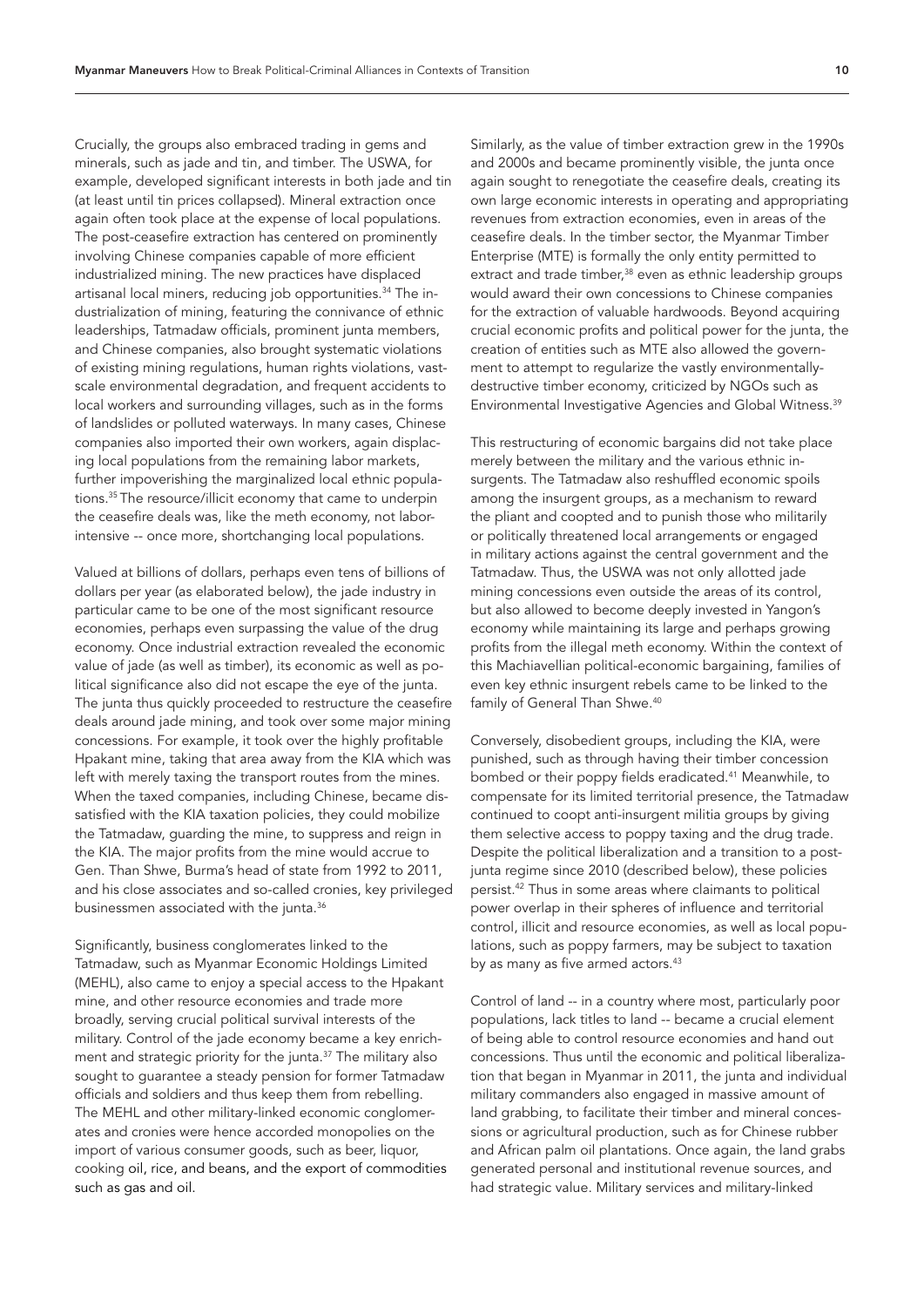companies occupied large tracts of land, particularly those close to roads from which extraction and transportation were more efficient but which were also strategically important for military movement during flare-ups of conflict with insurgent groups. Often, however, the military units occupied far more land than they officially required for their airfields or military bases, often multiple times that amount. They compensated local people from whom they seized the land poorly and sometimes not at all, selling extra land to other Myanmar businesses or Chinese companies[.44](#page-30-18) Ethnic insurgent groups dealing with Chinese companies, also illegally grabbed land from local populations to enable their cross-border trade and resource extraction.<sup>45</sup> Such land grabs not only undermined justice and inclusion, but also fueled social strife.

The progressive accumulation of economic revenues from the structured economic ceasefire bargains, the gradual accretion of economic power at the expense of the insurgency, and the overall strengthening of the state led the junta in the late 2000s to attempt a more formal political renegotiation of the ceasefire deals. In 2004, the architect of the ceasefires, Lieutenant General Khin Nyunt, was defeated in an internal power struggle and was arrested. Several key insurgent leaders who had bought into the ceasefires were also arrested between 2004 and 2005.

Then in 2008, the junta passed a new constitution. Reflecting the lack of meaningful participation of ethnic insurgent groups and ethnic populations in the process, the constitution formally centralized resources in the hands of the central state, giving ethnic areas disproportionally little. It also concentrated in the central state control of all land not licensed to other actors. Considering its provisions highly unfair, the insurgent groups rejected its validity and insisted on another constitution-drafting process in which they would have an equitable role. These remain key positions of the ethnic armed groups and significant proportions of local ethnic populations to today.

In 2009, the military junta further upended the key elements of the 1990s ceasefires by demanding that the standing insurgent armies be transformed and absorbed into a Border Guard Force (BGF) under the control of the Tatmadaw. As if to add insult to injury, anti-insurgent militias constituted a core of the BGF. Thus if the insurgent groups agreed to be incorporated into the Force, they could be substantially defanged and lose the ability to return to violence even though no final political settlement for autonomy and political participation for the rebel groups had been reached. Repeating its time-tested approach, the Tatmadaw also used the BGF ploy to splinter and co-opt the rebel groups, provoking divisions and in-fighting within them over political goals as well as economic spoils. The post-2009 divisions and in-fighting among the Karen provides one example of this divide-and-rule strategy[.46](#page-30-20) Many of the Karen groups, including the main Karen National Union (KNU), did not sign a ceasefire with the Myanmar government during

the 1990s and 2000s decades, while others did. The BGF scheme further exacerbated the fragmentation among them.

Similarly, in 2009 the Myanmar military junta pushed out Peng Jiashang from the leadership of the Kokang Myanmar National Democratic Alliance and forced him into exile in China. The Myanmar government replaced Peng with a former Kokang police chief accused of drug trafficking, Bai Xuoqian, who had agreed to integrate his militias into the BGF[.47](#page-31-0) Other pro-government militia leaders who agreed to integrate into the BGF and otherwise cooperated with the junta were rewarded not only with drug trade allocations, but with parliament positions.

Most of the ethnonationalist groups, including the UWSA, KIA, and MNDAA, however, refused the BGF demand. Fighting between some of the groups and the military broke out, setting off violence in areas which had been quiet for two decades. Some 37,000 people, mostly Kokang, fled into China.

# POLITICAL LIBERALIZATION AFTER 2010 UNDER PRESIDENT THEIN SEIN AND RENEWED NEGOTIATIONS WITH ETHNIC GROUPS

After several rounds of increasing repression, including of the Bamar majority and involving a violent putdown of the so-called Saffron Revolution (a series of protests against the regime by Buddhist monks between August and October of 2007), the junta decided to embark on significant political and economic liberalization. Between 2011 and 2016, under the leadership of President Thein Sein, the military negotiated its relinquishment of some of its formal power while granting itself payoffs in the form of continued privileged, if reduced, access to the country's resource economies. But since the negotiated reduction in its own power was fully at the discretion of the junta, and not the outcome of powerful street protests a la the Arab Spring, for example, the military gave itself a golden parachute, still retaining privileged access to (il)legal mining and logging and, at the level of individual commanders, also to the opium poppy economy. President Thein Sein economic reforms and his anti-corruption and rule of law efforts significantly reduced in particular crony capitalism. The prominent political opposition leader, Aung Sang Suu Kyi, was now frequently consulted. A leading parliamentarian after the 2012 by-elections in which her party – the National League for Democracy (NLD) – was allowed to run, she became an important voice in the reform efforts, Even so, the crucial transition period was still within power parameters preponderantly favoring the military and former prominent junta powerbrokers. And the shape and scope of the transition took place at the direction of the military.

The golden parachute the junta granted itself also crucially included retention of significant political power, including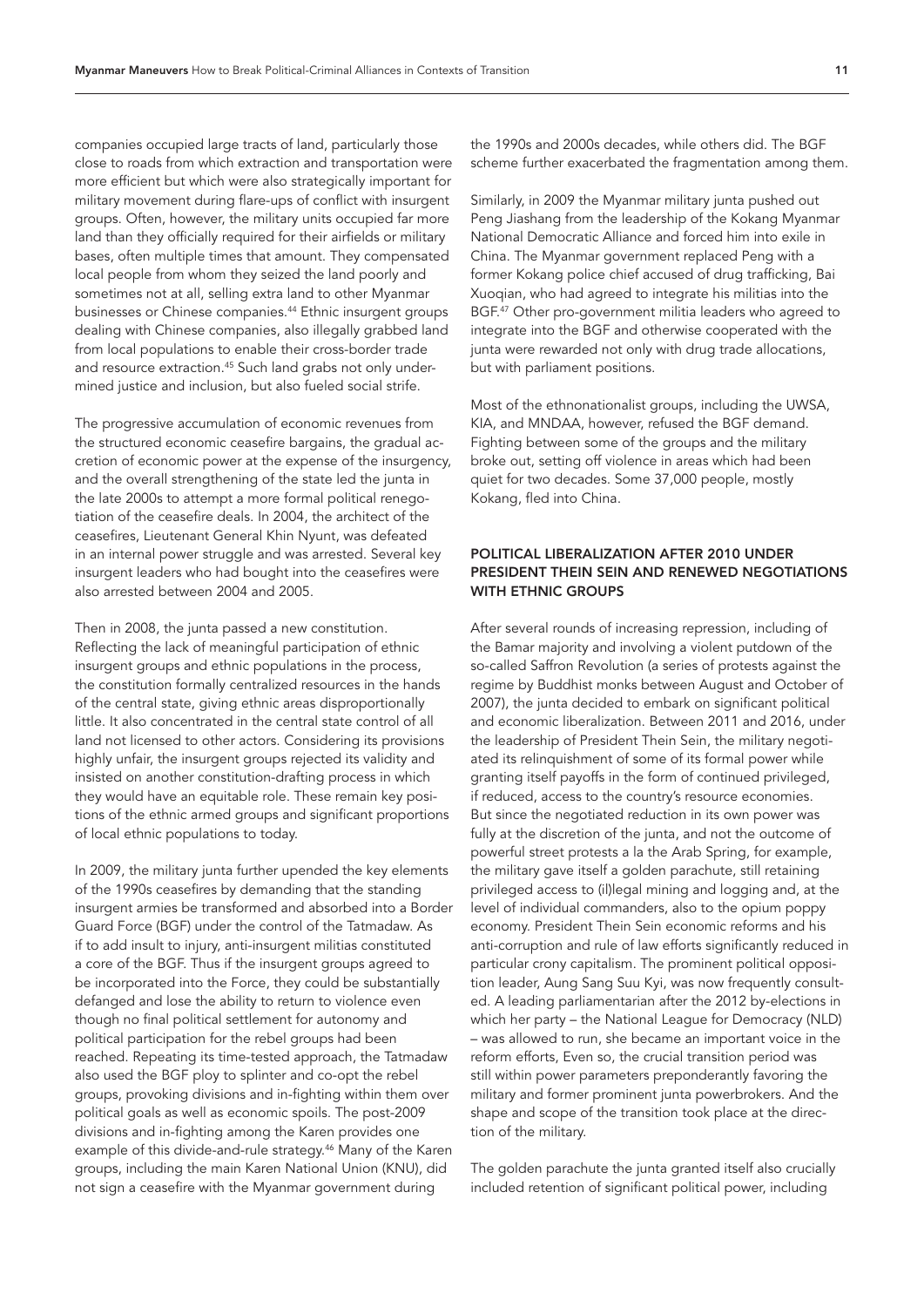a lock on decision-making, and the ability to prevent the accountability of its members. The constitution that the junta had written and passed endowed it with crucial powers, including a veto on significant decisions, by reserving 25 percent of the seats in the parliament to the military and making it a requirement that any constitutional amendment be passed with at least a 75 percent majority. In addition to having physical power on the ground as a result of its widespread presence throughout the country, the military thus gave itself autonomy over constitutional affairs. Moreover, it also passed a law that any president of Myanmar and his or her spouse, children, or the parents not be citizens of a foreign country, thus disqualifying Aung Sang Suu Kyi because her two sons are British citizens.

Several trends coincided by 2010 to motivate the junta to embark on economic and political liberalization, however incomplete, and still granting the military extensive powers. Political repression had become costlier domestically and more visible internationally. As a result of two decades of economic sanctions and many more years of economic mismanagement, the state of the economy was terrible. In 2009, the country's GPD, for example, was only half that of Laos. The military holding companies, crucial actors economically as well a device for preserving the military's power, were not run well and many were performing poorly. The military's leadership thus increasingly came to believe that its power interests could be better served by stable, parliament-approved budgets in the contexts of a growing and liberalized economy[.48](#page-31-1)

Outward orientated considerations also played a crucial role. Top among them was a fear on the part of the junta that Myanmar could become a *de facto* province of China, dominated both economically and politically by its preponderant neighbor. An improvement of relations with the West and greater legitimacy within ASEAN would allow the leadership to break from its singular dependence on China.

#### Crony Capitalism

Under President Thein Sein, significant economic liberalization was in fact undertaken, with a surprising willingness to change economic arrangements with privileged economic actors. As a result of growing economic competition, the footprint of the military conglomerates and crony companies in the formal economy was reduced. The scale of their footprint and power decrease is hard to ascertain as no formal and reliable data on crony companies exist in Myanmar and even the basic trends are disputed among experts[.49](#page-31-2) Nonetheless, real and significant changes did take place. Privileged licenses on imports and exports and previously licensed monopolies were terminated. Until 2011, many military-linked companies were exempt from taxes, but President Thein Sein forced them to start paying taxes. Although the former cronies still enjoy significant economic advantage today because they have accumulated capital, as described below, the playing field was significantly levelled.

Even major military conglomerates, such as MEHL came to be subject to the Myanmar Companies Act of 2015 and face exposure of their bad practices. Further pressures to corporatize so as to compete with better-performing companies may stimulate better corporate practices and ultimately a reduction in illicit and organized crime aspects of their past and present. While the economic restructuring was hardly fully transparent, the possibility that Myanmar would replicate the 1990s Russian sell-off of state assets to oligarchs and mafia-like businesses did not take place, though a far less transparent privatization of state-owned gas stations and companies, involving a lot of money and power, took place even before the 2011 liberalization.

## Corruption and Land Grabbing

Thein Sein also launched an anti-corruption drive, limited in its reach and determination mainly to the civil service, but nonetheless significant. A comprehensive new land law was passed that put a price on land by allowing land to be sold. At the same time, in addition to a paucity of clear titles, the land law repeated an old stipulation that allocated land must be developed within four years or the land can be taken back. While nominally meant to resurrect Myanmar's agriculture and prevent vast tracts of land from continuing to lie fallow, the stipulation also allows the government to seize land and thus generates uncertainty and can be sub-ject to manipulation.<sup>[50](#page-31-3)</sup>

In addition to the new land law, during the 2011-2016 Thein Sein transition years, even some stolen land, amounting to perhaps some million acres, was returned to local populations as a result of civil society mobilization.<sup>[51](#page-31-4)</sup> While civil society mobilization was crucial, the government's willingness to allow justice to proceed was not an irrelevant factor. Land grabbing also slowed down at least in the Bamar center of the country, though it hardly went down to zero. In Yangon, for example, the military conglomerate MEHL was complicit in grabbing land for development in slum areas.<sup>52</sup> On a much larger scale, land theft has continued often unfettered in various contested or ethnically-held areas, whether at the hands of Tatmadaw commanders or local ethnic insurgent groups and their Chinese business backers. Internally-displaced people and populations living in areas of active conflict are particularly vulnerable, but so are individuals in more stable areas who have land titles. For example, the land in the Kachin state that belonged to displaced Kachin populations, as a result of escalating military conflict has been invaded by both Bamar people from other parts of the country as well as Chinese companies. Thus even if the internally-displaced populations wanted to go home as a result of the reduced fighting in their home areas, they often cannot.<sup>53</sup> Land grabbing remains particularly pervasive around newlydiscovered or opened-up major economic resources, such as mineral mines. Enforcement of the new land law and the prevention and prosecution of land crime thus continues to be highly imperfect and sporadic.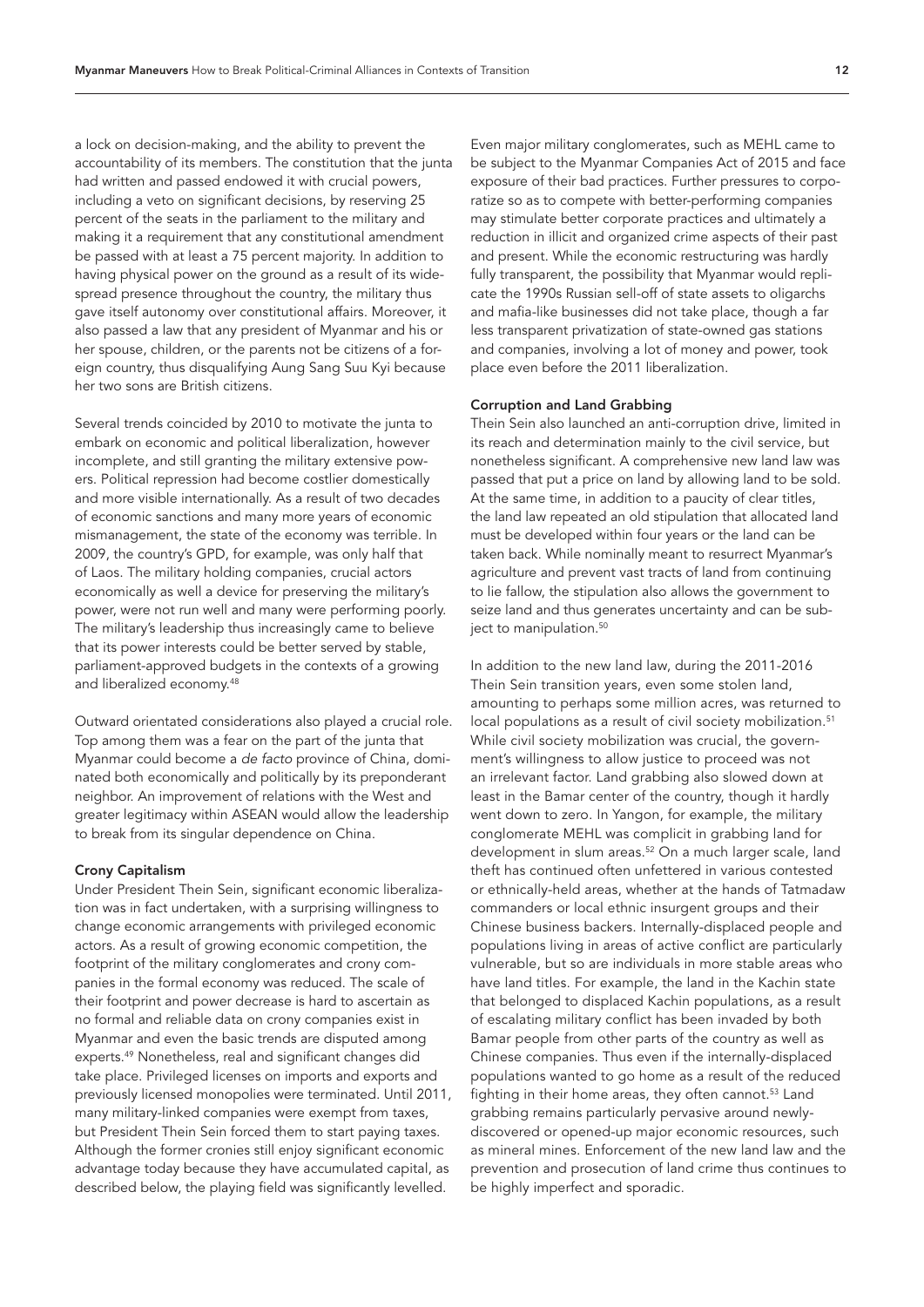# Illegal Logging

Sporadic and selective enforcement, often with an eye toward local political effects, also characterizes other resource and illicit economies; and such selective enforcement continues to today, under the post-March-2016 government of the major opposition political figure Aung Sang Suu Kyi. Illegal logging and trade, sponsored by many actors, including ethnic insurgent groups, for example, thrived until 2016, both undermining the intent of government policy and reducing economic incentives for a peace deal. In 2006, facing intense international criticism from international environmental groups for the razing of forests in Burma, China and Myanmar struck a new timber trade deal.<sup>54</sup> Supported by the environmental NGOs and logging policies adopted elsewhere in Southeast Asia, the deal banned export of unprocessed logs from Burma, unless through Yangon and under the auspices of the state-run MTE. In April 2014, the Myanmar government imposed an additional timber export ban. Although meant to reduce environmental destruction, improve the sustainability of the timber industry in Burma, and increase state revenues, these policies also undercut economic profits for the Kachin ethnonationalists and their businesses, thus reducing their economic incentives for peace in a context they considered economically disadvantageous.

Even though logging was also formally banned in the areas controlled by the KIA, illegal logging and massive environmental degradation persisted until 2015, with participation by all: the insurgents, the military, Bamar businessmen, and Chinese companies[.55](#page-31-8) The illegal trade violates the 2006 timber deal between China and Myanmar as well as the 2014 Myanmar national log export ban. However, the illegal timber trade is economically very significant for Yunnan, amounting to 24 percent of its trade.<sup>56</sup> Overall, legally and illegally, China imported 37 percent of Myanmar's timber exports in 2013, second to India's imports amounting to 45 percent.<sup>[57](#page-31-10)</sup> Many economic and political stakeholders thus have an interest in violating formal policies, and Yunnan authorities have been loath to block the entry of illegal timber (as well as illegal wildlife products and gems). Possibly as much as 94% of Yunnan's timber imports from Myanmar were illegal in 2013[.58](#page-31-11) An unregulated trade in charcoal, often produced from illegal timber, has also boomed since 2006. Supplying China's silicon smelting industry, charcoal now represents a third of Myanmar's timber exports, though charcoal production was almost non-existent in Myanmar before 2007.[59](#page-31-12)

Overall, between 1990 and 2010, the estimated area of dense forest cover in Myanmar fell from 45 percent of the land mass to less than 20 percent.<sup>[60](#page-31-13)</sup> At least a third of the remaining forest is under threat over the next 20 years unless better controls are established and implemented. Illegally harvested and overharvested timber species include teak, rosewoods, and *lagerstroemia*. [61](#page-31-14) Commercial-size trees have been logged out in much of the Kachin State, with some species on the verge of commercial extinction.<sup>[62](#page-31-15)</sup>

Nonetheless, once again, the Thein Sein government took some unprecedented enforcement measures. In addition to the 2014 timber ban, in early 2015 it also arrested 155 Chinese loggers operating in Kachin state, one of the primary areas of deforestation and logging. The arrest may not have been directed from Naypyidaw; rather it could have reflected local power and business rivalries among Tatmadaw commanders operating in the area. Although the Chinese sponsors of the loggers apparently believed that they paid sufficient bribes to the KIA and the right Tatmadaw commander, another Tatmadaw commanders proceeded with the arrest.<sup>63</sup> Nonetheless, regardless of the motivation for the arrest, Nyipyidaw did not simply hush it up by immediately releasing the Chinese loggers. Instead, despite significant criticism from China,<sup>64</sup> the loggers went to trial in Myitkyina, the capital of the Kachin state, and received very lengthy sentences of between 10 and 20 years. Those actions played well into Bamar nationalism and anti-Chinese sentiments in advance of the October 2015 parliamentary elections. The Myanmar government ultimately decided to reduce tensions with China over the arrest, and a week later, the loggers were pardoned along with 7,000 other Myanmar prisoners as part of a presidential amnesty.<sup>65</sup> Despite the political games and the relative ease of the target -- not a particularly powerful internal or external actor -- the arrest and trial for illegal logging generated a great deal of visibility.

#### Jade and Gem Mining

Similarly, although profitable jade mines in the Kachin area were temporarily formally closed in 2012 and official jade production plummeted by 50 percent, the illegal trade thrived.<sup>66</sup> In 2011, 21,000 tons of the estimated 43,000 tons of raw jade disappeared into the black market.<sup>67</sup> The overall value of Myanmar's jade industry was then estimated to be between \$6 billion and \$8 billion, amounting to 15% of the country's GDP.[68](#page-31-21) In October 2015, the NGO Global Witness released a new report, *Jade: Myanmar's "Big State Secret,"*  assessing the jade trade as worth \$31 billion in 2014 alone, almost half of Myanmar's formally estimated GDP.<sup>69</sup> These data points are highly contested: Many former government officials in Myanmar and independent experts based in Yangon dispute the numbers, arguing that they significantly overestimate the size of the jade economy.[70](#page-31-23)

Nonetheless, irrespective of the actual revenue size, massive tax evasion and widespread irregularities regarding licensing and on-the-ground practices, such as regarding environmental and labor standards, pervade the jade economy. Just like with timber extraction, given the significant violation of rules, the jade economy, while its ultimate *product* is legal, can well be understood as an illegal economy. The profits are predominantly captured by Tatmadaw commanders, including the most powerful members of the former junta, Chinese traders, privileged leaderships of insurgent groups, such as the KIA and the USWA. Military business conglomerates, such as the Union of Myanmar Economic Holdings, placed under U.S. sanctions in 2008, still dominate the jade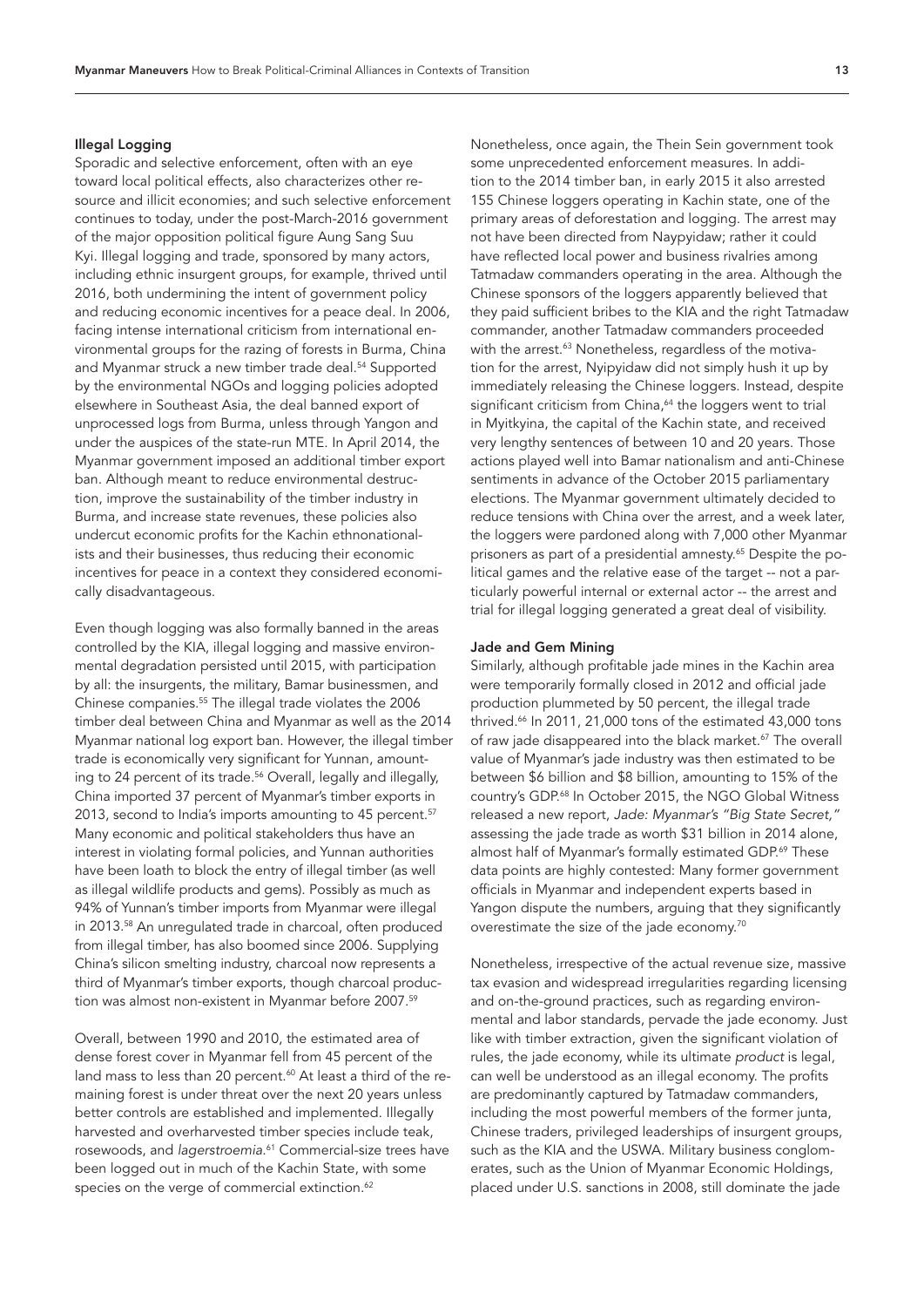trade and long were a powerful voice in determining the allocation of licenses.<sup>71</sup> Few economic benefits of the mining trickle down to local communities. The conditions for miners are mostly awful, with a lack of health, safety, and labor standards. Mining towns feature gambling dens, brothels, and open-air shooting-drug galleries. Many miners use heroin, and the spread of infectious diseases, such as HIV/ AIDS (often the result of needle-sharing), is high.<sup>72</sup> Illegal (as well as licensed) mining has also exacerbated environmental destruction, forcible eviction, and land theft.<sup>[73](#page-31-26)</sup>

Nonetheless and significantly, the Thein Sein government pursued Myanmar's acceptance to the Extractive Industries Transparency Initiative (EITI). Considered a global standard for the promotion of accountable extractive industry, EITI seeks to ensure transparency in extractive industries along the entire value chain. This was perhaps Thein Sein's most significant reform moves in the resource sector, as it would mandate transparency in licensing and revenues, including the disclosure of beneficial ownership. Myanmar was accepted as a candidate country by EITI in July 2014.

#### Wildlife Trafficking

Wildlife poaching and trafficking also continue to be rampant and fuel a ferociously expanding appetite for wildlife products in China and East Asia.<sup>74</sup> The border towns of Mong La and Tachilek have long constituted one of Asia's largest and long-established hubs for illegal ivory, tiger products, pangolins, and many other species.[75](#page-32-0) However, major tourist hubs and trade centers, such as Mandalay, are increasingly featuring large-scale formal stores selling legal and illegal wildlife products.<sup>[76](#page-32-1)</sup>

Many of the local populations are readily complicit in illegal logging, mining, and wildlife trafficking -- resenting their displacement from some of these illegal economies by the Bamar and Chinese workers and companies, but themselves not economically able or willing to curtail natural resource extraction to sustainable levels. After years of deprivation and the absence of economic alternatives, the profits, however small a percentage of the global illegal trade, are simply too tempting. And in the context of major economic privation and the absence of legal alternative livelihoods, they may be inescapable coping mechanisms for economic survival and human security.

#### The Drug Economy

And of course opium poppy cultivation, never replaced with adequate legal livelihoods, has returned on a large scale. Once repression eased, the ethnic populations were simply no longer willing to suffer the economic hardships. The return to poppy has not been uniform throughout Burma, however. At least some suppression of poppy continues to hold, for example, in the Wa areas where the USWA has enough grip on the local population and the leadership lacks accountability, as described above. Whether other ethnic groups, now under increasing new military

pressure, will be willing and able to maintain such repressive policies in the absence of effective replacement economies remains to be seen.

Overall, alternative livelihoods have been slow to take off and remain severely underfunded.[77](#page-32-2) The United Nations Office of Drugs and Crime (UNODC), has, for example, sponsored alternative livelihoods efforts, such as coffee cultivation on some 2,000 hectares out of more than 55,000 hectares cultivated with poppy. The effort is still seeking to develop value- added chains for the new coffee farmers so as to make the switch to the legal sustainable.<sup>78</sup> Other international agencies promoting alternative livelihoods efforts include the Thai Mae Fah Luang Foundation that has significant experience with alternative livelihoods programs from Thailand. The programs often do reduce poverty and diversify local incomes of the highly marginalized poor farmers, but the scale of the programs remains limited compared to the population that is vulnerable to poppy cultivation. Moreover, the alternative livelihoods efforts can only operate in relatively peaceful areas where military conflict has subsided and either the Tatmadaw or local armed groups permit access.[79](#page-32-4) Overall access is thus highly constrained.

For many ethnic farmers, opium poppy cultivation continues to provide for basic necessities, including food, medicine, housing, and education, as well as remaining the only source of microcredit. In times and areas of conflict, poppy is also superior to other crops for other reasons: its opium can be harvested as soon as four months after planting. Thus since 2009, the area of poppy cultivation in Myanmar has almost tripled to an estimated 55,500 ha in 2015, from 21,600 ha in 2006 (even though Afghanistan continues to dominate the global opiate market, vastly surpassing Burma in area of cultivation and opium yields and production).<sup>[80](#page-32-5)</sup>

Nor are the *all* alternative livelihoods programs necessarily well-designed. China, for example, emphasizes development at the regional level as sufficient and rejects the concept of village-based development in its alternative livelihoods policies in Burma.<sup>81</sup> China has thus encouraged Chinese companies to invest in rubber plantations in Kachin and Shan states, as presumed alternatives for poppy cultivation. Chinese companies benefit from access to credit and exemptions from taxes and import quotas. Yet such business approaches replicate old simplistic and inadequate crop substitution policies rather than amounting to comprehensive alternative livelihoods. They may in fact exacerbate the return to opium poppy when global rubber prices decrease. Moreover, the former poppy farmers have complained that they lost access to land as a result of these so-called alternative development policies.<sup>82</sup> Instead, as Thailand's effective alternative livelihoods efforts show, a combination of broad economic growth and off-farm income as well as purposeful rural, village-level development is necessary to reduce the economic dependence on poppy and increase the sustainability of poppy suppression efforts.<sup>83</sup>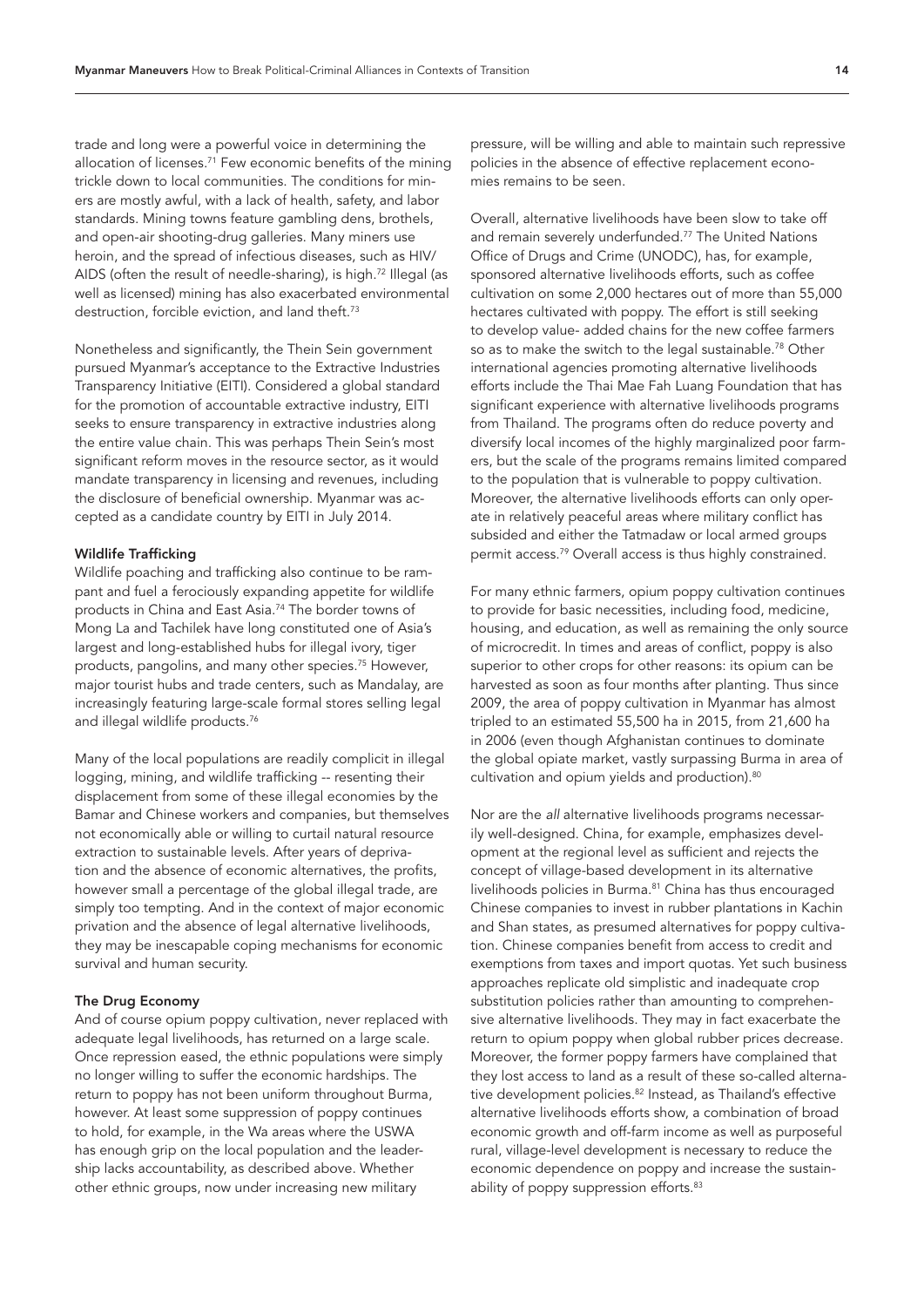Efforts to eradicate the increased poppy fields have not been extensive, and wisely, Western donors, including the United States, have not chosen to push for aggressive eradication. At current levels of eradication and in the absence of alternative livelihoods in place, and in the context of continuing limited presence of the state and escalating ethnic conflict, eradication does not have a chance of effectively suppressing production. Poppy farmers employ a variety of adaption methods, including changing harvesting seasons to avoid standard eradication times, harvesting opium poppy more than twice a year, and shifting the area of cultivation to more hidden locations. And when eradication succeeds in destroying the livelihoods of a family, the resulting indebtedness can drive the family to attempt to cultivate more opium poppy the following season to cope with the accumulated debt.<sup>84</sup> Nonetheless, eradication and particularly the threats of eradication do take place regularly in areas of poppy cultivation. Just like the disruption of timber trading or jade mining, eradication of poppy crops remains an important political tool for the Tatmadaw and aligned militias to disrupt revenue flows to insurgent groups that do not fall in line with the military's preferred behavior and policy approaches. Moreover, at the local level, the threat of eradication as well as interdiction of methamphetamine or heroin also remain powerful mechanisms to extract bribes from opium farmers who are thus saddled with both paying protection fees to local insurgent groups and anti-insurgent militias and bribes to eradication officers.<sup>85</sup> In short, for decades now, drug policy has been intimately intertwined with Myanmar's complex civil war and ethnic conflicts, and continues to be a crucial counterinsurgency tool.

Not surprisingly, given the economic bargains underpinning the political transition, top drug traffickers have not been purged from the new political system or economic transformation. For example, even though Lo Hsing-Han has been dead for two years, his roads, dams, hotels, and ports dominate Myanmar's infrastructure. New drug-linked businesses also operate, including the Shwe Taung Group, which emerged from the famous drug-laundering Asia Wealth Bank and one of the country's largest real estate develop-ers, Jewellery Luck.<sup>[86](#page-32-11)</sup>

#### Ethnic Conflict

Along with its economic and political liberalization reforms, the post-junta transition regime of President Thein Sein sought to negotiate a formal peace deal with the ethnic insurgents. As a first step, the government demanded that all the insurgent groups sign a "nationwide ceasefire agreement." Within 60 days of the nationwide ceasefire, a framework for political dialogue was to be adopted, followed by a 90-day actual dialogue, culminating in a Union Accord to be submitted to the Myanmar parliament.<sup>87</sup> Yet many groups feared that they would lose bargaining power without knowing the actual terms of the deal, would be subject to very tight deadlines, and be at the mercy of the political moves of other ethnonationalist groups.<sup>88</sup> Thus, some signed the new post-2011 ceasefires, while others refused.

Predictably, the groups that renewed their signatures were those along the border with Thailand, most notably the Karen National Union (the first time this major group agreed to a ceasefire). Like others that signed, the KNU was not required to disarm, as the larger political settlement had yet to be negotiated.

Under the National Ceasefire Accord (NCA), the ethnic armed group signatories committed themselves to comply with EITI. Many of the ethnic groups did not like that provision, fearing that their economic revenues would go down as a result of EITI compliance, a powerful motivator not to sign the NCA. Nonetheless, some of the signatories have approached Myanmar's environmental and extractiveindustry-monitoring NGOs to help them develop terms of reference and practices for complying with the EITI, demonstrating some considerable effectiveness of Myanmar's civil society, at least on paper.<sup>89</sup> As the next section discusses, implementation of commitments and regulations continue to bewilder the government.

Claiming between 4,000 and 10,000 soldiers and one of the largest ethnonationalist insurgencies, the Kachin Independence Army is among the groups which refused to join the Border Guard Force. KIA and its political branch the Kachin Independence Organization had signed a written ceasefire agreement with the military junta in 1994 and abided by it until 2011. In fact, it was the only one of the ceasefire groups that had a written agreement. Nonetheless, in 2011, the quasi-civilian government of President Thein Sein rescinded the deal and in June of that year, the Tatmadaw launched an offensive against the KIA. Conflict escalated in 2012 and 2013, displacing some 100,000 Kachin.<sup>[90](#page-32-15)</sup>

In March 2015, the KIA, along with 15 other ethnic groups, signed a draft nationwide ceasefire. Other crucial groups, however, continued to refuse to sign, some fighting the government, others teetering on the verge of fighting. Even the groups which signed insisted that they would have to go back to their headquarters for confirmation of the draft March declaration. Some of those who refused to sign did so also because of the unresolved issue of who had authority to sign and how inclusive the ceasefire would be. As discussed below, these issues came to head in the next round of the negotiations in October 2015, causing a withdrawal of some of the groups, including the KIA, from the October 2015 deal.<sup>[91](#page-32-16)</sup>

Among the groups that did not sign the ceasefire deals either in March 2015 or in October 2015 is the Kokang MNDAA. Its long-time insurgent leader, Peng Jiasheng, reemerged in February 2015 after several years in exile in China where the Kokang, being ethnic Chinese, maintain support networks, and his MNDAA upped the violence.<sup>[92](#page-32-17)</sup> A large offensive by the Tatmadaw in the spring of 2015, displacing some 80,000 people, ultimately pushed the MNDAA to declare a unilateral ceasefire. China also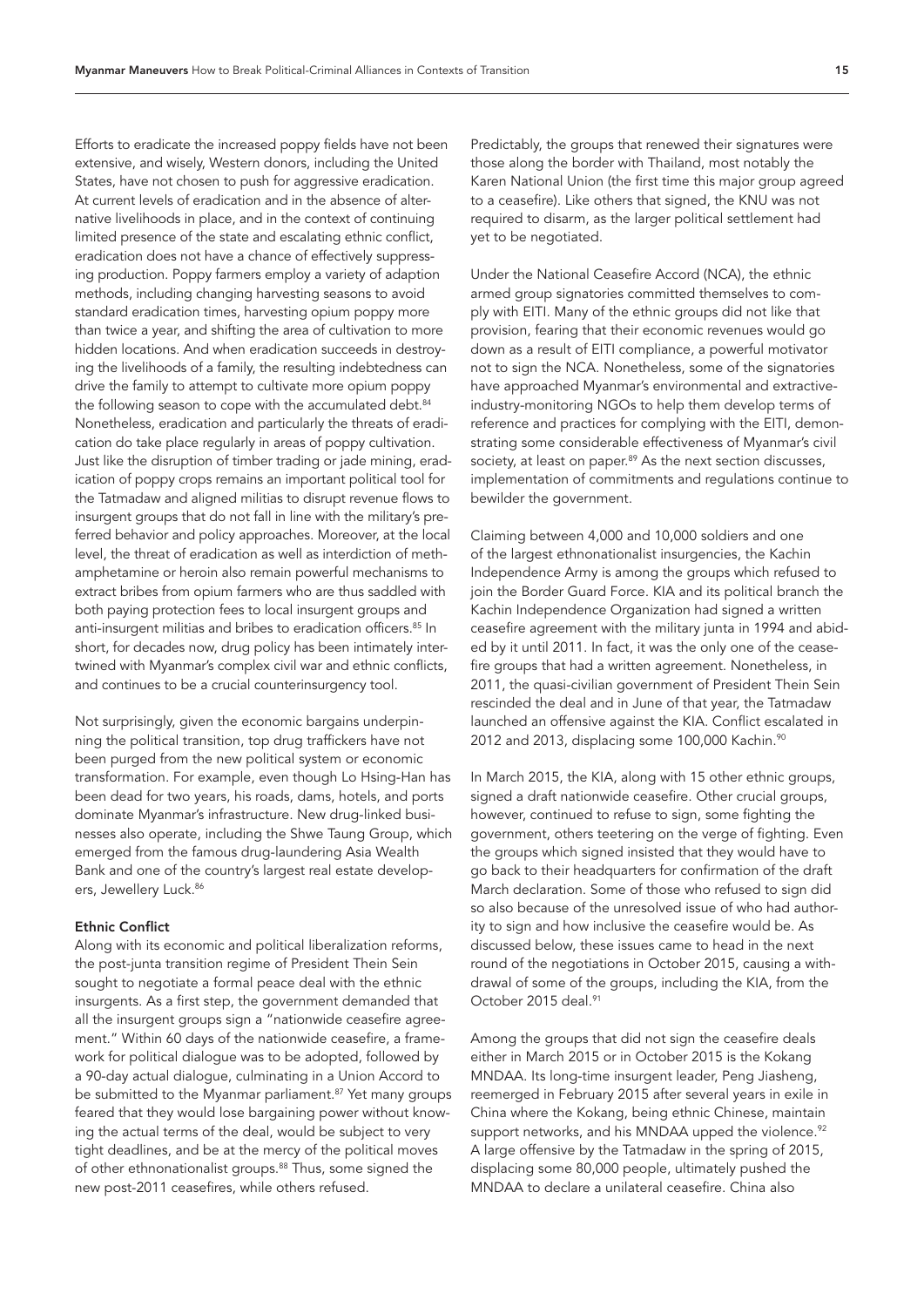pressured both parties into the ceasefire after the violence repeatedly spilled into China and resulted in the death of Chinese citizens – even as rising Buddhist nationalism in Burma decried China as a foreign intruder and continued to stoke anti-Chinese sentiment that has been growing in Burma for several years.<sup>[93](#page-32-18)</sup> China has in fact maintained good relations with many of the ethnic insurgencies, such as the MNDAA, USWA, KIA, and NDAA, and particularly those who emerged out of the Burmese Communist Party. At the same time, association with Chinese influence has hurt the political cause of the groups with the Bamar majority.

The Kokang violence also destabilized other previous Burmese insurgent areas of Kachin, Shan, and Ta-ang. Beyond the prosecution of the Rohingyas by the Tatmadaw and Bamar nationalist groups over oil and gas revenues and rising ethno-nationalism, other forms of violence also broke out in the Rakhine State where the Arakan Army (AA) has become the main militant group. Some of the groups, such the Ta-ang State Liberation Army (TNLA) and the AA, came to the MNDAA's help. The Tatmadaw repeatedly responded with significant force.

Other ethnic insurgent groups have not crossed the line into violence, but have many sympathies for the MNDAA. Among the most important supporters is the 25,000-strong USWA, which also has family connections to the MNDAA. It fears that the Tatmadaw seeks to weaken and trick it by encircling it with defectors and enemies and cutting off its financial and resupply lines. It thus remains poised on the verge of violence.<sup>94</sup> Some of these groups have also upped their political demands, insisting that their special regions become full-fledged states.

Amidst this fraught moment -- with ethnic conflict bubbling underneath and sometimes overtly and significantly escalating and on the cusp of crucial 2015 parliamentary elections -- an official ceremony for a "nationwide" ceasefire took place in Naypyidaw in October 2015. Despite the celebration, the pool of the groups that re-signed the October 2015 deal, the National Ceasefire Agreement (NCA), shrank considerably after the March 2015 draft.

Insurgent groups along the border with China, however, did not sign, including the very powerful Kokang and Wa groups, such as the USWA, the Shan State Army-North (SSA-North), AA, NDAA, and TNLA. Other significant groups along the border with China, including the KIA, withdrew from the March deal in solidarity with the Kokang and Wa groups and in protest against the limited inclusiveness of the deal. Thus, only eight groups ended up as signatories of the ceasefire deal at the October 2015 formal ceremony, down from 16 groups in March.

On November 8, 2015, Myanmar held crucial parliamentary elections and to the shock and major miscalculation of the military, Aung Sang Suu Kyi's NLD swept the elections and

became the dominant party in the parliament. In the new parliament formed in 2016, the NLD occupies 387 of the 664 seats in the two houses, while the pro-military Union Solidarity Development Party (USDP) has only 42 seats out of the 360 it held before.<sup>95</sup> Another 166 seats are reserved for the military under existing constitutional arrangements. While the military did allow Suu Kyi and her party to take over official power, it also retained significant formal and informal power. Indeed, despite the military's 2015 parliamentary elections miscalculation, the entire transition was at the discretion of the military. Illicit economies played an integral part of the transition process, being a crucial element of the golden parachute out of formally singular power that the Tatmadaw awarded itself. Moreover, with its lock on constitutional power, the military also guaranteed itself a sufficient formal budget, with its transparency still highly limited.<sup>96</sup> Any reforms that took place, including those weakening the power of the cronies, were still at the direction of the military. Reforms and actions against illicit economies and organized crime that would not be advantageous to the military's institutional power or enrichment of key individuals have not taken place and could be subverted or vetoed by the key powerbrokers within the military and of the former junta. Similarly, the selective suppression of organized crime and aspects of the illicit economies has served crucial political and strategic objectives of the military. Thus, any political rivals, including the new post-March 2017 government of Aung Sang Suu Kyi, continue to be significantly limited in how much they can challenge the military or the illicit economies and organized crime embraced by the military.

# AUNG SANG SUU KYI'S GOVERNMENT AND THE LEGACY OF ORGANIZED CRIME AND ILLICIT ECONOMY BARGAINS

Following her and NLD's overwhelming victory in the November 2016 elections, Aung San Suu Kyi named her close confidant, Htin Kyaw, the country's president. March 2016 thus marked the first time since 1962 when the president of Myanmar did not come from Myanmar's military. Suu Kyi herself became "state counselor." This new position, which she announced to be *above* the president, was created specifically for her to bypass the legal restrictions barring her from formal presidential powers. She also assumed several ministerial portfolios, including Minister of Foreign Affairs, Minister of the President's Office, Minister of Electric Power and Energy, and Minister of Education. Along with the reverence that Myanmar's population accords her and the informal power of the street and her firm control over the NLD, Suu Kyi thus also accumulated considerable formal power. That formal power could direct ministries: In fact, Myanmar's ministries and civil service fear making any decision without the highest approval (Suu Kyi herself). Such centralization of formal power is a double-edged sword, risking the paralysis of standard governance processes. On the one hand, the civil service is dominated by former or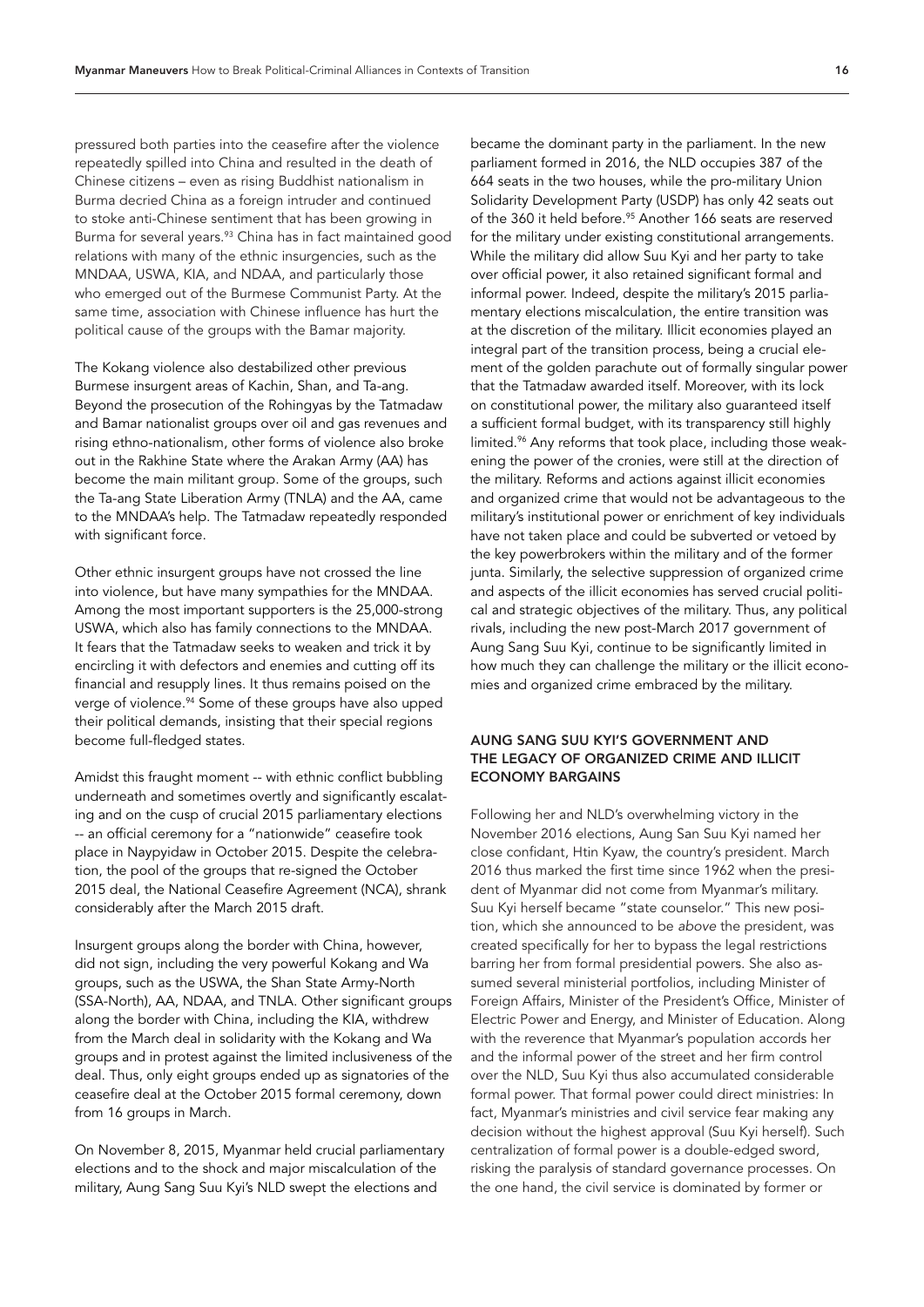current members of the military, and thus the new government questions its allegiance and anti-corruption stringency. On the other hand, the new government lacks a civilian backbench to simply replace most of the civil servants, particularly those with institutional memories, knowledge of operating procedures, and technocratic skills. The Suu Kyi government's existing top-down centralization of decisionmaking and the resulting slowing down of government processes has become particularly pronounced as many of Suu Kyi's appointments, including in key positions, seem to be based on personal loyalty and special relationships to her, rather than competence and technocratic expertise. But in the larger balance of power with the military, her hand remains weak and she has not chosen to challenge the military on significant issues, including the constitution. The military's continuing power and the intermeshing of the state and illicit economies have also limited her scope of maneuver toward the illicit economies. Significantly, the internal political liberalization and the rise of many new constituencies and political entrepreneurs have also constrained her scope of maneuver vis-à-vis the illicit economies/organized crime nexus.

# Ethnic Conflict

Surprisingly, Aung San Suu Kyi picked ethnic peace with the insurgent groups as the priority focus of her new government. On the one hand, the ethnic peace issue is at the core of Myanmar's power structure -- the military having long justified its privileged lock on political power and the centralization of the country's economic resources on the necessity of holding the country together in the face of ethnic separatism[.97](#page-32-22) As this study shows, ethnic conflict has also been intimately connected to the country's illicit economies.

However, the selection of that priority focus was surprising for those very same reasons. It risked potentially pitting the new government against the power of the military. Nor did the new government have – and still today, a year into its rule lacks – any independent capacity to enforce a peace deal against the ethnic groups and against the Tatmadaw, nor any other independent capacity to implement such a peace and reconciliation deal. Conflict management and the peace and reconciliation process pose hard tradeoffs and uncomfortable dilemmas vis-à-vis the illicit economies. Their mere suppression risks losing interest from the insurgent groups to participate in the peace process. Moreover, the issue had been of low priority for the majority Bamar population, including Suu Kyi's key constituencies, who have been far more focused on greater redistribution of economic growth and on further political liberalization. Moreover, the Bamar majority had long exhibited superiority views and discrimination tendencies toward the country's ethnic minority, which have been further augmented since 2011 by the rise of virulent Buddhist nationalism.

Finally, before the November 2015 elections, Aung San Suu Kyi was most reluctant to engage with the ethnonationalist

groups and refrained from significantly furthering their cause.[98](#page-32-23) Even so, the NLD won considerable support in the ethnic areas that were deemed secure enough and were allowed to vote. Her popularity was such that the NLD managed to sweep the ethnic vote without the party or Suu Kyi personally having to collaborate or meaningfully engage with the ethnic minorities or their leadership.

Under Suu Kyi's supervision, the new government, with full engagement from the military, organized in August 2016 a gathering of the ethnic minorities and government and military officials in Naypyidaw – the so-called Pangalong-21. The name was chosen to echo the 1947 inclusive ethnic gathering of the Chin, Kachin, and Shan minorities led by Suu Kyi's father, Aung Sang, the head of Burma's interim government. Significantly, even groups that did not sign the October 2015 ceasefire, such as the USWA and the Kachin groups, were invited to the Pangalong-21 conference. The inclusive-ness of the meeting was important.<sup>[99](#page-32-24)</sup> From the perspective of the peace process as currently structured, there are three categories of armed groups: those who signed initial ceasefire agreements of the 1990s; those who signed The National Ceasefire Agreement (NCA) of October 2015; and those who signed neither. Nominally, all of the groups, for the first time, could participate in the Pangalong-21 conference. That was a significant development and a step forward in the peace process.

However, the conference was organized without a clear agenda and produced no tangible outcomes. Even the inclusiveness element turned out to be highly imperfect, as some groups, including the largest and most powerful, the USWA, walked out of the proceedings in protest over protocol issues. A second follow-up meeting was to be held six months later, but its status and content remained unclear as of this writing.

Moreover, the key large substantive issues remained unaddressed. First among them is who actually benefits from peace. Fundamentally, the leadership of the ethnic groups, the military – both at the national level and at the level of local units -- and large extractive companies from both Myanmar and foreign countries (particularly China) all benefit from the contested and broken-down ceasefires. The conflict situation -- between full-blown war and accountable peace, in which extraction and illicit economies can proceed -- benefits all. An accountable peace, if accompanied by transparency, may perhaps benefit the interests of the local ethnic populations, but does not necessarily benefit the ethnic leaders nor the military if it threatens their privileged and unconstrained access to licit and illicit resources.

Even as the ceasefires of the 1990s have broken down and intense fighting, often at the hands of the Tatmadaw, has swept the northern region, such as the Kachin and Kokang, areas, the leaders of local ethnic groups still continue to benefit from the illegal and extractive economies and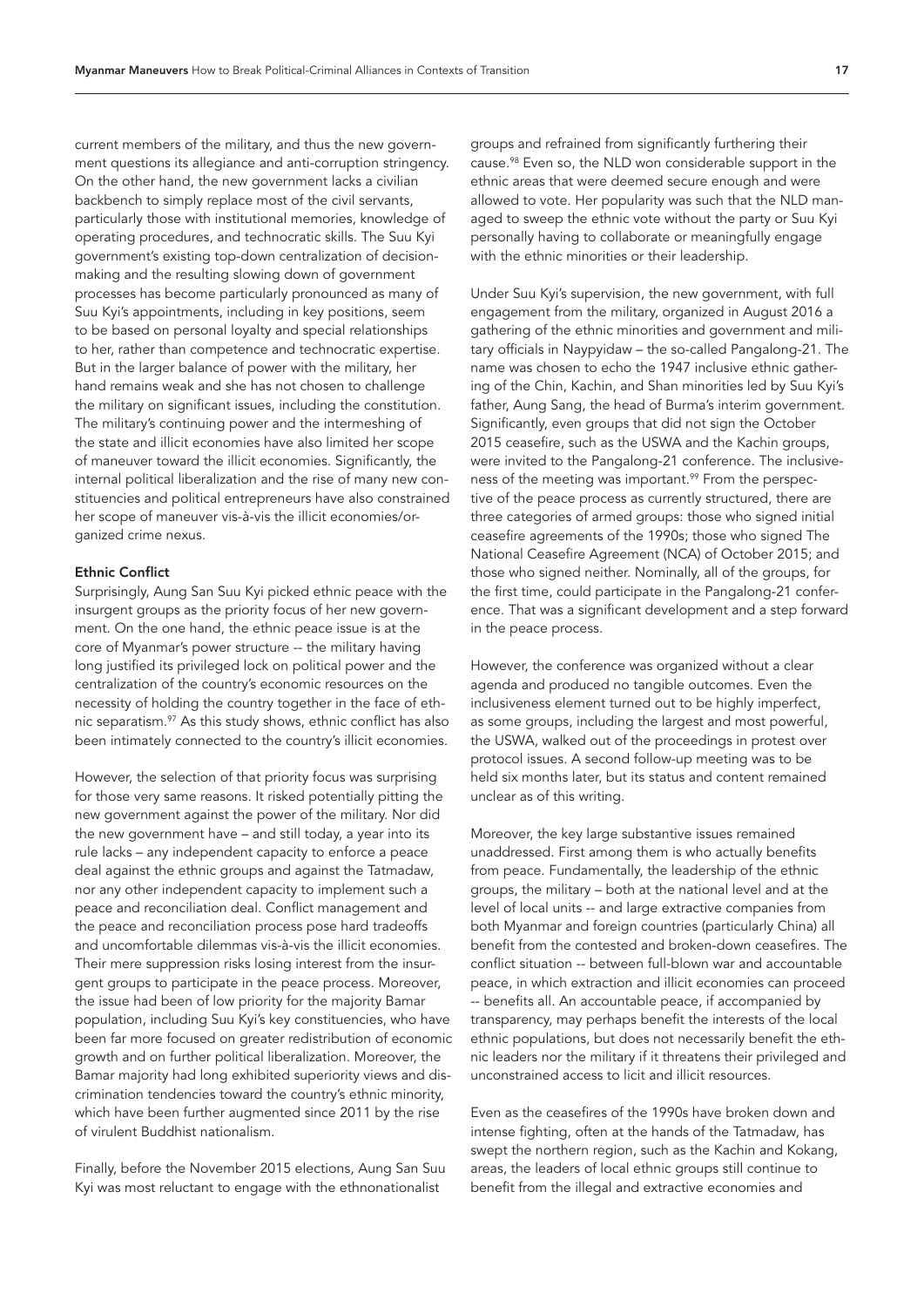at least partially collude with the military in the distribu-tion of the spoils.<sup>[100](#page-33-0)</sup>

How agreements concerning legal resources, from regularized mining and logging, would be implemented was not raised at the August 2016 conference. The issue was postponed despite the fact that formally, the National Ceasefire Agreement of October 2015 includes several committees to discuss a range of issues - security, politics, land rights, economic issues (including the allocation of natural resource revenues), social issues, and joint monitoring. The military has long favored a formula in which local ethnic groups, perhaps formally in their autonomous regions, received only a small portion of the local resources, amounting to perhaps 15 percent of revenues. In contrast, some of the prominent ethnic groups have long favored receiving as much as 70 percent of their local revenues. Previous government ideas regarding resource sharing considered by the Thein Sein government included a three-way apportioning of the local resources, with one share staying with the ethnic states/ autonomous regions, one share going to central state, and one going to states/autonomous regions not endowed with significant natural resources.<sup>[101](#page-33-1)</sup> As discussed above, many of the armed groups were already unhappy with their need to comply with EITI regulations as part of the NCA, yet another potent element discouraging them from signing.

And while the Thein Sein government built EITI compliance into the NCA, it still fundamentally hoped that it could strike a bargain with the ethnic minorities, predominantly centering on a re-division of the economic spoils, echoing the long-term buyoff policy of the military regime. A fundamental limitation of the economic buyoff-approach has been that with so many actors to coopt, most actors do not remain happy with their share of the legal and illegal pie. Thus the ethnic armed groups and the Tatmadaw engage in constant renegotiation and rebalancing, giving some actors more at the expense of others, or trading spoils among themselves, with violence breaking out in particular localities. Pressures thus mount for a redistribution of the resource and a conflict management approach, rather than for a long-term stable and accountable peace.

Meanwhile, the political ambitions of the ethnic minorities have also grown, with many now insisting on their states existing within a federal structure, not merely as autonomous regions. Although in principle, even the Thein Sein regime was willing to contemplate a federal structure, its key issue – the power between the federal states and the subnational states yet to be formed --, remained highly uncontested and unspecified in the prior discussions. Once again, this issue did not make it onto the Pangalong-21 agenda at all. How power would be distributed among the various administrative units is also complex within the minority areas themselves. Most of the ethnic regions are not ethnicallymonolithic and contain a myriad of sub-ethnic minorities who at times also feel discriminated against by the larger

ethnic minorities. What kind of power, representation, and protection the ethnic subminorities would have also remains underexplored.[102](#page-33-2) Nor would the ethnic subminorities be satisfied without sufficient (something yet to be specified) access to local resources.

There is significant variation among the ethnic armed groups regarding their accountability to local populations. As discussed above, during the latter part of the 1990s and first part of the 2000s, many of the ethnic leadership groups -- to satisfy their patrons and/or benefit from the resource plunder-- were willing to ignore and ride roughshod over the elemental needs of the local populations. Some groups, particularly the KIA and KNU, have developed more consultative processes in recent years and have delivered some social services to the local population. For example, in the town of Laiza, controlled by the KIA, housing is more affordable and schooling and hospitals are better than in many Kachin areas controlled by the Tatmadaw.<sup>103</sup> Such service delivery has built up some political capital for the KIA/KIO among local populations. That does not mean that some of the ethnic leaders of even the more accountable KIA and KNU are not corrupt and unaccountable nor disproportionately and individually benefitting from the resource and illicit economies. The issue of exclusion and accountability thus not only permeates the central government/military-local ethnic groups discussions and arrangements but also the local arrangements between the ethnic group leaders and local populations. Many of the local armed groups remain profoundly unaccountable and exclusionary, even as they claim, perhaps quite credibly, that their rule is still preferable to that of the Tatmadaw units.

The ethnic armed groups have not been willing to talk very much about outright illicit economies, such as drugs. Just like the Tatmadaw and cronies and organized crime actors, all of the ethnic insurgent groups have become addicted to the profits from the drug economy and to bringing the illegal revenues into the legal economy in their areas as well as Yangon. Anti-insurgent militias continue to be paid off by access to drug money. Many local Tatmadaw commanders, required to live off the land and supply their units from local taxation of both extractive and illicit economies, have also acquired the drug habit.<sup>104</sup> Thus the peace talks must include (at least eventually) a discussion of how to manage the drug economy and whether or not the ethnic groups are willing to forego their drug profits, like the leftist insurgent group in Colombia, The Revolutionary Armed Forces of Colombia—People's Army (*Fuerzas Armadas Revolucionarias de Colombia—Ejército del Pueblo*, FARC), promised in its 2016 deal with the Colombian government.<sup>105</sup> Similarly, any peace deal will need to guarantee a robust institutional budget for the Tatmadaw and resolve the local unit funding problem.

Nor have the issues of justice for victims and victims' rights been incorporated into the discussion agenda, reflecting the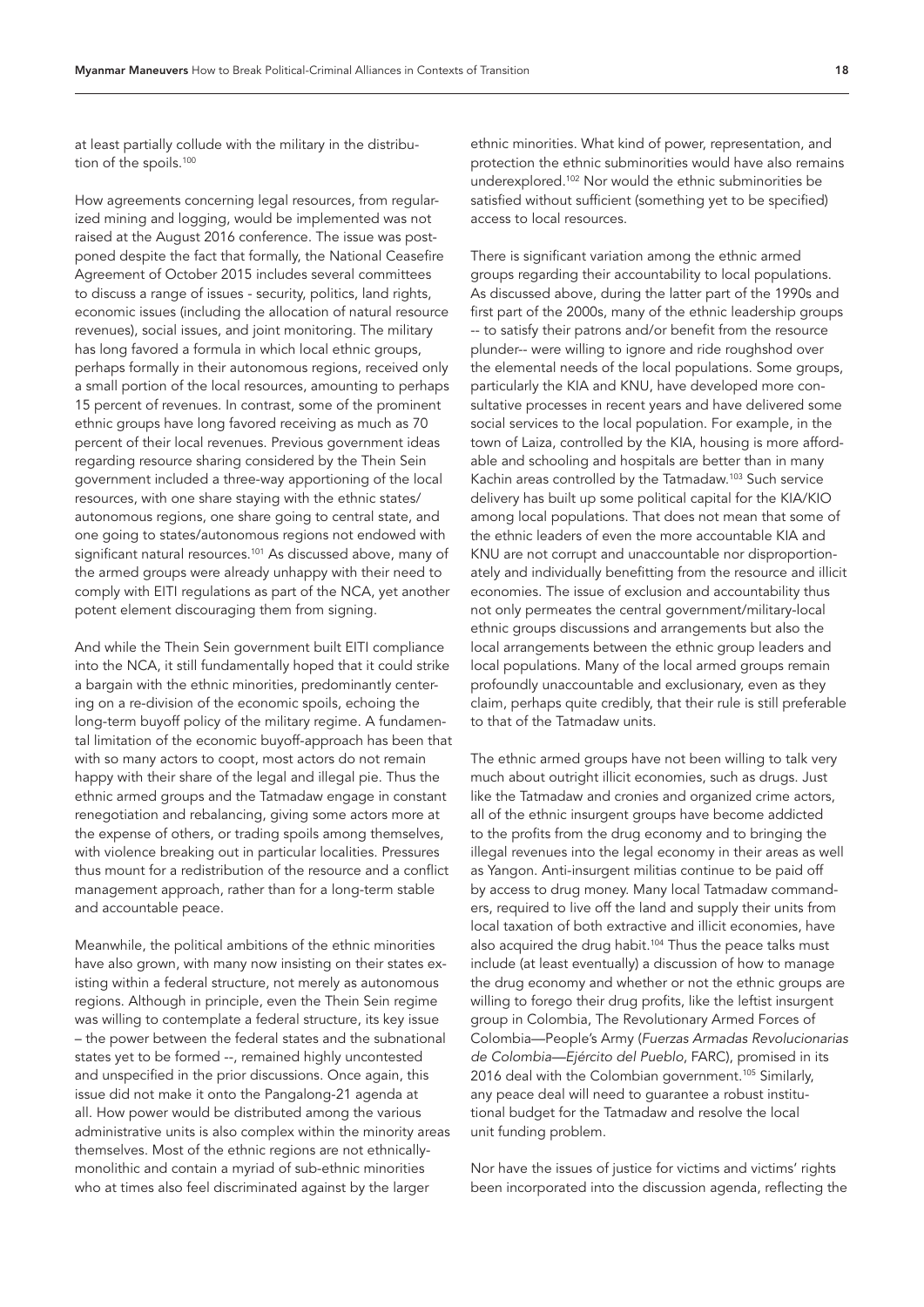privileged power position of the Tatmadaw and the lack of interest in internal accountability of the part of many of the ethnic leadership groups.

Crucially, the Pangalong-21 conference took place amidst significantly escalating violence between the Tatmadaw and the northern ethnic groups. While an outbreak of total and unrestrained ethnic violence may not be preferred by any party, the Tatmadaw has long been preparing for a renewed military fight, beefing up its resources and improving its training for that purpose for much of the past twenty years. The winter 2016 moves by the military to designate some of the ethnic groups, including the KIA, TNLA, AA, MNDAA as terrorist groups, did not pass parliament, but they were a clear signal to the groups that the Tatmadaw was prepared to significantly escalate the military conflict. The brutality against the Rohingyas and the intensifying military conflict there have in many ways been highly useful to the Tatmadaw- preoccupying Western diplomats and media and distracting their attention from the military conflict with the ethnic minorities along the border with China reaching proportions unprecedented since the early 1990s. At the same time, the repression of the Rohingyas is not only rooted in rising Bamar nationalism and religious intolerance, but also crucially in the deep-seated extractive and abusive character of the state.

Nor has the Tatmadaw given up on the long-term policy of dividing the ethnic groups and pitting them against each other, both politically, militarily, and in terms of licit and illicit economic buyoffs. Many of the ethnic groups have come to resent the KNU's signing of the ceasefire of October 2015 and sticking with it -- considering its participation in the joint monitoring committee with the military as essentially a sellout to the military[.106](#page-33-6)

However, the risks of leaving some ethnic groups out of the peace process, as evidenced by the intensification of conflict and the reduction in the number of the ceasefire signatories between March 2015 and October 2015, are very high. Many of the ethnic groups are highly intertwined with others; moreover, many of the smaller ethnic groups are dependent on the support of the larger ones for both physical survival and access to the illegal and resource economies, and thus their economic survival. In contrast to Afghanistan, the ethnic conflict is far more fragmented and factionalized. The larger ethnic groups retain the military capacity to field armies in the tens of thousands. They can – and have -- mounted significant military offensives but have not in recent years been able to overrun military bases. Not surprisingly, the larger groups, more confident of their long-term capacity to continue fighting, have been far more skeptical of the peace talks[.107](#page-33-7) And they of course continue to reject the military's preferred formula that they embrace a ceasefire and disarm before the political terms of the peace are determined.

Overall, after the first year of the Aung Sang Suu Kyi government, many of the ethnic groups have become deeply

disappointed. She and the NLD have long been telling the leaders of the various ethnic groups that democracy, defined as NLD's and her own participation in free elections, must precede a stable resolution of the ethnic issues. However, many of the ethnic armed groups now see her as not having delivered in the first year and not challenging the Tatmadaw either on the military conflict issues or on the constitution. Not only her capacity to deliver, but also her willingness to challenge the military's preferred formulas have come to be questioned by many of the ethnic insurgent group lead-ers.<sup>[108](#page-33-8)</sup> Crucially, most, if not all, of the ethnic armed groups want a new constitution, radically overhauling the 2008 constitution, something Suu Kyi certainly prefers herself but has not had the political power and wherewithal to challenge the military on. Thus although the Tatmadaw was unhappy with Suu Kyi's creating the state councilor position, it has been basically satisfied with her accommodation of its interests, particularly in the ethnic peace process and intertwined resources economies. Beyond major changes in the 2008 constitution and eliminating the lock on power that the military retains, other likely redlines for the Tatmadaw include a significant decrease in the military's income and holding it accountable for past transgressions, such as war crimes, or for participating in illicit economies. Crossing the redlines could possibly trigger a military coup d'état.

Aside from constitutional changes, in many ways, the Aung Sang Suu Kyi government has had more opportunities to push for greater accountability and inclusiveness in central Bamar areas than in the ethnic minority areas, although it chose to prioritize, so far with no political payoffs or success, the ethnic peace process.

# Crony Capitalism

One particularly fruitful issue would be for the new government to further weaken the power of the cronies and improve corporate governance. One reason why this aspect of illicit economies is particularly permissive is that Suu Kyi's predecessor robustly took on the cronies and prepared the groundwork for the new government. In fact, many of the cronies were shocked by the extent to which the Thein Sein government cut them off. However, corporate governance remains inadequate, with most major companies still being family enterprises with limited or no transparency or external auditing.

Moreover, a crucial source of the remaining economic and political power of the cronies is unique access to credit, since foreign banks cannot independently operate in Myanmar and Myanmar's existing banking sector is deeply intertwined with the old cronies and military power structures. Moreover, capital can be borrowed only against owning land, not even owning other assets, such as an apartment. At the same time, many of the cronies are trying to reinvent themselves, looking for new patrons and supporting political parties -- perhaps with an eye toward the next parliamentary elections expected in 2020 -- as well as for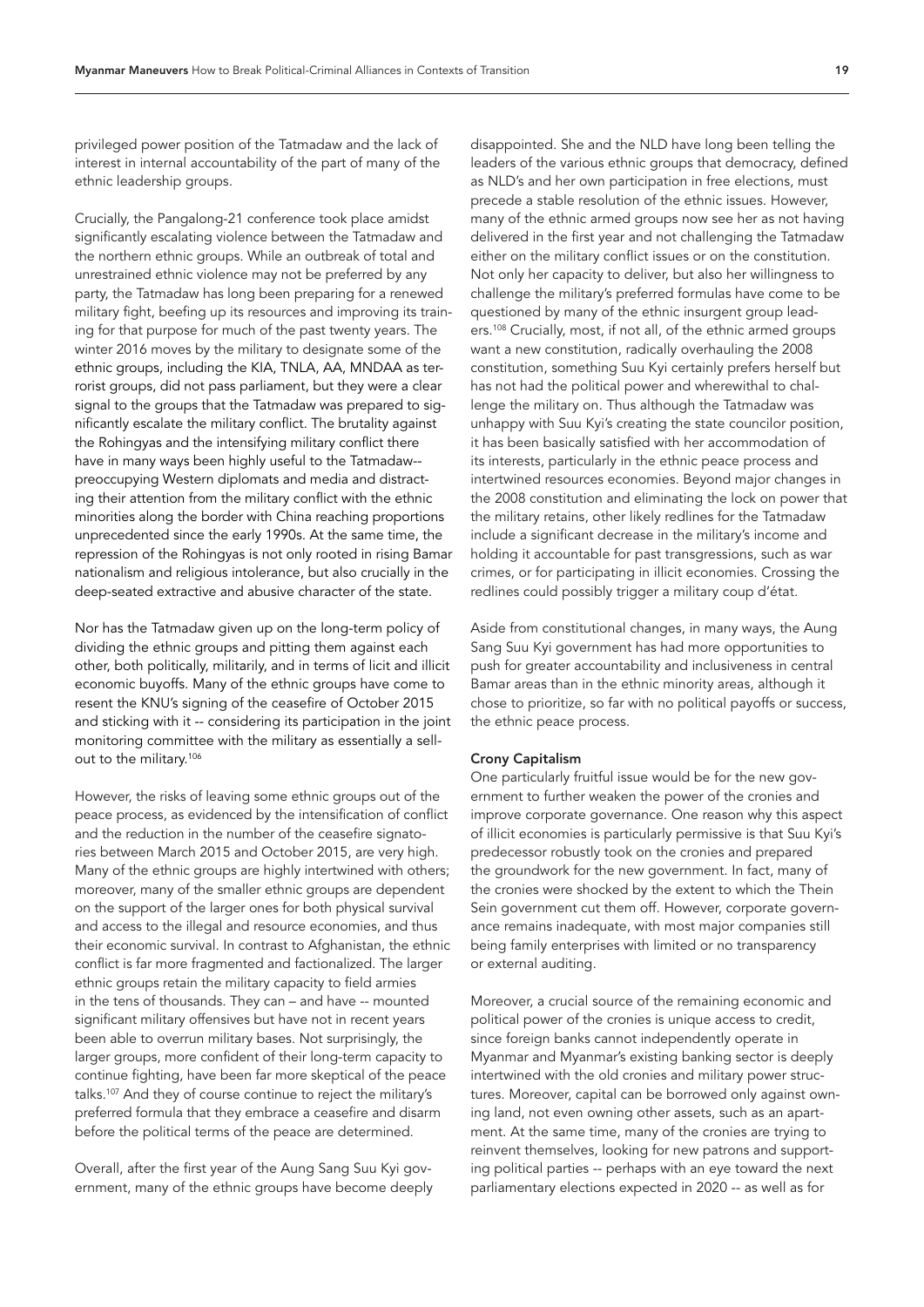media outlets and NGOs. Throughout Burma, the patronage system remains powerful and pervasive.

Building on the government of its predecessor, the new government has also been rather effective in raising tax revenues, a crucial element of strengthening the state. Nonetheless, the access has been mostly in recovering taxes from multinational corporations. However, while still making significant profits, including many off-the-books, military companies are now also paying taxes[.109](#page-33-9)

## Corruption

At the top levels of the new government, there is also zero tolerance for corruption, which has translated into less corruption at the lower levels of the government and civil service, such as for issuing licenses – a significant and important improvement. Efforts are also under way to boost the power of the anti-corruption commission and of the attorney general's office, since in Myanmar only the attorney general is able to prosecute anti-corruption cases. So that Myanmar can comply with international standards against money-laundering and thus be allowed to access international banking, even influential members of the military, such as the Home Minister, have embraced the development of greater antimoney-laundering and anti-corruption capacities.[110](#page-33-10)

However, some allege that the anti-corruption progress, particularly in licensing, has come at the expense of a paralyzing slowdown in the issuing of licenses. Some licenses that the new government suspects of having been issued under shady terms before March 2016 have been reversed. These measures have frustrated some businesses, stimulating them to accuse the new government of undermining crucially needed economic growth.

Indeed, the political tension between stimulating economic growth and attempting to institute retroactive anti-corruption and anti-organized-crime and illicit economies measures is high. If the Aung Sang Suu Kyi's government fails to deliver economic growth, even her base may turn away from her. Moreover, disentangling money made in the legal and illegal economies is complicated, as even the illegal money makes its way from the peripheries to Yangon. With a significant economic slowdown already characterizing its first year, the government is leery to attempt to purge from the formal economy illicit money as that would have pronounced effects on GDP growth, poverty alleviation, and income redistribution. At the same time, the influx of money from the illicit and resource economies has long stimulated inflation and real estate speculation.

## Jade and Gem Mining

An area where the suspension of licenses has been particularly visible is in the jade sector, arguably the largest (il)legal resource economy in Myanmar. In July 2016, the government stopped issuing new licenses until a reformed legal framework could be put in place. Moreover, hundreds of licenses

were to expire throughout Myanmar, including in the Kachin and Shan states and in the Mandalay and Sagaing regions, in the following months. By 2021, all the permits for some 19,000 blocks would expire[.111](#page-33-11) Many NGOs welcomed the move, arguing it was a first step toward bringing accountability and transparency into mining. Nonetheless, this was hardly the first time the Myanmar government suspended issuing licenses. The Thein Sein government also did so between 2012 and 2014, with little immediate effect on making gem mining in Myanmar less pervaded by illegality. As a result of Myanmar's candidacy for EITI membership, initiated by Thein Sein, Myanmar was also supposed to disclose the beneficial ownership of mining companies by January 2017.

Not surprisingly, the suspension of licenses also generated widespread criticism from the mining sectors and many of Myanmar's businesses. Criticism mounted that the new government was mishandling the economy, with foreign investment totaling only \$1.8 billion in the first six months of 2016, compared to the annual figure of \$8 billion in 2014 and 2015.<sup>[112](#page-33-12)</sup> Much of that criticism was unfair, as the slowing down of investment in Myanmar also reflected the global slowing down of demand for commodities, not merely the policies of the new government. Nonetheless, the new government came under strong pressure from the business community to resuscitate business. Suu Kyi's government thus started drafting a new investment law. However, elements of the proposal were strongly opposed by some NGOs for giving foreign companies too much power in their investment practices in Myanmar and locking the Myanmar government into a long-term disadvantageous set of conditions[.113](#page-33-13) The post-junta government thus continues to face a fundamental dilemma. On the one hand, it needs to deliver economic growth and redistribution to its constituencies and secure support from powerful economic actors to survive politically. On the other hand, it would like to reduce the extent of illegality and crime proceeds in Myanmar's economy - but this also risks slowing down economic growth.

Suu Kyi's government has also contemplated issuing smallersize licenses, both in mining and the timber industry. Such a move would please both artisanal miners who have been pushed out from mining as a result of the unaccountable industrial practices and many NGOs. Early consideration of such new policies also received applause from NGOs monitoring the mining industry. However, economists and analysts have questioned whether smaller-size licenses and a reduction of industrial mining would accomplish either the improvement of environmental practices or generate the necessary revenues the government and country need. The real challenge for the government is how to bring the black economy on the books and significantly boost revenue recovery while not slowing down economic growth and poverty reduction.

Crucially, the Suu Kyi government fundamentally lacks enforcement capacity vis-à-vis a wide range of actors, front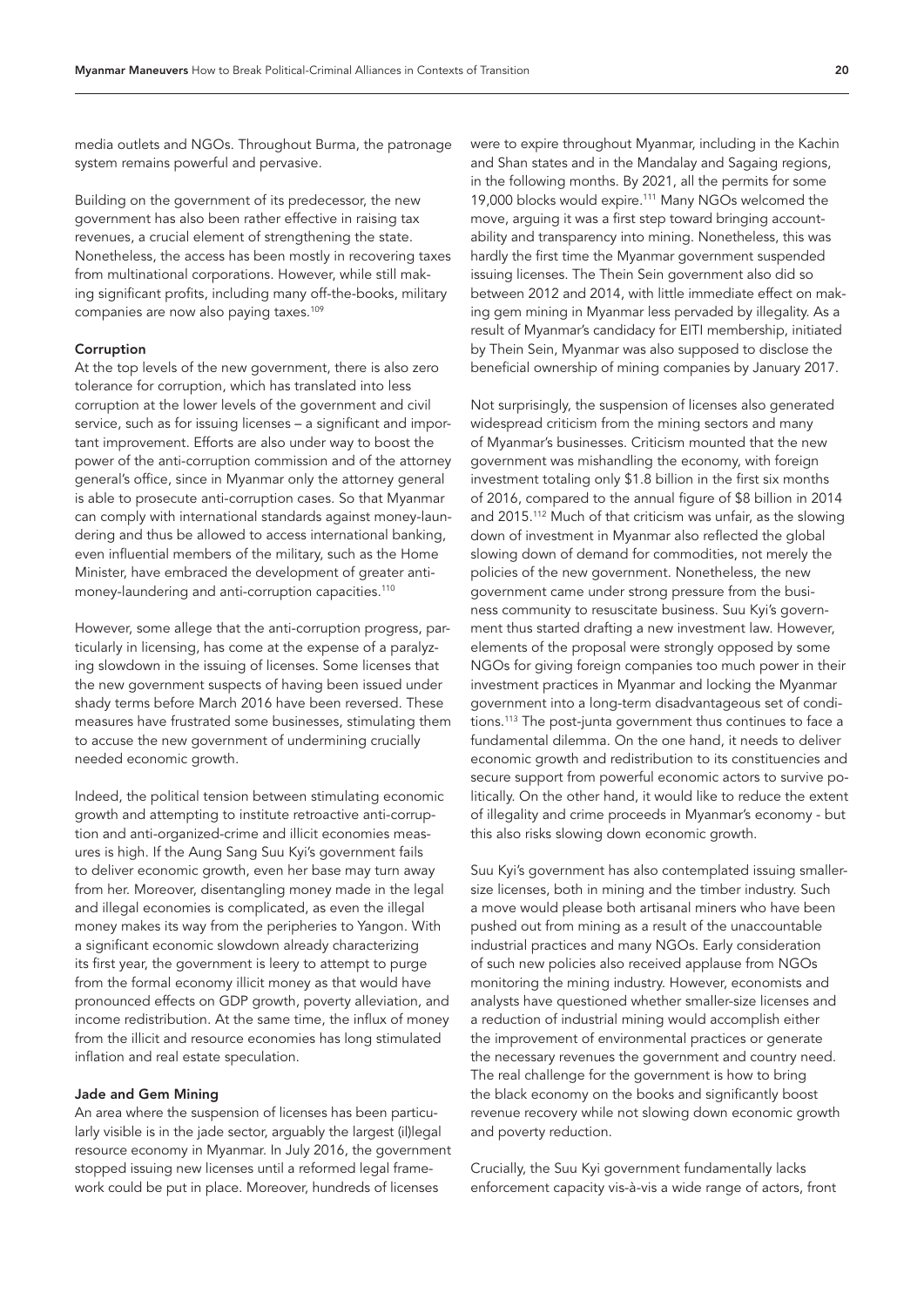insurgent groups to military companies and powerful businesses. At the time of this writing, it looked highly certain that many jade mining companies would not fully comply with the beneficial ownership disclosure by January 2017. Although the jade trade did slow down significantly in 2016, much of that slowing down was due to low international prices for jade, with owners reluctant to sell. Much of the real jade binge occurred some five to seven years ago. At the same time, even companies whose licenses nominally expired continued to mine and stock their jade or, irrespective of low international prices, to sell it. Companies-linked to the military, such as in the Hpakant mining area of Kachin state, appeared essentially indifferent to the new regulations emanating from the new government in Naypyidaw.[114](#page-33-14) There was even speculation that some companies were rushing to extract as much as possible before their own licenses expired.<sup>[115](#page-33-15)</sup>

#### Land Grabbing and the Justice System Overall

Such lack of implementation and enforcement capacity has also been evident regarding land theft. Particularly in ethnic areas, land grabbing continues to take place, by Myanmar and foreign businesses, Tatmadaw commanders, and ethnic armed groups.<sup>116</sup> Although highly limited in its enforcement capacity and still facing the overriding challenge of formal land titles often lacking in Myanmar, especially among poor segments of the population, the Aung Sang Suu Kyi government nonetheless articulated its intention to use the existing land law regulations to seize underdeveloped land and allocate it to new users. As of this writing, the government has not articulated how that intention would be operationalized or on what basis the seized land would be reallocated. Nor has the government yet released a publiclyavailable land registry, indicating which land it owns, which land the military owns, and what land was returned during the Thein Sein years.

For any equitable seizure of land and other rule of law practices, a functioning judiciary is crucial. Yet the judiciary overall remains the neglected institution of the transition. Some donor-led efforts to train lawyers are underway, but the scale of the problem is massive, as the judicial system was destroyed in the 1960s and has remained defunct. All the top judges also come from the military. Significant attempts to purge the key layers of the attorney general's office or top justice and replace them with civilians would pose a potent threat to the military and risk a significant confrontation with the military for the new government.<sup>[117](#page-33-17)</sup>

#### Illegal Logging

Like mining, logging – both legal and illegal – registered a significant slowing down in Kachin state in 2015. Environmental NGOs, such as the Environmental Investigation Agency, that have long monitored logging in Myanmar expressed hope that the slowing down could be attributed to the arrest and prosecution of 155 Chinese loggers in Kachin state in 2015, during the Thein Sein

government, noting however, that such previous reductions in illegal logging and trade were not sustained[.118](#page-33-18) Certainly, the slowdown preceded Suu Kyi's government assuming power. And in fact, there was widespread expectation among logging businesses and analysts that the Suu Kyi government was likely to lift the ban on logging in 2017. Nonetheless, forestry officials and environmental NGOs in Myanmar expressed a belief that the new government was more motivated to enforce logging regulations and back up their efforts.<sup>[119](#page-33-19)</sup>

However, it is likely that the slowing down of both legal and illegal logging in Kachin state also has much to do with the global slowdown, the drop in commodity prices and, crucially, with the fact that hardwood timber is significantly logged out in the area. Instead, illegal logging significantly picked up in 2016 in the Sagaing region, from which timber is smuggled through Kachin state to China, and in Chin state, from which rosewood is smuggled to China and teak to India. Chin state has become a key logging replacement area now that the Karen areas are logged out, with artisanal illegal loggers, state-owned companies, and Chinese business illegally operating there[.120](#page-33-20) Only rarely does anyone get arrested for illegal logging, and even then, a bribe will usually free the arrested individual from facing penalties.<sup>[121](#page-33-21)</sup> Moreover, if the amount of timber, such as teak, illegally logged in the area of arrest, is under three tons, then the penalty is a fine. Overall, penalties for forestry regulation violations and wildlife trafficking remain weak, and Myanmar's legal system is underdeveloped in both areas.<sup>[122](#page-33-22)</sup> With similarly non-existent enforcement, much of illegal logging as well as wildlife trafficking also goes on in Kayah state, which currently has some of the best remaining teak in Myanmar, for illegal exports to Thailand.<sup>[123](#page-34-0)</sup>

Significantly, the logging and mining labor markets are rather integrated, with legally-hired workers as well as artisanal illegal loggers and miners readily switching between the two trades based on market opportunities, and migrating to other parts of Myanmar to participate in illegal logging or mining there, if violent conflict is not too intense in the new area of extraction boom[.124](#page-34-1) Thus illegal loggers from both Rakhine and Kachin states have recently migrated to new areas of logging, such as Chin state. This illegal labor flexibility, driven by poverty, has significant implications for policy management. It indicates that localized enforcement is not enough: that just like in the case of poppy cultivation, the provision of alternative livelihoods is necessary to avoid labor displacement. However, the scale of alternative livelihoods that need to delivered is enormous and well beyond the current scope of the government.

### The Drug Economy

The discussion of the state of illicit economies in the first year of the Suu Kyi government so far highlighted the severe limitations on enforcement and implementation of progressive regulations that the new government has vis-à-vis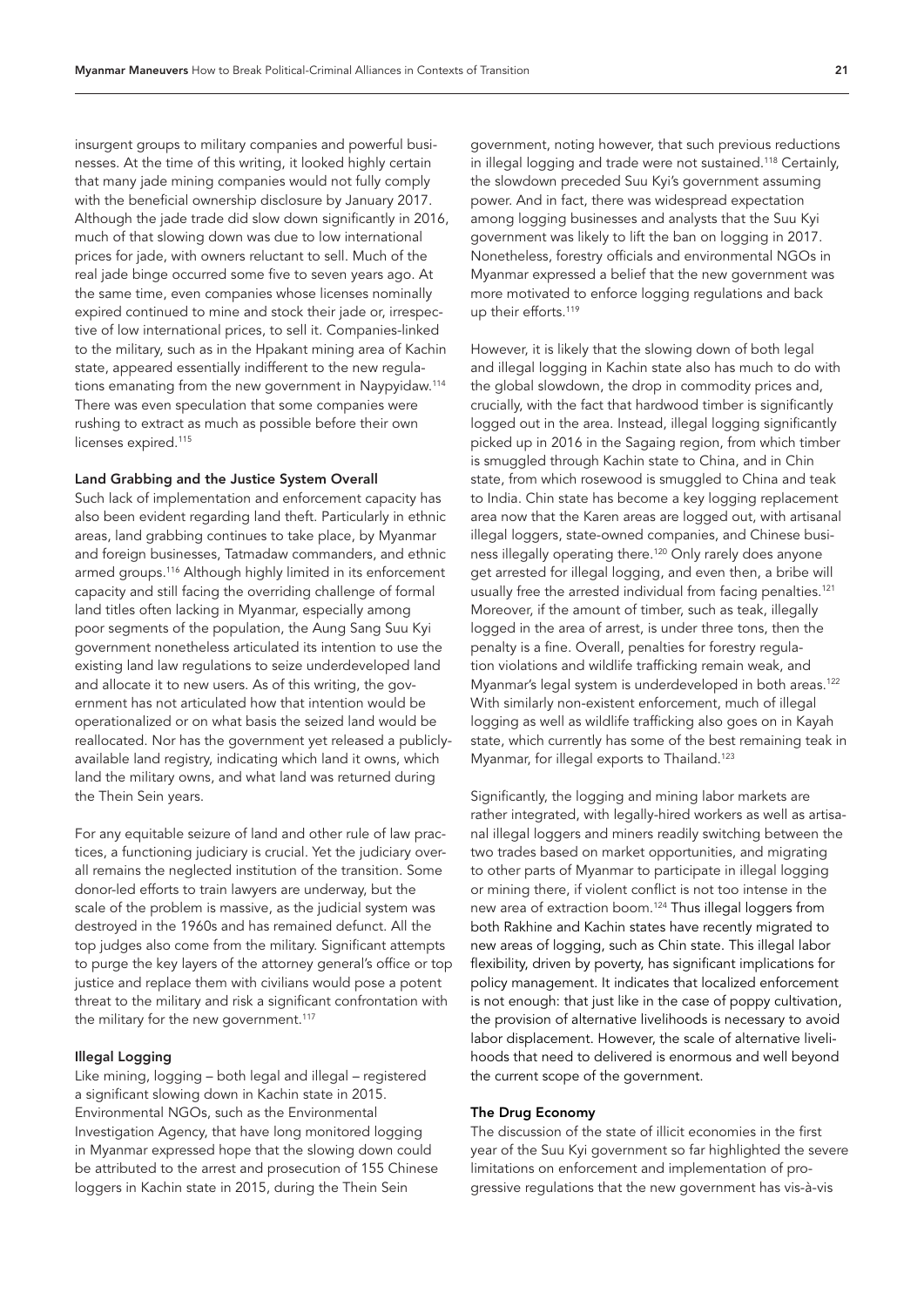entrenched power structures, such as the military, and armed ethnic actors and militias.

However, the new government also faces new political challengers and new emerging poles of power, such as radical Buddhist political entrepreneurs. Its policies, including toward illicit economies, are thus also limited by its relative balance of power vis-à-vis these new political actors.

Drug policy provides a good illustration. Out in the field, eradication and interdiction are often the function of local balances of power and serve strategic political and conflict management purposes, or are a mechanism of bribes and local funding, as discussed above. These fundamentals have not changed.

Yet, with participation of the military and law enforcement agencies as well as civil society and UNODC, the new government has been writing a very progressive drug policy law and directive that would embrace public health approaches toward drug users, decriminalize drug use, and emphasize alternative livelihoods.<sup>[125](#page-34-2)</sup> In many ways, the draft law represents one of the most progressive drug policy regulations in South East Asia. Public health approaches to drug use in Myanmar provide some bases to build on: In 2004, pilot clean-needle exchange programs sponsored by UNODC were started in northern Kachin state, Sagaing region, Mandalay, and Yangon, impressively reducing HIV/ AIDS transmission. Already, some fifty to sixty methadone centers operate in the country. While laudatory, that is still completely inadequate given the scale of heroin and opiate abuse and given that the methadone centers cover only six percent of the total number of townships.[126](#page-34-3)

However, the draft law faces significant political opposition in the parliament and from new potent political actors, such as Buddhist monk politicians as well as Christian groups. Public mobilization against drug use has significantly increased, with both media and politicians calling for a tough crackdown on the drug trade and use.<sup>[127](#page-34-4)</sup> The fact that harm-reduction policies are mostly non-existent toward methamphetamine use, and treatment rarely achieves high effectiveness, further fuels political fervor against drug users. Anti-drug militias, such as the Christian Pat Jasan group sponsored by the Kachin Baptist Church in Kachin state, have formed, rough-handling users and violently beating up and arresting drug dealers.<sup>128</sup>

In short, whatever policies toward illicit economies and organized crime the new government of Aung Sang Suu Kyi has announced --and crucially which it can actually implement -- are a function of its relative power vis-àvis entrenched powerbrokers and new poles of power. Fundamentally, the government's hand is weak, particularly toward the militarily, both as a result of the existing constitution and *de facto* on the ground. More fundamentally, the power and conflict arrangements continue to be deeply

intertwined with the illicit economies. Similarly, the new government does not have any independent enforcement capacity and only a limited direct bargaining capacity vis-àvis armed ethnic groups and pro-government militias. A constitutional change to increase the power of the government would produce a significant confrontation with the military, perhaps risking a military coup d'état. That threat from the military was at least indirectly demonstrated in January 2017, when a prominent lawyer and close ally of Suu Kyi, U Ko Ni, was assassinated. He was the one who created the state counselor position for Suu Kyi, circumventing the constitutional restrictions on her assuming presidential powers. He also recently mobilized support for a fundamental overhaul of the existing constitution. Although the circumstances of his assassination remain murky, the president's office announced that the hitman who killed U Ko Ni was hired by a retired lieutenant colonel.<sup>129</sup> Regardless of what level of the military the assassination was ordered, it sent a chilling message to those contemplating constitutional reforms. At the same time, the Tatmadaw does not want to be forced to launch a coup; in fact, pushing that far can give reality to its nightmare scenarios. Similarly, if Suu Kyi decided to mobilize the people of Myanmar and organize large-scale street demonstrations for a constitutional change, the military would be highly threatened, and such a move could either activate a coup or accomplish its goal of significantly reducing the power of the military and altering basic power arrangements in the country. Rather, the existing system in which the military allows civilian government rule while retaining significant official and unofficial political and economic power serves the Tatmadaw's interests very well.

# THE ROLE OF EXTERNAL ACTORS IN MYANMAR'S ILLICIT ECONOMIES AND ORGANIZED CRIME

The post-junta government's policies toward managing illicit economies and organized crime are not only constrained by the internal political balances of power in the country, but also by external balances of power and regional geopolitics. Transnational organized crime actors from China, India, Thailand, and other places are deeply and intimately involved in Myanmar's illegal drug, logging, mining, and wildlife economy. Such transnational dimensions of crime are hardly unique to Myanmar.

However, just as with Afghanistan, geopolitics plays a crucial role in shaping Myanmar's conflict dynamics and the relationship between illicit economies and political transition in Myanmar. Pakistan tolerates crucial safehavens within its borders for Afghan insurgent groups because of Islamabad's geopolitical outlook and power competition with India and because of internal Pakistani political considerations.

China's geopolitical positioning and internal political and development policies critically affect both its policies in and towards Myanmar and Myanmar's policies toward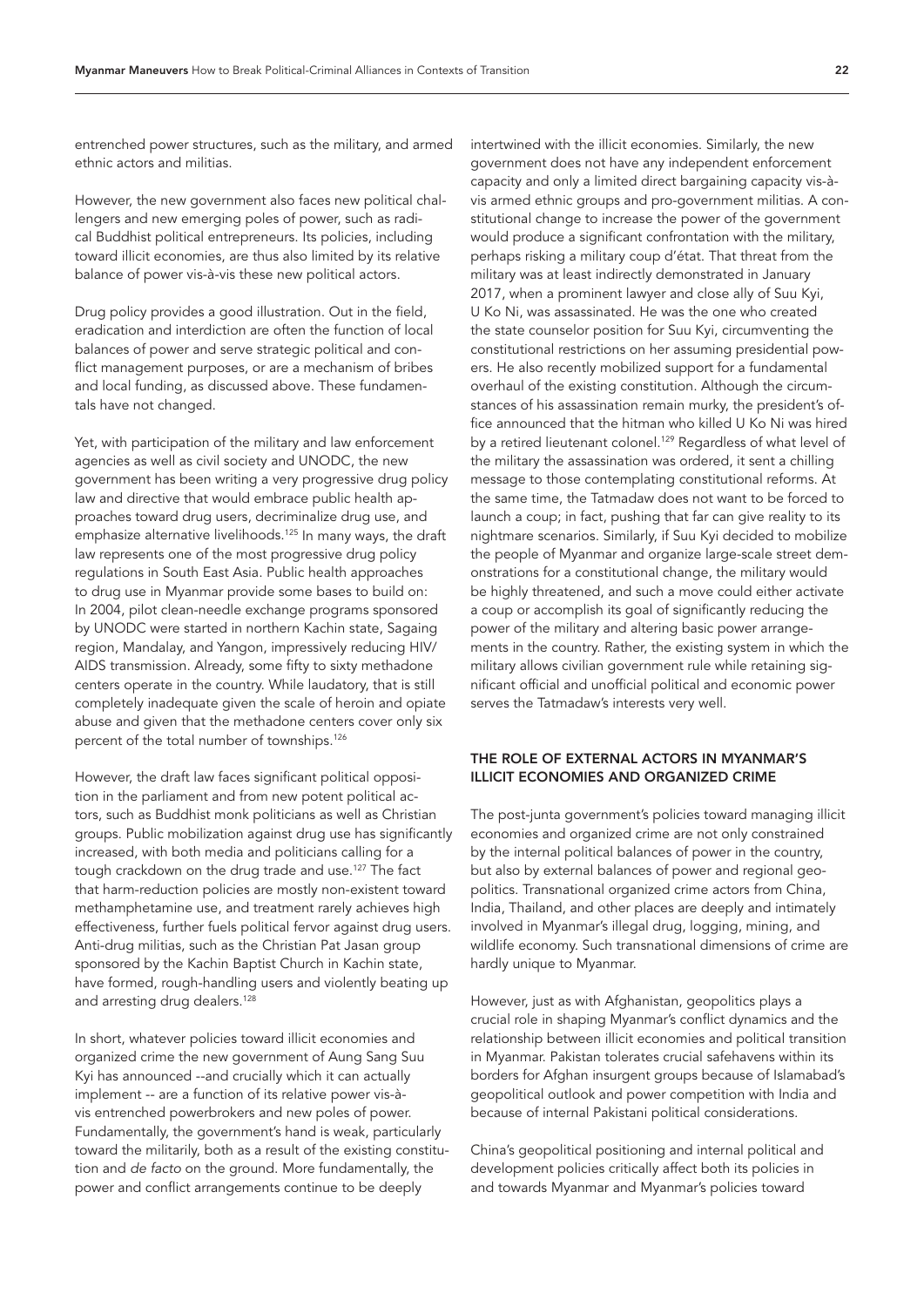illicit economies. Thus *some* illegal economies and organized crime in Myanmar, at least until they explode in highly controversial, contentious, and visible confrontations, such as in the case of Chinese loggers arrested in Kachin, serve Beijing's and local Chinese interests.

It is not merely a matter of Chinese organized crime and illegal smuggling networks having a significant reach and connections to Myanmar's illegal economies, such as wildlife trafficking, in the country. As discussed above, large, legal, and politically well-connected Chinese logging and mining companies, including those based in Yunnan, are crucially involved in and sponsor and enable illegal logging and mining in Myanmar.<sup>[130](#page-34-7)</sup> Despite a loss of tax revenues, even trade in gems, timber, or agricultural products from Myanmar that is undeclared and off the books in China's Yunnan province bordering Myanmar benefits the local political economy of the province. It thus serves the interests of local political officials, responsible for enabling growth, job creation, and preventing social strife. Some are outright complicit in the trade rackets; others merely do not want to jeopardize economic development and job opportunities in the struggling province. In fact, until the early 2000s when Myanmar's legal and illegal resource extraction stimulated unprecedented economic growth in Yunnan, the province was rather backward, particularly in comparison with growth elsewhere in China. Moreover, Yunnan's development, critically linked to illegality in Myanmar, would allow China to shift westward some of its industry and commerce, which has been heavily concentrated in the east. This would especially be the case if China's linkages to Myanmar and infrastructure development in the country allowed China to access Myanmar's sea waterways.<sup>131</sup>

Officials of China's Forestry Ministry do not accept that illegal logging or wildlife trafficking are a problem caused by inadequate and complicit law enforcement on the Chinese side, by demand for such products emanating from China, and by the problematic behavior of Chinese businesses. (Similarly, Indian government officials refuse to accept India's responsibility for the unfettered flow of precursor agents for the production of methamphetamines to Myanmar.)<sup>[132](#page-34-9)</sup> Instead, they insist that the illegal economies are a function of Myanmar's internal state weakness and mismanagement. Thus China, particularly the province of Yunnan, remains highly leery of policies in Myanmar, including EITI principles, that would limit the access of Chinese companies to the natural resources of Myanmar.

Yet the environmental degradation and, crucial, labor displacement that Chinese businesses bring into Myanmar has long generated local protests. It is not that local populations always necessarily mind the illegality of the practice and even the environmental destruction (many illegal loggers and miners are from Myanmar), but they do mind that Chinese companies frequently import labor from China as they consider it more competent and subservient.<sup>133</sup> Since

2012, the long-simmering resentment against Chinese labor presence and Chinese mega-infrastructure projects and their social and environmental impact has given rise to visible public demonstrations, and even to strikes that have blocked the implementation of some of these projects, including the Myitsone Dam.

Yet Beijing's and Yunnan's interests are not fully aligned, with Beijing often more responsive to international rule of law norms and good business practices. Beijing has thus been at times uncomfortable with the most egregious and visible abuses of Chinese and Yunnan companies operating in Myanmar and at various times has pressured officials in Yunnan to mitigate the worst practices.<sup>134</sup> Such pressure has served the international image that China seeks to cultivate of a responsible global and corporate power. China's State Forestry Administration has been developing policies to improve the behavior (or at least veneer) of Chinese timber businesses abroad, including "Guidelines for Overseas Sustainable Forest Products Trade and Investment by Chinese Enterprises," and has created a Chinese timber legality verification system.<sup>135</sup> Better corporate social responsibility practices and cracking down on wayward officials has also served the power interests of China's president Xi Jinping and fitted well in his use of anti-corruption drives to reduce the political power of potential rivals or power centers. However, Yunnan's importing and resource extraction businesses have often adapted merely by faking import permits and compliance with other regulations.<sup>[136](#page-34-13)</sup> But while China has been keen to allow even illegal gems, minerals, and timber and untaxed agricultural goods to flow into China from Myanmar, it has been equally keen to stop illegal drug flows, sponsoring both eradication drives in Myanmar and even promoting some alternative livelihoods programs in the country, as well as orchestrating regional drug interdiction efforts.[137](#page-34-14) Yet China, with its own punitive approaches to drug use, $138$  may not like the new drug policy being drafted in Myanmar, emphasizing public health and alternative livelihoods.

Like Myanmar's authorities internally, China is thus highly selective in what illicit economies it chooses to crack down on abroad, if and when it serves its interests. But Beijing does not want to jeopardize its geostrategic relations with Myanmar to the point of losing strategic access to the country. China's unfettered access to Myanmar's sea routes would not only help facilitate economic growth in western China, but crucially advance China's geostrategic interests. It would have the significant benefit of resolving China's so-called Malacca dilemma -- i.e., the fact that the presence of the U.S. military in the Malacca Straits could block Chinese trade and military movements. Yunnan thus constitutes a crucial bridgehead to Myanmar for China's economic as well as geostrategic purposes. Accordingly, securing robust access to Myanmar has long been a key preoccupation of Chinese military and political strategists. Yet a key motivation of the junta to allow political and economic liberalization in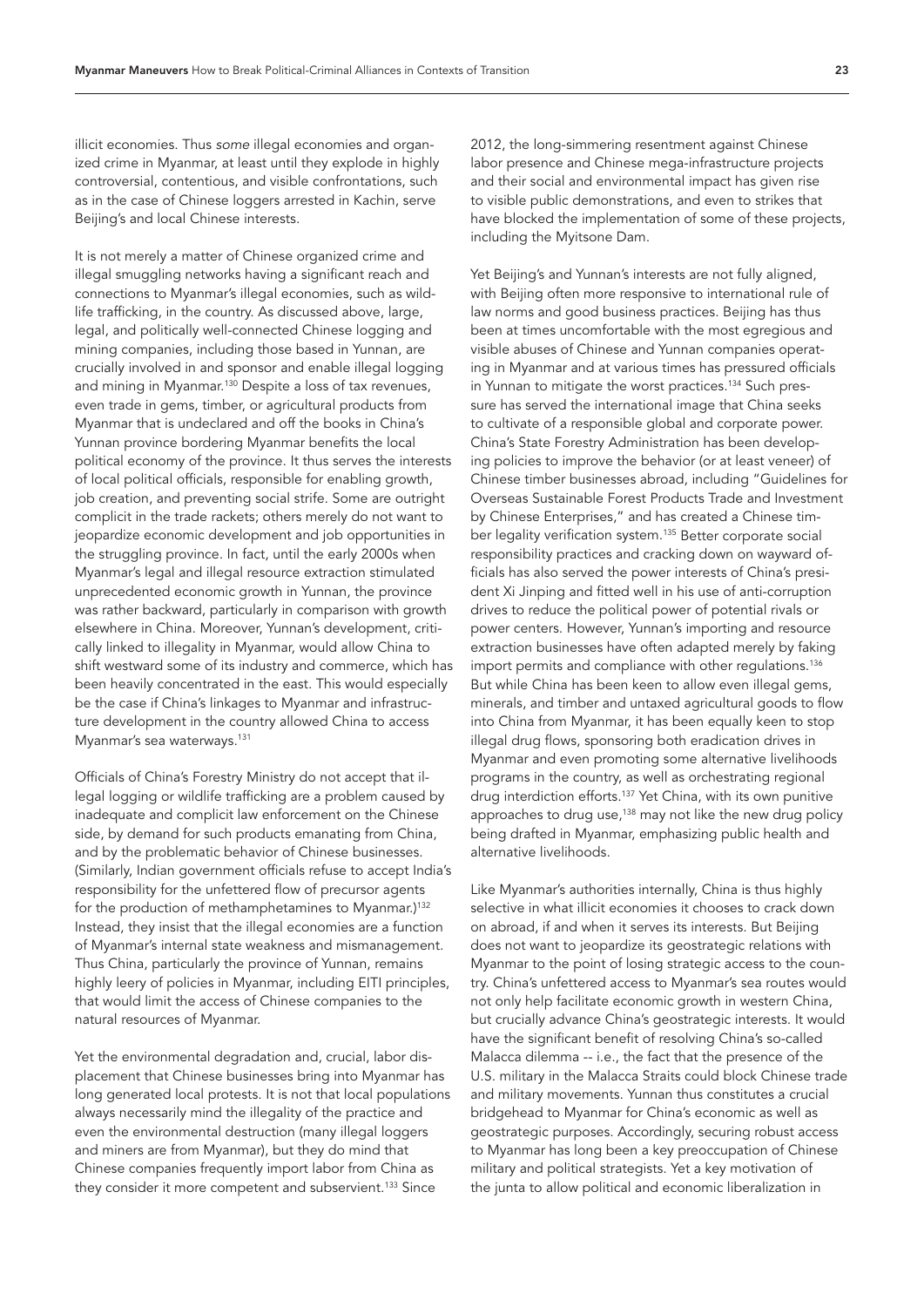Myanmar was precisely to break from its over- dependence on China and improve relations with the West, and to diversify its external engagements in order to limit China's leverage over Myanmar. Thus the post-2012 tilt of the Thein Sein government away from China has frequently been viewed by China as a malicious U.S. maneuver to "steal Myanmar from under us.["139](#page-34-16)

The management of ethnic conflict in Myanmar is also of interest to China, and not only because it influences Chinese access to primary commodities. China is critically concerned with the flow of conflict refugees from Myanmar into China. Many of the ethnic minorities in Myanmar's northern areas, such as the Kokang, Wa, or the Shan, span both sides of the Myanmar-China border and thus have much social affinity and support in China. Ethnic armed groups from these minorities thus enjoy at least unofficial safehavens and strategic depth in Yunnan, with the leadership being able to fall back onto those areas to fundraise and recuperate. And while China has been highly active in Myanmar's peace efforts since 2012 and has put pressure on various ethnic groups to participate in the peace talks, it has also spoken out at times, if only in soft tones, against the Tatmadaw's military offensives, while still tolerating such sanctuaries on its territory.

Aung Sang Suu Kyi has been well aware of China's role in Myanmar and its ability to influence and subvert policies toward illicit economies. The new government has been keen not to alienate China, reaching out to it both with respect to peace negotiations and economic and geostrategic issues. Indeed, Suu Kyi, upon assuming the role of the state counselor, chose China for her first trip abroad[.140](#page-34-17) However, the improvement of relations between her government and China does not indicate that Beijing or Yunnan is willing to overlook and relinquish its interests in Myanmar's illicit economies and simply collaborate with any of Naypyidaw's preferred management approaches.

#### **CONCLUSIONS**

Since the 1960s, drugs and other illicit economies, including logging, mining, and wildlife trafficking, have been intertwined with both peace and conflict dynamics and political transitions in Myanmar. These illicit economies have fueled both insurgencies and ethnic separatism. *But while illicit economies fuel conflict, their suppression is often counterproductive for ending existing conflicts and can provoke new animosities and grievances and forms of conflict. Prioritization and sequencing of government efforts to end conflict and reduce illicit economies are crucial.* Indeed, in Burma, the illicit economies also underpinned the ceasefires with the armed groups that Burma was able to achieve in the 1990s and maintain for twenty years. The illicit economies and the cooption of organized crime also strengthened the state – which, no doubt, was unaccountable, abusive, and extractive -- and extended the junta's lease on life. The

illicit economies also provided an inducement, along with several other incentives, for Myanmar military to relinquish its absolute power. Along with the military's ability to retain (although reduced) both formal and informal power, the illicit economies have also been an important part of the golden parachute that the military accorded itself. Indeed, any ability to shape Myanmar's illicit economies and mitigate their pernicious effects is crucially dependent on the distribution of political power within the country, which currently does not favor a significant suppression of the illicit economies or indeed their being brought on the books. External geopolitics, and particularly China's involvement in Myanmar, further constrains the ability to shape the illicit economies. In short, power distribution, conflict and peace dynamics, political transitions, and illicit economies and organized crime have been mutually supportive in Myanmar.

In the early 1990s, *laissez-faire* policies toward illicit economies were central to the government's ability to reduce and suspend military conflict. However, the policies adopted in Burma provide a new twist on the *laissez-faire* approach: *laissez-faire* was not used by the government to win the hearts and minds of the population, but rather to buy off and co-opt the belligerents and the traffickers themselves. Indeed, the centerpiece of the ceasefires of the early 1990s was the junta's acquiescence to the belligerents' continued trade with any of the goods in their territories – including drugs, minerals, timber, and wildlife. The junta also struck similar bargains with the most prominent drug lords, allowing them to invest their profits in legitimate businesses in exchange for strengthening the state and the regime and supporting conflict suppression. After fifty-years of war, these political-economic bargains, though hardly static, held for almost two decades. The division of the illicit economic pie allowed the junta to coopt its insurgent challengers. By giving the various ethnic rebels a license to plunder, the junta was able to mitigate conflict and achieve not peace, but at least lasting ceasefires.

But re-negotiations of the ceasefire deals also began rather quickly, because such restructuring of the deals served the interests of the military junta and because international pressures made it difficult to sustain the illicit-economiesbased-conflict mitigation in an overt form. Significantly, business conglomerates linked to the Tatmadaw acquired ever greater assets and access to illegally-managed economies in legal goods, such as jade and timber -- serving crucial political survival interests of the military -- while individual Tatmadaw commanders used their on-the-ground power to fund their units through the drug and other economies. The military also got into the habit of selectively suppressing the illicit economies or local access to them as a mechanism to reward obedient groups and proxies and to punish those challenging its power.

The illicit economies also became a crucial aspect of the golden parachute from absolute power that the junta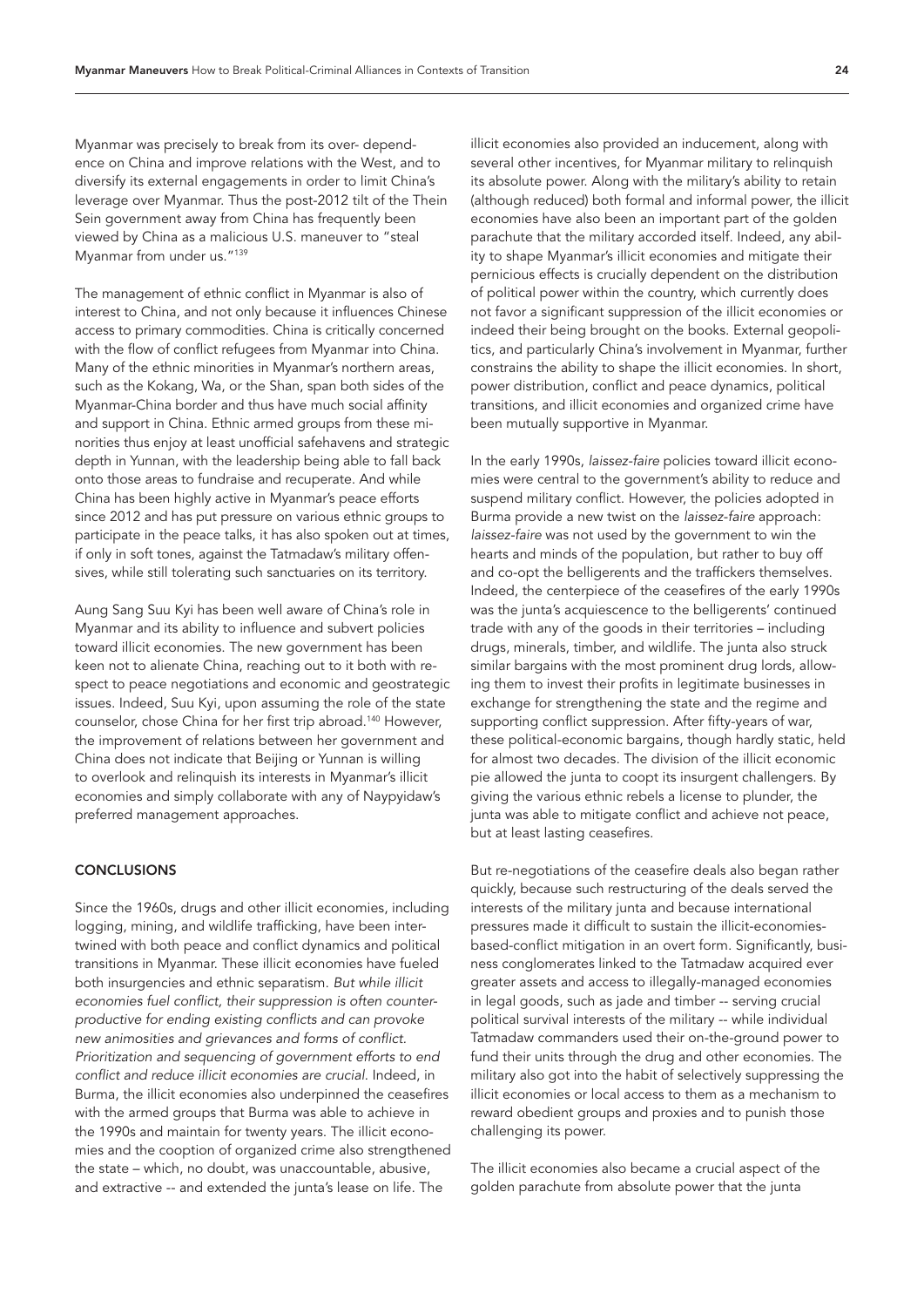accorded itself. The military also retained significant formal and informal power, with the entire transition at the regime's discretion, even though it miscalculated with respect to the November 2015 parliamentary elections that ushered in the government of the military's long-term political opponent Aung Sang Suu Kyi. Reforms and actions against illicit economies and organized crime that would not be advantageous to the military's institutional power or enrichment of key individuals have not taken place, and can be subverted or vetoed by the key powerbrokers within the military and of the former junta. Similarly, the selective suppression of organized crime and aspects of the illicit economies has served crucial political and strategic objectives of the military.

At the same time, ethnic conflict significantly intensified in Myanmar since 2008 and in the 2012-2016 transition years. As a result of the Tatmadaw's moves, the 1990s economic bargains with the ethnic insurgents were weakened and in some cases collapsed for a variety of reasons. One was the military's greater appetite for the revenues from the illegal and resource economies. Another was its sense that it accumulated significant military power to drive through a much tougher bargain with the armed groups, both politically and economically. The Thein Sein government built unprecedented levels of transparency and compliance with international standards regarding resource economies both internally and into its negotiations with the armed groups, insisting, for example, that the armed groups embrace EITI principles as part of a new ceasefire accord. Yet his government still fundamentally hoped that it could strike a bargain with the ethnic minorities predominantly centered on a redivision of the economic spoils, echoing the long-term buyoff policy of the military regime. A fundamental limitation of the economic buyoff-approach has been that with so many actors to coopt, most actors do not remain happy with their share of the legal and illegal pie. Hence the ethnic armed groups and the Tatmadaw engage in constant renegotiation and rebalancing, giving some actors more at the expense of others, or trading spoils among themselves, with violence breaking out in particular localities. Pressures thus mount for a redistribution of the resource and a conflict management approach, rather than for a long-term stable and accountable peace. These economic limitations became all the more pronounced as the military has not been willing to give the insurgents much in terms of political gains.

The Aung Sang Suu Kyi government came in with an overwhelming public mandate. Given the reverence thatt Myanmar's population accords her, the informal power of the street, and her firm control of her political party, the NLD, Suu Kyi also accumulated considerable formal power by declaring herself state counselor above the president and personally taking charge of several crucial ministries. But in the larger balance of power with the military, her hand remains weak and she has not chosen to challenge the military on significant issues, including the constitution. The military's continuing power and the intermeshing of the state and

illicit economies have also limited her scope of maneuver toward the illicit economies. Significantly, the internal political liberalization and the rise of many new constituencies and political entrepreneurs have also constrained her scope of maneuver vis-à-vis the illicit economies/ organized crime nexus. Thus in many ways, the transition government of her predecessor Thein Sein was motivated and able to institute far deeper and more profound reforms shaping the illegal and resource economies, including enhancing their transparency and accountability, than the democratically-elected government Aung Sang Suu Kyi managed in its first year.

Despite Suu Kyi's surprising decision to make peace negotiations with the ethnic armed groups the number one priority for her government, little has been achieved so far and violent conflict has escalated to levels unprecedented since before the 1990s ceasefires. Meanwhile, the political ambitions of the ethnic minorities have also grown, with many now insisting on their states existing within a federal structure, not merely as autonomous regions. Nor has the Suu Kyi government, no doubt severely constrained by the military, so far robustly included resources and illicit economies, including drugs, on the negotiating agenda with the armed groups. It is highly unlikely that the armed groups will be keen to disavow the riches they illicitly gain from the countries legal and illegal economies. But simply attempting to suppress illegal economies and take away the profits from armed groups will only further escalate conflict.

Suu Kyi's government has made some important moves toward the resource and illegal economies, particularly mining. It has, for example, suspended licenses for jade extraction, a move welcomed by international and Myanmar NGOs. However, her government has had little capacity to enforce its regulations, with all manner of extractions proceeding irrespective of the regulations. Moreover, Suu Kyi's government faces fundamental political tensions between stimulating economic growth and attempting to institute retroactive anti-corruption and anti-organized-crime and illicit economies measures. If the Aung Sang Suu Kyi government fails to deliver economic growth, even her base may turn away from her. Moreover, disentangling money made in the legal and illegal economies is complicated, as even the illegal money from the peripheries often makes its way to Yangon. With a significant economic slowdown already characterizing its first year, the government is leery to attempt to purge from the formal economy illicit money as that would have pronounced effects on GDP growth, poverty alleviation, and income redistribution. And even if it risked doing so, it does not have sufficient power vis-à-vis the military to accomplish it.

The post-junta government's policies toward managing illicit economies and organized crime are not only constrained by the internal political balances of power in the country, but also by external balances of power and regional geopolitics. Transnational organized crime actors from China,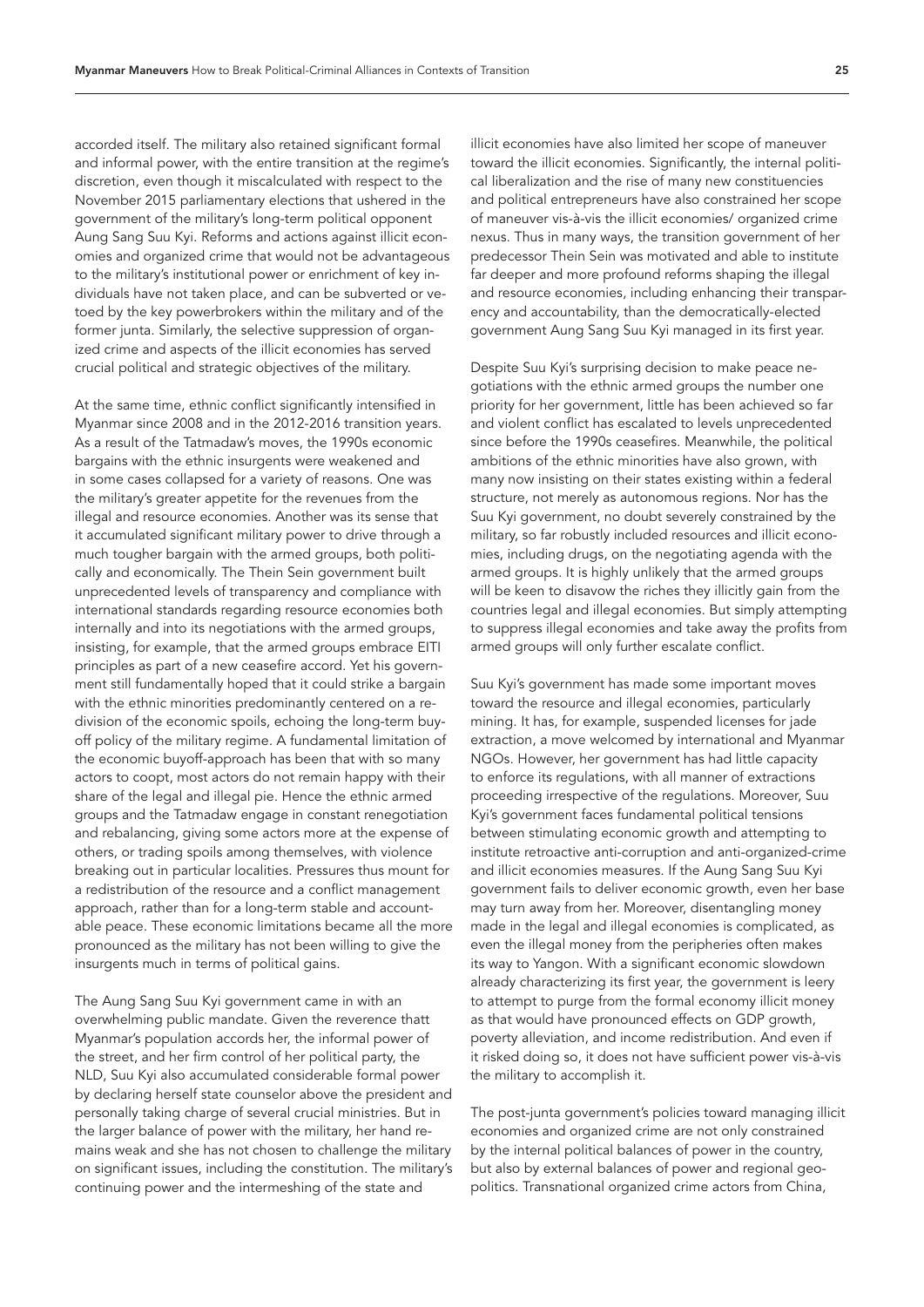India, Thailand, and other places are deeply and intimately involved in Myanmar's illegal drug, logging, mining, and wildlife economy. More importantly, China's geopolitical positioning and internal political and development policies critically affect both its policies in and towards Myanmar and Myanmar's policies toward illicit economies. The existence of *some* illegal economies and organized crime in Myanmar -- at least until they explode in highly controversial, contentious, and visible confrontations, such as in the case of Chinese loggers arrested in Kachin-- serves Beijing's and local Chinese interests.

# POLICY RECOMMENDATIONS

Policies toward illicit economies and organized crime in Myanmar should be guided by the overarching objectives of enhancing the pluralization of power in the country, inclusivity, and accountability. However, they also need to be sensitive to conflict dynamics and cognizant of the determining realities of power distribution.

Even though some Myanmar and international civil society groups have called for a complete removal of the military, its conglomerates, and cronies from the jade economy, such ultimate goals are not realistic in the context of the current power distribution in the country. Nor is it realistic that given its current dominant power position, the military, or any central Myanmar state, will simply be willing to make local populations near the natural resources the ultimate authority over resource extraction[.141](#page-34-18) Inevitably, the central state and less-resource-rich regions will demand a share of the revenues. Nor will simply breaking the economic payoff arrangements that underpinned two decades of ethnic ceasefires produce peace. In fact, such a move runs a very high risk of intensifying conflict and further reducing the armed groups' interests in a peace deal.

# Reinforcing Political Pluralization and Accountability through a Sequential Politically Sensitive Approach Rather Than a Technocratic Approach

While guided by the overarching objectives, policies toward illicit economies in Myanmar need to be equally considered through the prism of the country's power relationships. In fact, the choice of specific major moves against particular organized crime actors and illicit economies should be guided not only by the objective of minimizing their pernicious effects and the threats they pose to the state and society, but also by the objective of reinforcing the political power of democratic and pluralistic elements.

Rather than taking on all of entrenched power structures and illicit actors, the new government should adopt a sequential approach, taking on one or a few actors on at a particular time. As its power grows, through demonstration effects and public approval, its challenges to powers linked to the illicit economies can and should become more ambitious. In

other words, policies toward illicit and resource economies in Myanmar should stop being treated as merely technical solutions involving institution-building and increasing transparency, but rather as a properly-sequenced political project changing the core balance of power in the country. Going after crime and illicit economies should be a tool for increasing the power of a democratic and accountable government, and not inadvertently for weakening it. If going after organized crime and actors involved in illicit economies only weakens the new democratically-elected government, either because targeted rivals mobilize and subvert it or because overall economic growth of the country significantly slows down, both the anti-crime project and the larger political democratization project will become unsustainable.

Accordingly, the new Myanmar government, civil society, and donors should stop treating the military and cronies as a monolithic entity, but rather should look for members who are most inclined toward political and democratic liberalization and cultivate them as allies. These potential allies should be encouraged to comply with desirable international practices toward the resource and illicit economies and rewarded with contracts. Greater compliance with EITI or with best practices in logging such as those articulated under efforts to reduce carbon emissions from deforestation and forest degradation, known by the acronym REDD+, and with other timber legality practices adopted in the West should be strongly emphasized as bases for reward.

Hopefully, such better-behaving actors, perhaps with pressure from civil society, will also be better able to attract joint ventures with multinational companies. Any rifts and rivalries that emerge among these power structures can then be mobilized by the government to move against the worstbehaving and least accountable power structures. Such a selective, sequential, and incremental approach should also be adopted toward external actors perniciously involved in the country's resources economies, such as many of the foreign companies operating in Myanmar. And indeed, the Suu Kyi government should encourage external multinational corporations preparing to enter into joint ventures with Burmese firms to fully disclose the nature of their operations and themselves perform due diligence. Liberalizing the banking sector would create greater competition for the cronies, level the playing field, and provide more opportunities for start-up companies not linked to existing powerbrokers and entrenched power structures.

Among the incentives that can be offered to the Tatmadaw to embrace further political and economic liberalization and mitigate the pernicious effects of illicit economies is engagement with the United States. Even though the United States and other Western countries have lifted their sanctions on Myanmar, the U.S. can reward prominent reformist commanders or those most supportive of a genuine peace process with visits to and training in the United States, while the most malicious commanders remain shunned. Young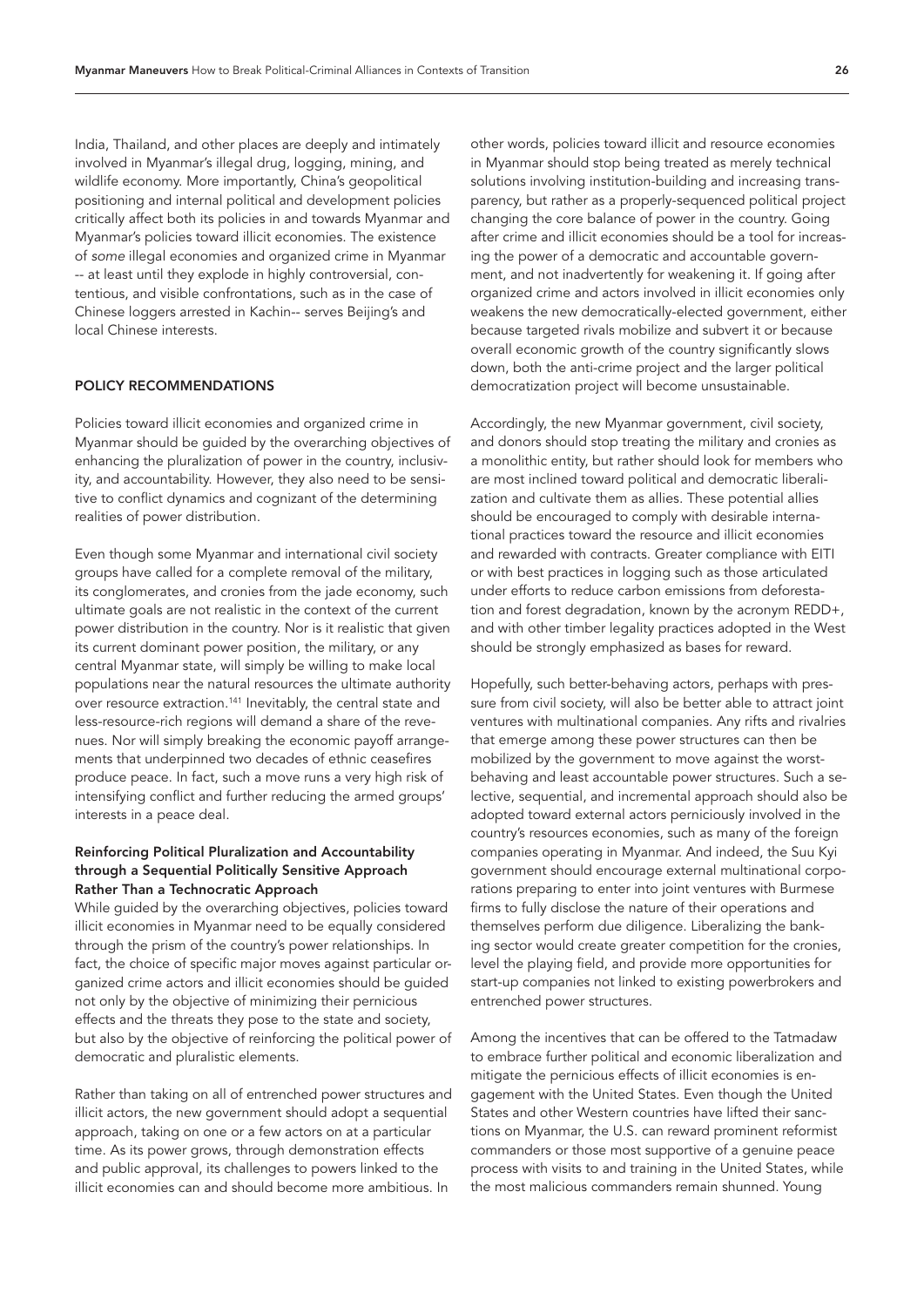rising officers provide a natural pool, but such outreaching to reward desirable behavior should also be extended to top officers. Given that Myanmar wants to modernize its army and reduce China's leverage in the country, there is significant likelihood that not just at the individual level but also at institutional levels at least some groups within the Tatmadaw will be responsive.

It is crucial that the central government gradually brings its extractive economies on the books to boost tax revenues. But specific moves, such as licensing procedures and what type of contracts are awarded, also need to be guided by the twin consideration of not slowing down overall economic growth.

This political-power-prism approach of taking on the most pernicious actors sequentially in no way precludes seeking to build more transparency into the overall system. Beyond insisting on formal transparency in extractive economies, disclosures of beneficial ownership, and transparency in contracts, such broader transparency includes supporting and protecting investigative journalists and civil society. Obstacles to adopting this measure by the Suu Kyi government have so far been self-generated. Rather than having an arms-length posture toward civil society and independent media, the new government should propose reforms to enhance freedom of expression and protect political mobilization. It should take on the reform of existing discriminatory laws. Such reforms would likely produce only limited backlash from the military, they would be supported by the public, and would take advantage of this current moment of opportunity when most members of the parliament coming from NLD remain resistant to corruption and cooption by other political actors and powers. That moment may not last forever.

Institution-building, including reforming the judiciary and police, while insufficient in of themselves at the current moment of power distribution, nonetheless also need to proceed. Only once the basic power distribution changes toward plurality, these institutions can have an independent and defining role. However, it is important to start now to build their capacities for later. Building up an independent civil service is crucial. That means, including for the current Suu Kyi administration, not appointing people merely on the basis of loyalty and anti-corruption criteria, but also on the basis of competence and merit.

# Reinforcing the Peace Process with Careful Sequential Human-Security-Based Moves against Illicit Economies, Priotitizing the Least Politically Difficult Ones

In order to achieve sustainable peace deals, it will continue to be necessary to provide the armed groups with economic stakes in the peace. Thus the Myanmar government will have to tolerate the persistence of labor-intensive illicit economies, such as drug cultivation. However, for such a peace to be both sustainable and satisfactory from a public

goods perspective, the social and economic development of former conflict areas will be necessary to prevent undesirable unregulated and illegal economies, such as logging and wildlife trafficking. Conversely, for alternative livelihoods programs to be effective in reducing such undesirable economies in a lasting way, good security needs to be established in the rural regions. This means that ending military conflict needs to be given priority.

Yet ideas for how the spoils of the resources economies will be managed, plus a vision of the transformation of illicit economies and ultimately suppressing or mitigating their pernicious aspects, also need to become a part of the discussion. The goals should include bringing the economies in legal commodities on the books and increasing formal taxation, transparency, accountability, inclusiveness, and environmental sustainability. Many of these goals are difficult to achieve in the near future and are not easily compatible. An inclusive timber economy could, for example, augment environmental destruction and timber depletion.

In the case of economies in illegal commodities, such as drugs, the long-term objective should be to replace the illegal economies with sustainable legal livelihoods for marginalized populations unable to resist participating in the illegal economy because of human security deficiencies and poverty.

Mitigation and suppression of labor-non-intensive illicit economies, such as drug trafficking (as opposed drug cultivation) and wildlife trafficking should be prioritized. Because poaching, for example, involves a smaller number of poor participants than poppy cultivation or illegal logging, devising and implementing effective alternative livelihoods in order to discourage poaching is *relatively* easier and demands fewer resources than do alternative livelihoods efforts to discourage illegal logging or the production of drugs. (That is not to say that the anti-poaching endeavor is not complex and challenging.[142\)](#page-34-19)

Alternative livelihoods programs cannot be construed as merely crop substitution. Even if the replacement crop is lucrative, price profitability is only one factor driving the cultivation of illicit crops, with other structural economic conditions playing crucial roles[.143](#page-34-20) For alternative livelihoods to have any chance of taking off and being sustained, they must address all the structural drivers of illicit economies. They must encompass generation of sufficient employment opportunities, such as through the promotion of highvalue, high-labor-intensive crops as well as through off-farm income, infrastructure building, distribution of new technologies, marketing help and the development of value-added chains, facilitation of local microcredit, and establishment of access to land without the need to participate in the illicit economy -- to name a few of the most prominent components. Nor should alternative livelihoods be designed as discreet handouts and isolated interventions, or else they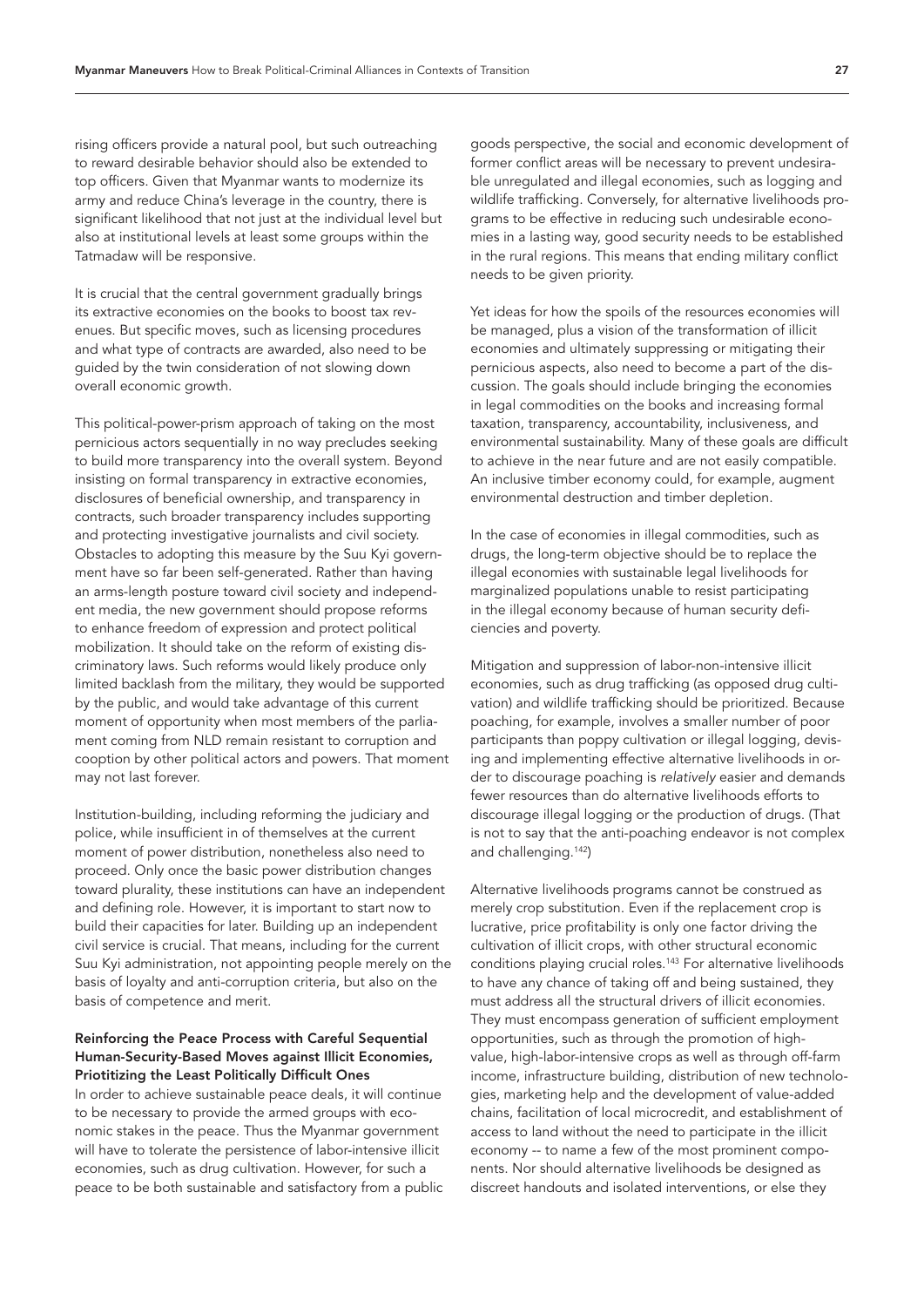will be ineffective.<sup>144</sup> Incorporating broader human development aspects, including improving access to health and education, and reducing social and ethnic marginalization, is crucial. But they should not mask new forms of land theft and marginalization officially billed as rural development. Alternative livelihoods really mean comprehensive rural and overall economic and social development. As such, the programs require a lot of time, the politically-difficult willingness to concentrate resources, as well as the availability of sufficient resources, and -- importantly -- lasting security in the area where they are undertaken.

Alternative livelihoods also need to be integrated into overall development strategies, with attention paid to whether overall economic growth produces job creation or capital accumulation while exacerbating inequality. Macroeconomic policies, such as fiscal policies that tax labor heavily and land lightly, might have pronounced, if indirect, effects on the effectiveness of alternative livelihoods policies, but may be expressions of persisting social exclusion.

Policing and enforcement of the rule of law are indispensable elements of suppressing illegal economies and regulating the legal ones so they are not socially or environmentally destructive. However, for policing and law enforcement to be effective, it is important that local populations do not fundamentally see them as contrary to their human security, for then they will not internalize the norms and voluntarily cooperate with the authorities. Thus, providing desirable legal economic alternatives facilitates policing and rule of law.

However, alternative livelihoods strategies must become far more sensitive to their environmental impacts. Underpinning a peace deal with unrestrained destruction of forests produces at best a highly problematic reduction in conflict. Replacing the drug trade with wildlife trafficking is equally not a good deal. Both can turn an unstable peace into unrestrained plunder.

Policies addressing drug use should not become new forms of war.[145](#page-34-22) Mass incarceration of users and low-level, non-violent pushers does little to suppress – and can exacerbate – the use of illicit drugs. It may also increase drug market violence and turn prisons into recruiting grounds. Stigmatizing and punishing users undermine efforts to stem the spread of HIV/AIDS and other communicable diseases. Public health approaches, such as needle-exchanges and safe-injection sites, produce far better policy outcomes and should be adopted. Public health approaches to drug treatment should acknowledge addiction as an illness requiring medical treatment. Drug prevention should focus on early-age interventions and confidence-building, such as peer pressure resistance. The Suu Kyi government should strongly promote the new Myanmar draft regulations on dealing with drug cultivation and drug use and devote political capital to getting the draft regulations adopted as a new law.

# A Demonstration Effect: Countering Myanmar's Illegal Wildlife Trade

Taking effective moves against Myanmar's illegal wildlife trade would provide an important demonstration of the new government's willingness and capacity to start mitigating the pernicious effects of the country's illegal economies. The illegal wildlife trade is a low-hanging fruit for several reasons, including the current Myanmar's government own expressed interest in taking that illicit economy on.[146](#page-34-23)

Myanmar's entrenched power structures and armed opposition actors are far less systematically involved in the wildlife trade than in other illegal and resource economies, such as drugs or logging or mining. The sporadic involvement remains mostly at an individual powerbroker's or commander's level and has not affected institutional budgets.

Many of the principal actors involved include organized crime groups and smuggling networks from abroad: China, Thailand, and India, among others. Moving to dismantle these smuggling networks will thus produce public approval and not encounter the same internal power obstacles. Indeed, since much of wildlife trafficking in Burma remains externally funded, such as by Chinese wildlife smugglers, and is internally localized, it is not as systematically linked to the country's balances of power and conflict and peace dynamics as are other illicit and resource economies.

However, interdiction measures should focus on dismantling smuggling networks and providing in situ protection in biodiversity-rich areas, not merely seizures of wildlife goods in crucial hubs such as Tachilek (or Mong La, if the central government develops access there). Without dismantling the smuggling networks, seizures of trafficked goods will have the highly counterproductive effect of encouraging greater poaching, as smugglers will anticipate interdiction losses.[147](#page-34-24) Merely dismantling trade locations or stores will simply alter smuggling methods, such as to using postal services.

Because wildlife trafficking in Myanmar is not, like trafficking in timber or gems, linked to institutional budgets of the insurgent groups, the government may also be able to induce compliance in efforts to prevent poaching and dismantle wildlife smuggling networks from at least some of the ethnic armed groups.

As mentioned above, wildlife poaching is also much less labor intensive than poppy cultivation or even illegal artisanal logging and mining; and thus alternative livelihoods programs for discouraging poor marginalized populations from poaching are relatively less resourceintensive than alternative livelihoods programs for addressing the poppy economy.

And finally, taking on poaching and wildlife trafficking in Myanmar would also be supported by international donors. Over the past several years, the international community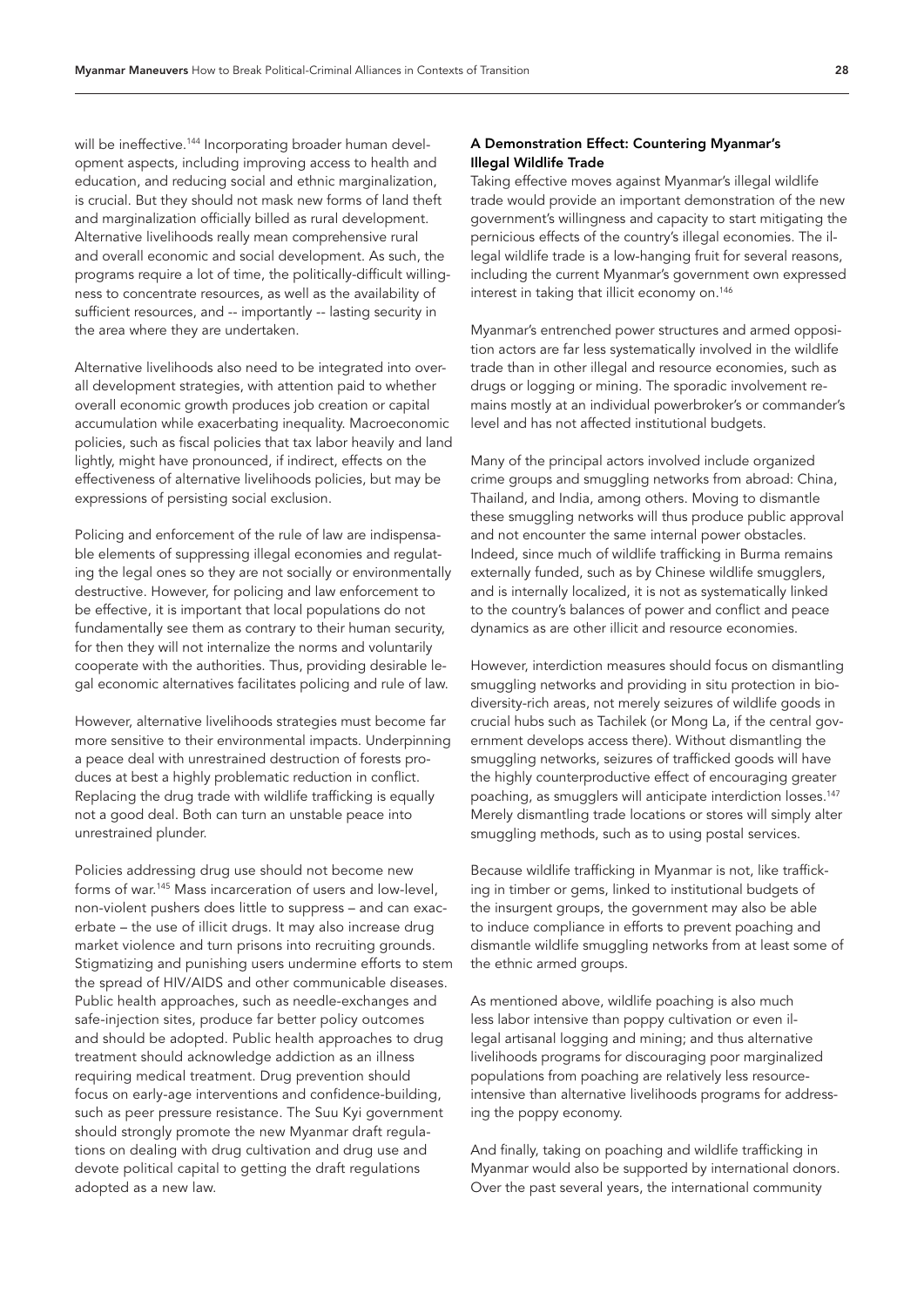has embraced and emphasized combatting wildlife traf ficking to an unprecedented degree. Although China and Thailand are some of the principal locales of demand for poached wildlife from Myanmar, both governments have intensified efforts at the national level to combat at least some aspects of wildlife trafficking. It will be far easier for both to cooperate with Myanmar in those efforts than in illegal logging and mining, for example, where the interests of Chinese and Thai businesses and geopolitical considera tions are much stronger. And since wildlife trafficking does not inject the same amount of money or create as many job opportunities in provinces such as Yunnan, the local political costs of efforts to combat organized crime, illicit economies, and their sponsors in this domain are much lower than in other illegal economies.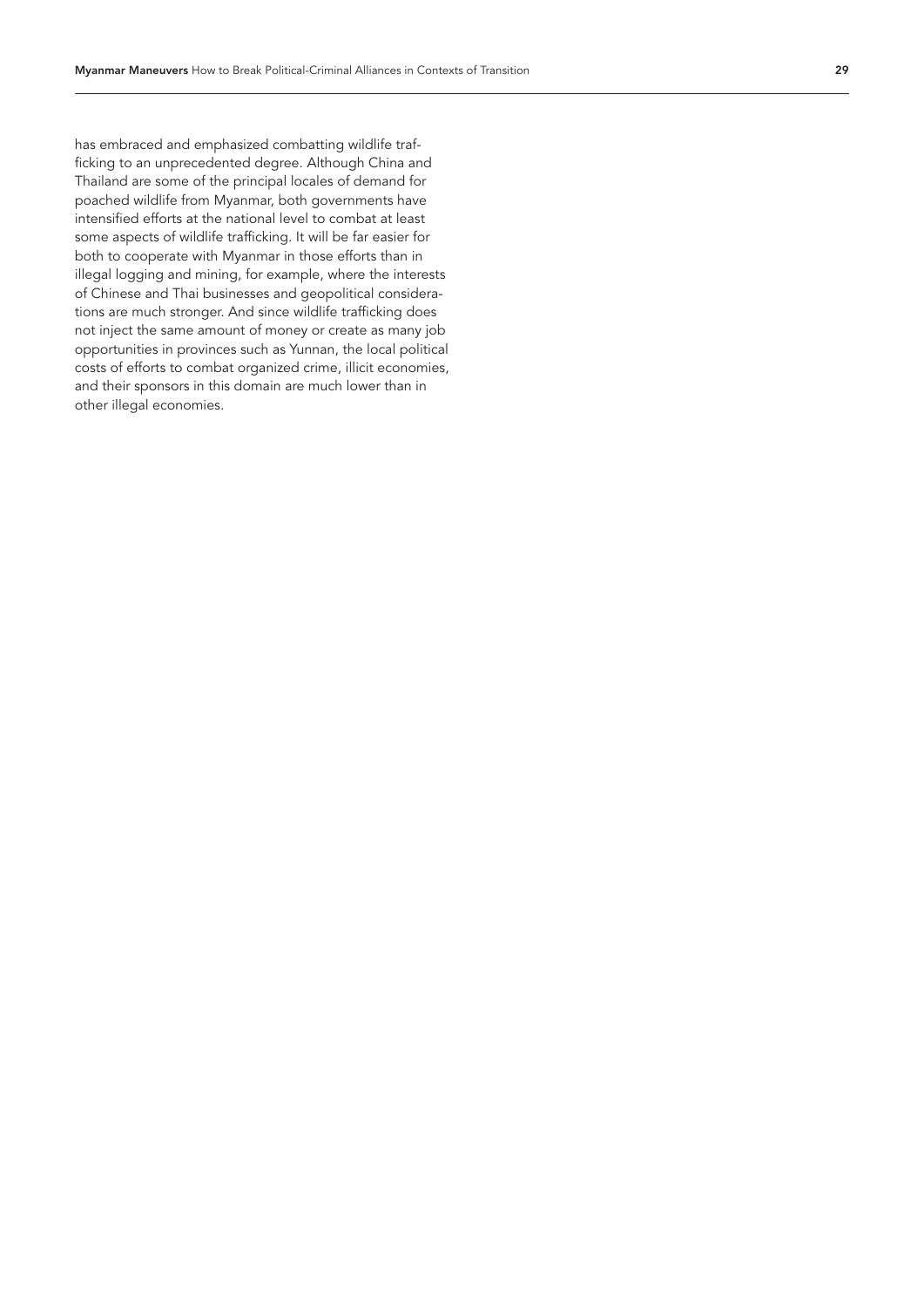# ENDNOTES

- <span id="page-29-0"></span>1. Global Witness, *Jade: Myanmar's "Big State Secret"*, October 2015, [https://www.globalwitness.org/docu](https://www.globalwitness.org/documents/18112/Jade_full_report_online_hi_res_twEcXTO.pdf)[ments/18112/Jade\\_full\\_report\\_online\\_hi\\_res\\_twEcXTO.pdf](https://www.globalwitness.org/documents/18112/Jade_full_report_online_hi_res_twEcXTO.pdf).
- <span id="page-29-1"></span>2. Andrew R.C. Marshall and Timothy McLaughlin, "Myanmar's Suu Kyi Says Will Be Above President in New Government", *Reuters*, November 5, 2015.
- <span id="page-29-2"></span>3. See, for example, Martin Smith, *Burma and the Politics of Insurgency* (New York: Zed Books, 1999); and Richard Gibson, The Secret Army: Chiang Kai-Shek and the Drug Warlords of the Golden Triangle (Singapore: John Wiley and Sons, 2011).
- <span id="page-29-3"></span>4. For an introduction to the many insurgencies, see, for example, Lawrence Cline, "Insurgency in Amber: Ethnic Opposition Groups in Myanmar", *Small Wars and Insurgencies*, 20(3-4): 574-591.
- <span id="page-29-4"></span>5. For details on Lo Hsing-Han, see "Adrian Cowell, "Anarchy in the Shan State of Burma", in Martin Jelsma, Thomas Kramer, and Pietje Vervest, eds., *Trouble in the Triangle: Opium and Conflict in Burma* (Chiang Mai: Silkworm Books, 2005): 1-21.
- <span id="page-29-5"></span>6. For details on how militants and nonstate actors derive political capital from their sponsorship of illicit economies, see Vanda Felbab-Brown, *Shooting Up: Counterinsurgency and the War on Drugs* (Washington, DC: The Brookings Institution, 2010).
- <span id="page-29-6"></span>7. For details on Olive Yang and other drug traffickers and warlords, see Thant Myint-U, *The River of Lost Footsteps: Histories of Burma* (New York: Farrar, Straus and Giroux, 2006); Bertil Lintner, *Burma in Revolt: Opium and Insurgency Since 1948* (Bangkok: Silkworm Press, 1999); and Bertil Lintner and Michael Black, *Merchants of Madness: The Methamphetamine Explosion in the Golden Triangle* (Chiang Mai: Silkworm Books, 2009).
- <span id="page-29-7"></span>8. Lintner, *Burma in Revolt*.
- <span id="page-29-8"></span>9. To improve its image, SLORC was renamed in the mid-1990s to the State Peace and Development Council (SPDC).
- <span id="page-29-9"></span>10. Robert S. Gelbard, "Burma: The Booming Drug Trade", in Robert I. Rotberg, ed.
- <span id="page-29-10"></span>*Burma: Prospects for a Democratic Future* (Washington, DC: Brookings Institution Press, 1998): 185-197. 11. Frank S. Jannuzi, "The New Burma Road (Paved by Polytechnologies?)" in Robert I. Rotberg, ed.
- <span id="page-29-11"></span>*Burma: Prospects for a Democratic Future* (Washington, DC: Brookings Institution Press, 1998): 197-208. 12. Jake Sherman, "Burma: Lessons from the Cease-fires", in Karen Ballentine and Jake Sherman, eds.,
- <span id="page-29-12"></span>*The Political Economy of Armed Conflict: Beyond Greed and Grievance* (Boulder: Lynne Rienner, 2003): 225-255. 13. Kevin Wood", Ceasefire Capitalism: Military-Private Partnerships, Resource Concessions and Military-State Building in
- <span id="page-29-13"></span>Burma-China Borderlands", *Journal of Peasant Studies* 38(4): 747-770. 14. Patrick Meehan, "Fortifying or Fragmenting the State? The Political Economy of the Opium/Heroin Trade in Shan State, Myanmar, 1988-2013, *Critical Asian Studies* 47(2), June 2015: 253-282; and Patrick Meehan, "Drugs, Insurgency and State-Building in Burma: Why the Drugs Trade Is Central to Burma's Changing Political Order", *Journal of Southeast Asian Studies* 42(3), October 2011: 376-404.
- <span id="page-29-14"></span>15. U.S. Department of State, International Control Strategy Reports, *1984-2006*, (Washington, DC: U.S. Department of State, 1984 through 2006).
- <span id="page-29-15"></span>16. For details, see, Robert S. Gelbard, "SLOCR's Drug Links", *Far Eastern Economic Review*, November 21, 1996; Anthony Davis and Bruce Hawke, "Burma – the country that won't kick the habit", *Jane's Intelligence Review,* March 1998; and Bertil Linter, "Drugs and Economic Growth: Ethnicity and Exports", in Robert I. Rotberg, ed., *Burma: Prospects for a Democratic Future* (Washington, DC: Brookings Institution Press, 1998): 165-183.
- <span id="page-29-16"></span>17. See, for example, "Myanmar's Heroin King: Lo Hsing Han", *The Economist* July 27, 2013.
- <span id="page-29-17"></span>18. Ibid.
- <span id="page-29-18"></span>19. These roads not only facilitated the spread of state presence and the increase of overall economic activities, but also efficiency of drug trafficking. Author's fieldwork and interviews with licit and illicit goods traders in Kentung, Shan State, and Pyin U Lwin, Mandalay Division, December 2005 and January 2006.
- <span id="page-29-19"></span>20. Kramer, "Military Confrontation or Political Dialogue": 6.
- <span id="page-29-20"></span>21. For these "mosaics of control", see Ken McLean, "Sovereignty after the Entrepreneurial Turn: Mosaics of Control, Commodified Spaces, and Regulated Violence in Contemporary Burma", in Joseph Nevins and Nancy Lee Peluso, eds. *Taking Southeast Asia to the Market: Commodities, Nature, and the Neoliberal Age* (Ithaca: Cornell University Press, 2008): 185-213.
- <span id="page-29-21"></span>22. Author's interviews with UNODC representatives in Yangon, Myanmar, December 2006 and independent local authorities in special region No. 4 of the Shan State, January 2006.
- <span id="page-29-22"></span>23. Thomas Fuller, "Ethnic Groups in Myanmar Hope for Peace, but Gird for Fight", *New York Times*, May 11, 2009.
- <span id="page-29-23"></span>24. Author's interviews with UNODC officials, Yangon, Myanmar, December 2005.
- <span id="page-29-24"></span>25. For a history of the USWA involvement in the drug trade, see, for example, Ko-lin Chin, *The Golden Triangle: Inside Southeast Asia's Drug Trade* (Ithaca: Cornell University Press, 2009).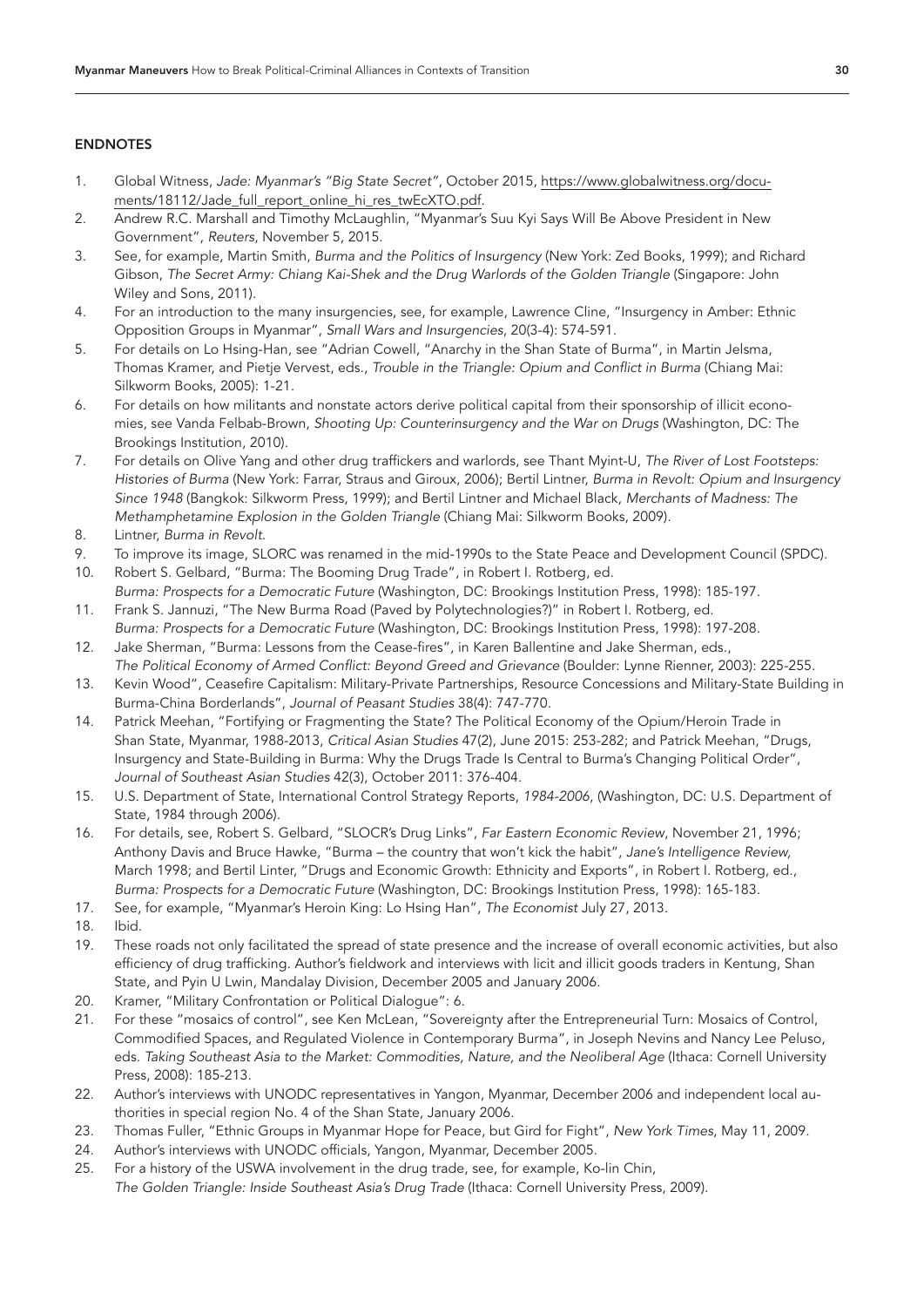- <span id="page-30-0"></span>26. Obviously having a good sense of irony, U Sai Lin, once one of the world's biggest drug traffickers, even opened a large drug eradication museum in Mong La, the "capital" of his autonomous region near the border with China, where local law enforcement officers were eager to describe their suppression efforts to the author.
- <span id="page-30-1"></span>27. United Nations Office on Drugs and Crime, *Myanmar – Opium Survey 2005*, [http://www.unodc.org/pdf/Myanmar\\_](http://www.unodc.org/pdf/Myanmar_opium-survey-2005.pdf) [opium-survey-2005.pdf](http://www.unodc.org/pdf/Myanmar_opium-survey-2005.pdf).
- <span id="page-30-2"></span>28. United Nations Office on Drugs and Crime, *Opium Poppy Cultivation in South East Asia: Lao PDR, Myanmar, and Thailand*, December 2008, [http://www.unodc.org/documents/crop-monitoring/East\\_Asia\\_Opium\\_report\\_2008.pdf](http://www.unodc.org/documents/crop-monitoring/East_Asia_Opium_report_2008.pdf).
- <span id="page-30-3"></span>29. Author's interviews with former UNODC officials in Myanmar and a Shan alternative livelihoods expert, Yangon, December 2017.
- <span id="page-30-4"></span>30. The leadership of these regions, such as the UWSA, is itself engaged in the forcible relocation of the population from the unproductive hill regions into more agriculturally productive lower-altitude regions, within the territory it controls, to maintain eradication. See, for example, Transnational Institute, *Downward Spiral: Banning Opium in Afghanistan and Burma*, TNI Briefing Paper Series, No. 12, June 2005, [http://www.tni.org/reports/drugs/debate12.pdf.](http://www.tni.org/reports/drugs/debate12.pdf)
- <span id="page-30-5"></span>31. This only compounded the decline of the belligerents' political capital as the belligerents became synonymous with the traffickers and failed to perform regulatory functions on behalf of the population. For details on the eradication policy and the resulting effects on the population, see Transnational Institute, *Drugs and Conflict in Burma (Myanmar): Dilemmas for Policy Responses*, TNI Briefing Series, No. 9, December 2003, [http://www.tni.org/reports/drugs/debate9.](http://www.tni.org/reports/drugs/debate9.pdf) [pdf](http://www.tni.org/reports/drugs/debate9.pdf). See also, International Crisis Group, *Myanmar: Aid to Border Areas*, Asia Report No. 82, September 9, 2004, [https://d2071andvip0wj.cloudfront.net/82-myanmar-aid-to-the-border-areas.pdf.](https://d2071andvip0wj.cloudfront.net/82-myanmar-aid-to-the-border-areas.pdf)
- <span id="page-30-6"></span>32. Author's interviews with poppy farmers and ex-poppy farmers in the hill regions of the Shan State, Burma, January 2006.
- <span id="page-30-7"></span>33. Sherman: 251. See also Lintner and Black.
- <span id="page-30-8"></span>34. Author's interviews with environmental activists and former officials of the Myanmar's Ministry of Natural Resources and Environmental Conservation (a somewhat Orwellian title, given the actual long-standing practices of the ministry), Yangon, December 2017.
- <span id="page-30-9"></span>35. Global Witness, *Jade: Myanmar's "Big State Secret"*, October 2015, [https://www.globalwitness.org/docu](https://www.globalwitness.org/documents/18112/Jade_full_report_online_hi_res_twEcXTO.pdf)[ments/18112/Jade\\_full\\_report\\_online\\_hi\\_res\\_twEcXTO.pdf](https://www.globalwitness.org/documents/18112/Jade_full_report_online_hi_res_twEcXTO.pdf).
- <span id="page-30-10"></span>36. Ibid.
- <span id="page-30-11"></span>37. Author's interviews with experts on jade and ethnic conflict in Myanmar, Yangon; with Myanmar government officials, Naypyidaw; and with NGOs and representatives of the Kachin Independence Organization (the political wing of the KIA), Myitkyina, December 2017.
- <span id="page-30-12"></span>38. Environmental Investigation Agency (EIA), *Organized Chaos: The Illicit Overland Timber Trade between Myanmar and China*, [https://eia-international.org/wp-content/uploads/EIA-Organised-Chaos-FINAL-lr1.pdf:](https://eia-international.org/wp-content/uploads/EIA-Organised-Chaos-FINAL-lr1.pdf) 5.
- <span id="page-30-13"></span>39. Global Witness, *A Disharmonious Trade: China and the Continued Destruction of Burma's Northern Frontier Forests*, October 2009: 100, [https://www.globalwitness.org/en/archive/disharmonious-trade-china-and-continued](https://www.globalwitness.org/en/archive/disharmonious-trade-china-and-continued-destruction-burmas-northern-frontier-forests/)[destruction-burmas-northern-frontier-forests/](https://www.globalwitness.org/en/archive/disharmonious-trade-china-and-continued-destruction-burmas-northern-frontier-forests/)
- <span id="page-30-14"></span>40. Global Witness, *Jade*: 43.
- <span id="page-30-15"></span>41. Author's interviews with experts on the USWA, NGO representatives from the Shan State, and drug experts, Yangon, December 2016.
- <span id="page-30-16"></span>42. For a detailed analysis of today's militias in Myanmar and their role in any conflict resolution and peace negotiations, see John Buchanan, *Militias in Myanmar*, The Asia Foundation, July 2016, http://www.[asiafoundation.org/wp-content/](http://www.asiafoundation.org/wp-content/uploads/2016/07/Militias-in-Myanmar.pdf) [uploads/2016/07/Militias-in-Myanmar.pdf.](http://www.asiafoundation.org/wp-content/uploads/2016/07/Militias-in-Myanmar.pdf)
- <span id="page-30-17"></span>43. Author's interviews with poppy farmers in Kayah state, Myanmar, December 2017.
- <span id="page-30-18"></span>44. Author's interviews with a leading expert on land issues in Myanmar and former official of Myanmar's Ministry of Agriculture, Yangon, December 2016.
- <span id="page-30-19"></span>45. See, for example, Jenny Franco, Hannah Twomey, Khu Khu Ju, Pietje Vervest, Tom Kramer, *The Meaning of Land in Myanmar: A Primer*, TNI, November 2015, [https://www.tni.org/files/publication-downloads/tni\\_primer-burma-digitaal.pdf](https://www.tni.org/files/publication-downloads/tni_primer-burma-digitaal.pdf); Marie Ditlevsen, "Economic Fundamentals, Ongoing Challenges", in Mikael Gravers and Flemming Ytzen, eds. *Burma-Myanmar: Where Now?* (Copenhagen: NIAS Press, 2014): 341-363; John Buchanan, Tom Kramer, and Kevin Woods, *Developing Disparity: Regional Investment in Burma's Borderlands*, Transnational Institute, 2013, [https://www.tni.org/files/](https://www.tni.org/files/download/tni-2013-burmasborderlands-def-klein-def.pdf) [download/tni-2013-burmasborderlands-def-klein-def.pdf](https://www.tni.org/files/download/tni-2013-burmasborderlands-def-klein-def.pdf); Tom Kramer, "Ethnic Conflict and Land Rights in Myanmar," *Social Research* 82(2), Summer 2015: 355-374; Kevin Woods, *Agribusiness Investments in Myanmar: Opportunities and Challenges for Poverty Reduction* (Kunming, China: Yunnan University Press, 2013); and Global Witness, "Guns, Cronies, and Crops", March 26, 2015,<https://www.globalwitness.org/campaigns/land-deals/guns-cronies-and-crops>.
- <span id="page-30-20"></span>46. For a comprehensive review of the history of the insurgencies, counterinsurgencies, and peace negotiations in the Karen areas, see Mikael Gravers, "Ethno-nationalism and Violence in Burma/Myanmar – The Long Karen Struggle for Autonomy", in Mikael Gravers and Flemming Ytzen, eds. *Burma/Myanmar: Where Now?* (Copenhagen: NIAS Press, 2014): 173-197.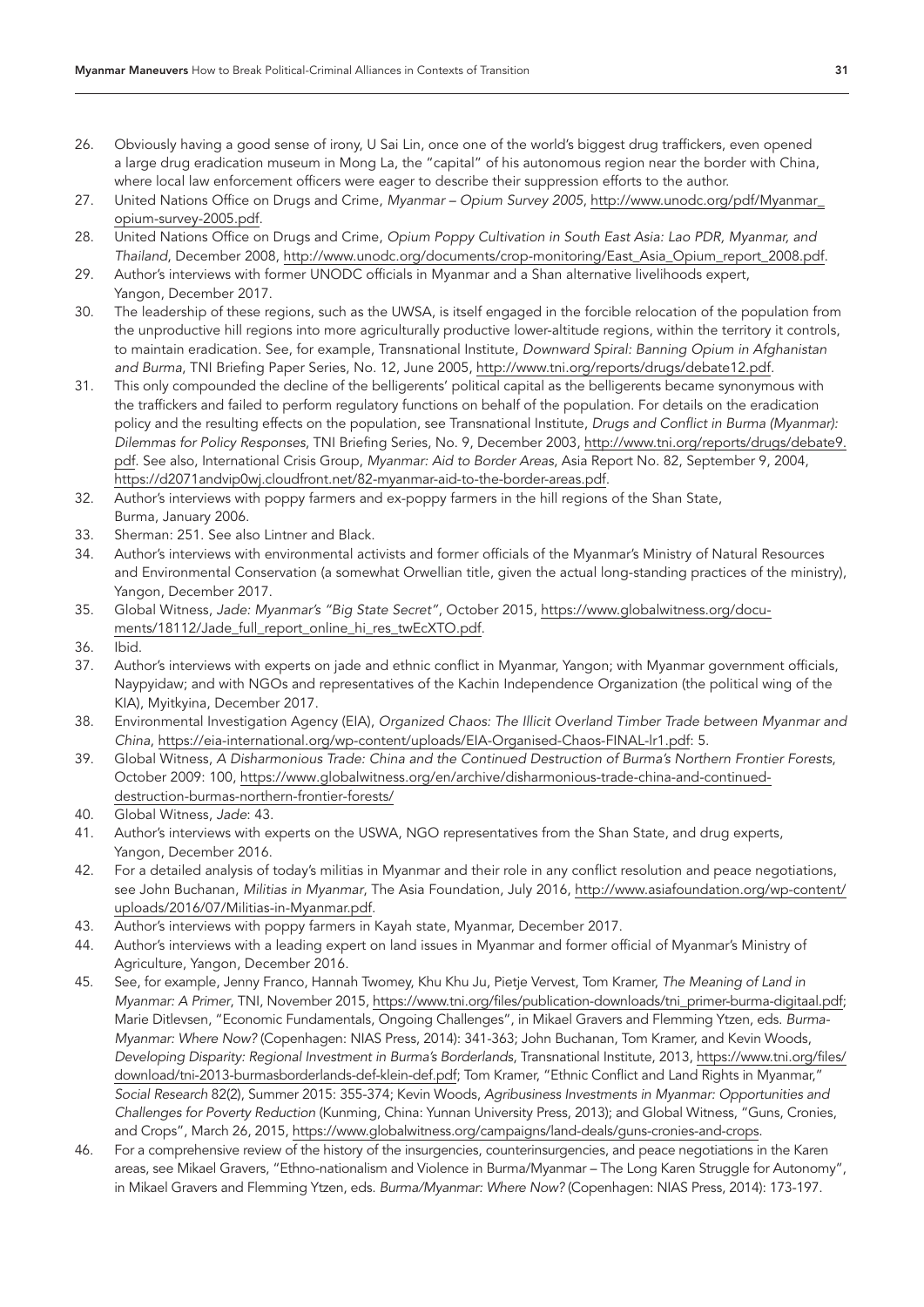- <span id="page-31-0"></span>47. "Druglords in Parliament", *Shan Drug Watch Newsletter*, Issue 4, October 2011, [http://prachatai.org/english/](http://prachatai.org/english/sites/default/files/shan-drug-watch-2011.pdf) [sites/default/files/shan-drug-watch-2011.pdf](http://prachatai.org/english/sites/default/files/shan-drug-watch-2011.pdf).
- <span id="page-31-2"></span><span id="page-31-1"></span>48. Author's interviews with Myanmar experts on the Tatmadaw and international political analysts, Yangon, December 2016. 49. Ibid.
- <span id="page-31-3"></span>50. Author's interviews with a leading Myanmar land expert and former official of the Ministry of Agriculture, Yangon, December 2016.
- <span id="page-31-4"></span>51. Author's interviews with a leading environment and land NGO activist, Yangon, December 2016.
- <span id="page-31-5"></span>52. See, for example, "In Myanmar, Slum Eviction Highlights Suu Kyi's Military Challenge", *Reuters*, February 11, 2016, [https://www.yahoo.com/news/myanmar-slum-eviction-highlights-suu-kyis-military-challenge-003806852.html.](https://www.yahoo.com/news/myanmar-slum-eviction-highlights-suu-kyis-military-challenge-003806852.html)
- <span id="page-31-6"></span>53. Author's interviews with Kachin NGOs and representatives of KIO, Myiytkyina and surrounding areas, Kachin State, December 2016.
- <span id="page-31-7"></span>54. See, for example, Environmental Investigative Agency, "Appetite for Destruction: China's Trade in Illegal Timber", November 2012, [https://eia-international.org/wp-content/uploads/EIA-Appetite-for-Destruction-lo-res.pdf.](https://eia-international.org/wp-content/uploads/EIA-Appetite-for-Destruction-lo-res.pdf)
- <span id="page-31-8"></span>55. See, for example, Wai Moe, "The Struggle for Peace in Northern Myanmar", in Mikael Gravers and Flemming Ytzen, eds. *Burma-Myanmar: Where Now?* (Copenhagen: NIAS Press, 2014): 262-278; and Vanda Felbab-Brown, "Not as Easy as Falling off a Log: The Illegal Timber Trade in the Asia-Pacific Region and Possible Mitigation Strategies", *Brookings Foreign Policy Working Paper No. 5*, Brookings Institution, March 2011, [http://www.brookings.edu/~/me](http://www.brookings.edu/~/media/research/files/papers/2011/3/illegal-logging-felbabbrown/03_illegal_logging_felbabbrown.pdf)[dia/research/files/papers/2011/3/illegal-logging-felbabbrown/03\\_illegal\\_logging\\_felbabbrown.pdf](http://www.brookings.edu/~/media/research/files/papers/2011/3/illegal-logging-felbabbrown/03_illegal_logging_felbabbrown.pdf).
- <span id="page-31-9"></span>56. "The Han that Rock the Cradle: Myanmar and China", *The Economist*, March 14, 2015.
- <span id="page-31-10"></span>57. "Analysis of the China-Myanmar Timber Trade", *Forest Trends Policy Brief*, December 2014, [http://www.forest-trends.](http://www.forest-trends.org/documents/files/doc_4775.pdf) [org/documents/files/doc\\_4775.pdf.](http://www.forest-trends.org/documents/files/doc_4775.pdf)
- <span id="page-31-11"></span>58. Ibid.
- <span id="page-31-12"></span>59. Ibid.
- <span id="page-31-13"></span>60. Scott Wallace, "In-Depth: Myanmar", *World Wildlife Magazine*, Spring 2014, [https://www.worldwildlife.org/magazine/](https://www.worldwildlife.org/magazine/issues/spring-2014/articles/myanmar) [issues/spring-2014/articles/myanmar.](https://www.worldwildlife.org/magazine/issues/spring-2014/articles/myanmar)
- <span id="page-31-14"></span>61. See, for example, EIA, "The End for One of the Last Giants Still Standing in Asia's Forests?" [https://eia-international.](https://eia-international.org/the-end-for-one-of-the-last-giants-still-standing-in-asias-forests) [org/the-end-for-one-of-the-last-giants-still-standing-in-asias-forests;](https://eia-international.org/the-end-for-one-of-the-last-giants-still-standing-in-asias-forests) and EIA, "Myanmar's Rosewood Crisis", [https://](https://eia-international.org/wp-content/uploads/Myanmars-rosewood-crisis-FINAL.pdf) [eia-international.org/wp-content/uploads/Myanmars-rosewood-crisis-FINAL.pdf](https://eia-international.org/wp-content/uploads/Myanmars-rosewood-crisis-FINAL.pdf).
- <span id="page-31-15"></span>62. International Tropical Timber Organization (ITTO), "Tropical Timber Market Report", ITTO TTM Report 18(3), February 2014, [http://www.itto.int/direct/topics/topics\\_pdf\\_download/topics\\_](http://www.itto.int/direct/topics/topics_pdf_download/topics_id=3858&no=1) [id=3858&no=1](http://www.itto.int/direct/topics/topics_pdf_download/topics_id=3858&no=1); and ITTO, "Tropical Timber Market Report", ITTO TTM Report 18(4), February 2014, [http://www.itto.int/direct/topics/topics\\_pdf\\_download/topics\\_id=3885&no=1](http://www.itto.int/direct/topics/topics_pdf_download/topics_id=3885&no=1).
- <span id="page-31-16"></span>63. Author's interviews with loggers, NGOs, and investigative journalists, Myitkyina, Kachin state, December 2016.
- <span id="page-31-17"></span>64. See, for example, Yun Sun, "The Guilty and the Innocent: China and Illegal Logging in Myanmar", *The Irrawaddy*, January 22, 2015, [http://www.irrawaddy.com/opinion/guest-column/guilty-innocent-china-illegal](http://www.irrawaddy.com/opinion/guest-column/guilty-innocent-china-illegal-logging-myanmar.html)[logging-myanmar.html](http://www.irrawaddy.com/opinion/guest-column/guilty-innocent-china-illegal-logging-myanmar.html).
- <span id="page-31-18"></span>65. Sean Gleeson, "Illegal Logging on Decline in Kachin: Watchdog", *Frontier Myanmar*, March 08, 2016, [http://frontier](http://frontiermyanmar.net/en/news/illegal-logging-decline-kachin-watchdog)[myanmar.net/en/news/illegal-logging-decline-kachin-watchdog](http://frontiermyanmar.net/en/news/illegal-logging-decline-kachin-watchdog).
- <span id="page-31-19"></span>66. Andrew Marshall and Min Zayar Oo, "Mayanmar's Old Guard Clings to \$8 Billion Jade Empire", *The Globe and Mail*, October 4, 2013.
- <span id="page-31-20"></span>67. David Dapice and Nguyen Xuan Thanh, "Creating a Future: Using Natural Resources for New Federalism and Unity", Economics Department Working Paper, Tufts University, July 2013, [http://ase.tufts.edu/economics/documents/pa](http://ase.tufts.edu/economics/documents/papers/2013/dapiceCreatingFuture.pdf)[pers/2013/dapiceCreatingFuture.pdf](http://ase.tufts.edu/economics/documents/papers/2013/dapiceCreatingFuture.pdf): 28.
- <span id="page-31-21"></span>68. Ibid.
- <span id="page-31-22"></span>69. Global Witness, *Jade: Myanmar's "Big State Secret"*, October 2015, [https://www.globalwitness.org/docu](https://www.globalwitness.org/documents/18112/Jade_full_report_online_hi_res_twEcXTO.pdf)[ments/18112/Jade\\_full\\_report\\_online\\_hi\\_res\\_twEcXTO.pdf](https://www.globalwitness.org/documents/18112/Jade_full_report_online_hi_res_twEcXTO.pdf).
- <span id="page-31-23"></span>70. Author's interviews in Yangon and Myitkyina, December 2016.
- <span id="page-31-24"></span>71. "The Dark Shadow of Myanmar's Jade Trade", *Financial Times*, September 26, 2016.
- <span id="page-31-25"></span>72. "A Road to Hell, Lined with Gemstones", *Toronto Star*, January 11, 2014.
- <span id="page-31-26"></span>73. Amnesty International, "Myanmar: Foreign Mining Companies Colluding in Serious Abuses and Illegality", February 11, 2015.
- <span id="page-31-27"></span>74. For background, see Vanda Felbab-Brown, "The Disappearing Act: Species Conservation and the Illicit Trade in Wildlife in Asia", *Brookings Foreign Policy Working Paper No. 6*, Brookings Institution, June 2011, [https://www.brook](https://www.brookings.edu/wp-content/uploads/2016/06/06_illegal_wildlife_trade_felbabbrown.pdf)[ings.edu/wp-content/uploads/2016/06/06\\_illegal\\_wildlife\\_trade\\_felbabbrown.pdf;](https://www.brookings.edu/wp-content/uploads/2016/06/06_illegal_wildlife_trade_felbabbrown.pdf) and Vanda Felbab-Brown, "Asia's Role in the Illicit Trade of Wildlife", *Boston Globe*, March 20, 2006. For a more recent state of wildlife trafficking in Mong La, see, Naomi Hellmann, "Wildlife Trafficking in Mong La", *Terrain.org*, October 4, 2016, [http://www.terrain.](http://www.terrain.org/2016/nonfiction/wildlife-trafficking-in-mongla/) [org/2016/nonfiction/wildlife-trafficking-in-mongla/.](http://www.terrain.org/2016/nonfiction/wildlife-trafficking-in-mongla/)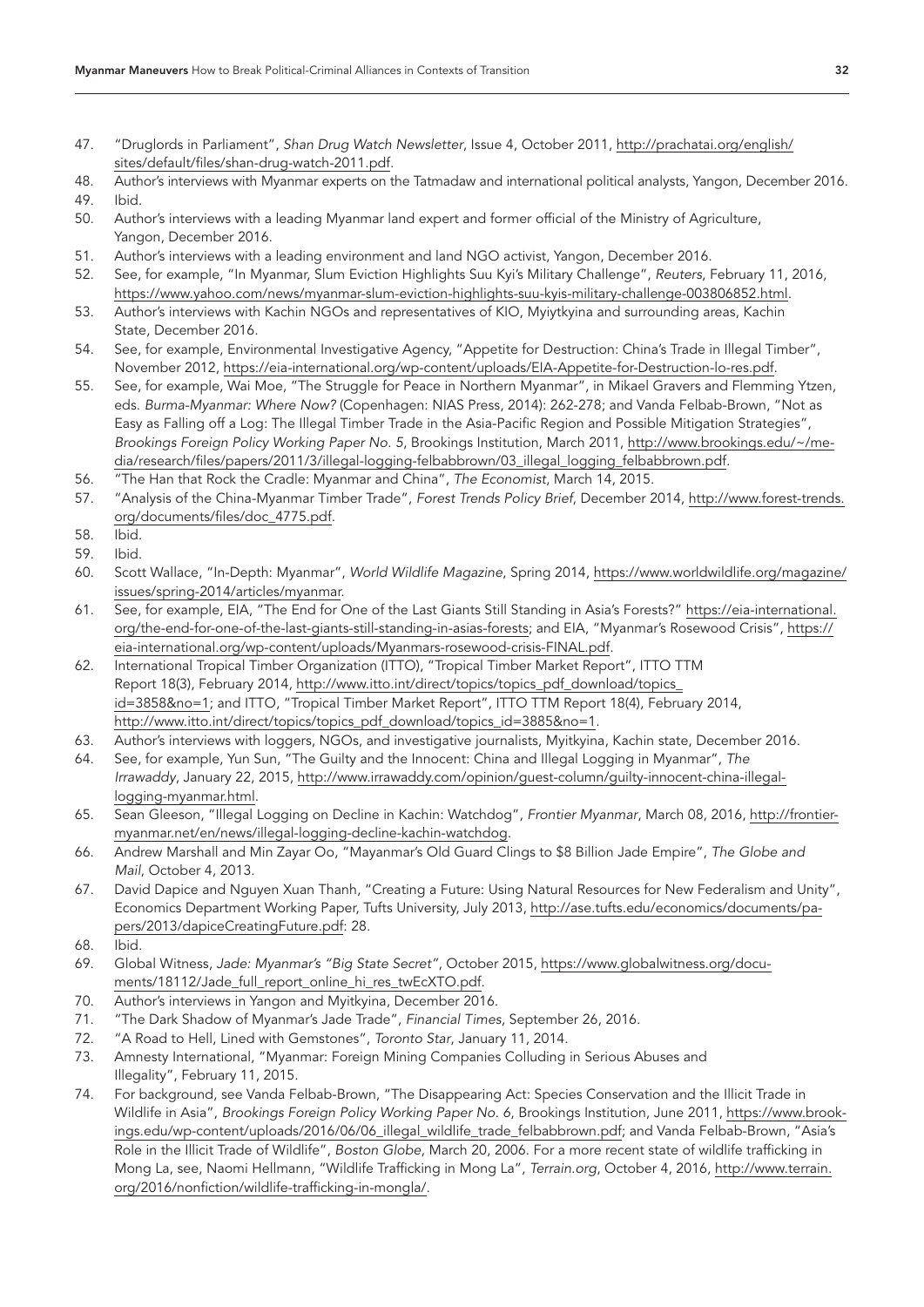- <span id="page-32-0"></span>75. See, for example, "Thousands of Pieces of Ivory Found for Sale on Myanmar's Border with China", *TRAFFIC*, January 13, 2014"; Myanmar Gateway for Illegal Trade in Tigers and Other Wild Cats to China", *TRAFFIC*, December 22, 2014; and Steve Finch", Burma's 'Wild East' Is a Debauched Land of Drugs and Vice That Reforms Forgot", *Time*, March 10, 2014.
- <span id="page-32-1"></span>76. Author's interviews with a Myanmar investigative journalist who researched Mandalay's wildlife markets and their sourcing, Yangon, December 2016.
- <span id="page-32-2"></span>77. For a recent alternative livelihoods program effort, see, for example, "Thomas Fuller", Myanmar Returns to What Sells: Heroin", *New York Times*, January 4, 2015.
- <span id="page-32-3"></span>78. Author's interviews with UNODC officials and Myanmar drug officials, Yangon and Naypyidaw, December 2016.
- <span id="page-32-4"></span>79. Author's interviews with former Myanmar officials of UNODC and representatives of Thai Mae Fah Luang Foundation in Myanmar, Yangon, December 2016.
- <span id="page-32-5"></span>80. UNODC, *Southeast Asia Opium Survey 2015: Lao PDR, Myanmar*, [https://www.unodc.org/documents/crop-monitor](https://www.unodc.org/documents/crop-monitoring/sea/Southeast_Asia_Opium_Survey_2015_web.pdf)[ing/sea/Southeast\\_Asia\\_Opium\\_Survey\\_2015\\_web.pdf](https://www.unodc.org/documents/crop-monitoring/sea/Southeast_Asia_Opium_Survey_2015_web.pdf): 30; UNODC, *Southeast Asia Opium Survey 2014*, [http://www.](http://www.unodc.org/documents/crop-monitoring/sea/SE-ASIA-opium-poppy-2014-web.pdf) [unodc.org/documents/crop-monitoring/sea/SE-ASIA-opium-poppy-2014-web.pdf:](http://www.unodc.org/documents/crop-monitoring/sea/SE-ASIA-opium-poppy-2014-web.pdf) 13.
- <span id="page-32-6"></span>81. Author's interviews with Chinese counternarcotics officials, including those responsible for alternative livelihoods efforts in Myanmar, Beijing, October 2015.
- <span id="page-32-7"></span>82. Tom Kramer and Kevin Woods, *Financing Dispossession*: China's Opium Substitution Programme in Northern Burma, Transnational Institute, February 2012, [https://www.tni.org/files/download/tni-financingdispossesion-web.pdf.](https://www.tni.org/files/download/tni-financingdispossesion-web.pdf)
- <span id="page-32-8"></span>83. For details on Thailand's alternative livelihoods effort, see, Vanda Felbab-Brown, "Improving Supply Side Policies: Smarter Eradication, Interdiction, and Alternative Livelihoods and the Possibility of Licensing", *LSE Drug Reform Series*, May 2014, [https://www.brookings.edu/wp-content/uploads/2016/06/improvingsupplysidepoliciesfelbab](https://www.brookings.edu/wp-content/uploads/2016/06/improvingsupplysidepoliciesfelbabbrown.pdf)[brown.pdf](https://www.brookings.edu/wp-content/uploads/2016/06/improvingsupplysidepoliciesfelbabbrown.pdf); and Ronald D. Renard, Opium Reduction in Thailand, 1970-2000: A Thirty-Year Journey (Bangkok: UNDCP Silkworm Books, 2001).
- <span id="page-32-9"></span>84. Ibid.
- <span id="page-32-10"></span>85. Author's interviews with poppy farmers, Kayah state, December 2016 and with drug policy experts, Yangon, December 2016. See also "Myanmar Government Official Requests More Manpower, Money to Fight Drugs in Shan State", *Radio Free Asia News and Information Myanmar*, August 2, 2016, [http://www.rfa.org/english/news/myanmar/](http://www.rfa.org/english/news/myanmar/myanmar-government-official-requests-more-manpower-money-to-fight-drugs-in-shan-state-08022016150431.html) [myanmar-government-official-requests-more-manpower-money-to-fight-drugs-in-shan-state-08022016150431.html.](http://www.rfa.org/english/news/myanmar/myanmar-government-official-requests-more-manpower-money-to-fight-drugs-in-shan-state-08022016150431.html)
- <span id="page-32-11"></span>86. Thomas Fuller, "The Illicit Seeds behind Myanmar's Building Boom", *New York Times*, June 6, 2015.
- <span id="page-32-12"></span>87. For details on the political negotiations and processes, see Transnational Institute, "Political Reform and Ethnic Peace in Burma/Myanmar: The Need for Clarity and Achievement", *Myanmar Policy Briefing* No. 14, April 2015, [https://](https://www.tni.org/files/download/bpb14-web-042015.pdf) [www.tni.org/files/download/bpb14-web-042015.pdf](https://www.tni.org/files/download/bpb14-web-042015.pdf).
- <span id="page-32-13"></span>88. See, for example, Bertil Lintner, "The Nationwide Ceasefire Agreement – for What?", *Irrawaddy*, April 30, 2014.
- <span id="page-32-14"></span>89. Author's interviews with environmental and extractive-industries monitoring NGOs and with former Myanmar government officials, Yangon, December 2016.
- <span id="page-32-15"></span>90. For an overview of the Kachin conflict, see, Yun Sun, "The Conflict in Northern Myanmar: Another American Anti-China Conspiracy?" *Asia Pacific Bulletin* No. 302, February 20, 2015, [http://www.eastwestcenter.org/publications/the-conflict](http://www.eastwestcenter.org/publications/the-conflict-in-northern-myanmar-another-american-anti-china-conspiracy)[in-northern-myanmar-another-american-anti-china-conspiracy;](http://www.eastwestcenter.org/publications/the-conflict-in-northern-myanmar-another-american-anti-china-conspiracy) Charles Petrie and Ashley South, "Peace-Building in Myanmar", in Mikael Gravers and Flemming Ytzen, eds. *Burma/Myanmar: Where Now?* (Copenhagen: NIAS Press, 2014): 223-249; and Mandy Sadan, "Ongoing Conflict in the Kachin State", *Southeast Asian Affairs*, 2015: 246-259.
- <span id="page-32-16"></span>91. Author's interviews with KIO representatives, Myitkyina, December 2016.
- <span id="page-32-17"></span>92. For a detailed analysis of the Kokang crisis, see Transnational Institute, "Military Confrontation or Political Dialogue: Consequences of the Kokang Crisis for Peace and Democracy in Myanmar", Myanmar Policy Brief No. 15, July 2015, [https://www.tni.org/files/publication-downloads/military\\_confrontation\\_or\\_political\\_dialogue\\_w.pdf](https://www.tni.org/files/publication-downloads/military_confrontation_or_political_dialogue_w.pdf); and Yun Sun, "The Kokang Conflict: How Will China Respond?" *The Irrawaddy*, February 18, 2015.
- <span id="page-32-18"></span>93. For how Chinese economic activities have fueled the anti-Chinese sentiment, see, for example, John Buchanan, Tom Kramer, and Kevin Woods, "Developing Disparity: Regional Investment in Burma's Borderlands", *Transnational Institute*, 2013, [https://www.tni.org/files/download/tni-2013-burmasborderlands-def-klein-def.pdf.](https://www.tni.org/files/download/tni-2013-burmasborderlands-def-klein-def.pdf)
- <span id="page-32-19"></span>94. See, for example, "Myanmar: The United Wa State Army's Uncertain Future", *Stratfor Analysis*, July 2013: 59.
- <span id="page-32-20"></span>95. "Elections Losers Can Still Make Laws in Myanmar for 2 ½ Months", *Associated Press*, November 16, 2015, <http://archive.fo/6JklP>.
- <span id="page-32-21"></span>96. Author's interviews with experts on the Myanmar military and political transition, Yangon, December 2017.
- <span id="page-32-22"></span>97. See, for example, Priscilla Clapp, "Myanmar: Anatomy of a Political Transition", *United States Institute of Peace (USIP)*, April 2015, [https://www.usip.org/sites/default/files/SR369-Myanmar-Anatomy-of-a-Political-Transition.pdf:](https://www.usip.org/sites/default/files/SR369-Myanmar-Anatomy-of-a-Political-Transition.pdf) 3.
- <span id="page-32-23"></span>98. For details on Aung San Suu Kyi, her National Democratic League (NDL), ethnic issues, and elections in Myanmar, see, for example, Transnational Institute, "Ethnic Politics and the 2015 Elections in Myanmar", *Myanmar Policy Brief*, No. 16, September 2015, [https://www.tni.org/en/publication/ethnic-politics-and-the-2015-elections-in-myanmar.](https://www.tni.org/en/publication/ethnic-politics-and-the-2015-elections-in-myanmar)
- <span id="page-32-24"></span>99. "Myanmar's Peace Process: Getting to a Political Dialogue", *International Crisis Group*, Asia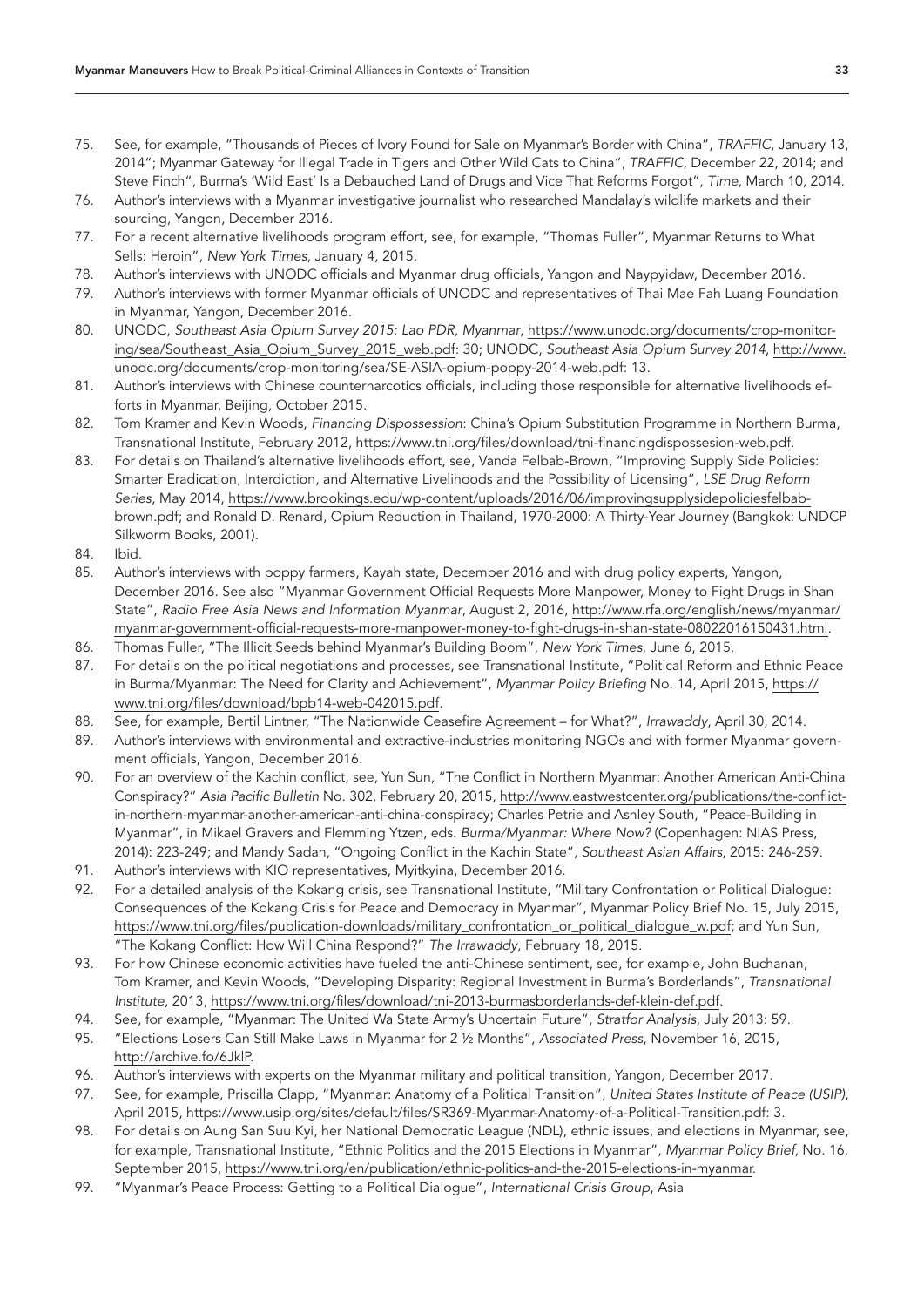<span id="page-33-0"></span>Briefing No. 149, October 19, 2016, [https://www.crisisgroup.org/asia/south-east-asia/myanmar/](https://www.crisisgroup.org/asia/south-east-asia/myanmar/myanmar-s-peace-process-getting-political-dialogue) [myanmar-s-peace-process-getting-political-dialogue](https://www.crisisgroup.org/asia/south-east-asia/myanmar/myanmar-s-peace-process-getting-political-dialogue).

- 100. Author's interviews with experts on Myanmar's ethnic conflicts, Yangon, December 2016. See also, Global Witness, *Jade*: 89-94.
- <span id="page-33-1"></span>101. Author's interviews with a government official involved in the peace talks during the government of Thein Sein, Yangon, December 2016.
- <span id="page-33-2"></span>102. Author's interviews with representatives of Kachin and Shan ethnic groups and representatives of NGOs operating in Kachin and Shan, Myitkyina, Kachin State, and Yangon, and with experts on Myanmar's ethnic conflict, Yangon, December 2016.
- <span id="page-33-3"></span>103. Author's interviews with local population and NGO representatives, Myitkyina, Kachin State, with Myanmar investigative journalists who recently visited Laiza, and with experts on ethnic violence, Yangon, December 2016.
- <span id="page-33-4"></span>104. See, for example, Patrick Meehan, "How the Military Benefits from Myanmar's Growing Opium Economy", *East Asia Forum*, June 14, 2016, [http://www.eastasiaforum.org/2016/06/14/](http://www.eastasiaforum.org/2016/06/14/how-the-military-benefits-from-myanmars-growing-opium-economy/) [how-the-military-benefits-from-myanmars-growing-opium-economy/.](http://www.eastasiaforum.org/2016/06/14/how-the-military-benefits-from-myanmars-growing-opium-economy/)
- <span id="page-33-5"></span>105. On the outlines of the peace deal and the challenges of implementing it, see, for example, Vanda Felbab-Brown, "Who Pays for Peace in Colombia", The Brookings Institution, September 29, 2016, [https://www.brookings.edu/](https://www.brookings.edu/research/who-pays-for-peace-in-colombia/) [research/who-pays-for-peace-in-colombia/](https://www.brookings.edu/research/who-pays-for-peace-in-colombia/).
- <span id="page-33-6"></span>106. Author's interviews with experts on the KNU and with representatives of international NGOs operating in the Karen areas, Yangon, December 2016.
- <span id="page-33-7"></span>107. For the political-military dynamics within the ethnic groups and their impact on the peace processes, see "Myanmar's Peace Process: A Nationwide Ceasefire Remains Elusive", *International Crisis Group*, Asia Briefing No. 146, September 16, 2015, [https://www.crisisgroup.org/asia/south-east-asia/myanmar/](https://www.crisisgroup.org/asia/south-east-asia/myanmar/myanmar-s-peace-process-nationwide-ceasefire-remains-elusive) [myanmar-s-peace-process-nationwide-ceasefire-remains-elusive.](https://www.crisisgroup.org/asia/south-east-asia/myanmar/myanmar-s-peace-process-nationwide-ceasefire-remains-elusive)
- <span id="page-33-8"></span>108. Author's interviews with KIO representatives, Myitkyina, Kachin, representatives of NGOs operating in the Shan state and experts on ethnic peace and conflict issues, Yangon, December 2016.
- <span id="page-33-9"></span>109. Author's interviews with leading economists and political analysts. Myanmar businessmen, and journalists, Yangon, December 2016.
- <span id="page-33-10"></span>110. Author's interview with Myanmar government officials, Naypyidaw, prominent economists, and UNODC and foreign embassies' officials, Yangon, December 2016.
- <span id="page-33-11"></span>111. Ye Mon and Kyi Kyi Sway, "Jade Mining Permit Extensions Suspended", *Myanmar Times*, July 27, 2016, [http://www.](http://www.mmtimes.com/index.php/business/21593-jade-mining-permit-extensions-suspended.html) [mmtimes.com/index.php/business/21593-jade-mining-permit-extensions-suspended.html.](http://www.mmtimes.com/index.php/business/21593-jade-mining-permit-extensions-suspended.html)
- <span id="page-33-12"></span>112. "As Suu Kyi Visits U.S., Myanmar Readies New Foreign Investment Law", *Reuters*, September 14, 2016, [http://www.](http://www.reuters.com/article/us-myanmar-investment-idUSKCN11K1EB) [reuters.com/article/us-myanmar-investment-idUSKCN11K1EB](http://www.reuters.com/article/us-myanmar-investment-idUSKCN11K1EB).
- <span id="page-33-13"></span>113. See Pietje Vervest, "Investment Protection Treaties Endanger Democratic Reform and Peace Initiatives in Myanmar", *Transnational Institute*, October 17, 2016. [https://www.tni.org/en/article/](https://www.tni.org/en/article/investment-protection-treaties-endanger-democratic-reform-and-peace-initiatives-in-myanmar) [investment-protection-treaties-endanger-democratic-reform-and-peace-initiatives-in-myanmar.](https://www.tni.org/en/article/investment-protection-treaties-endanger-democratic-reform-and-peace-initiatives-in-myanmar)
- <span id="page-33-14"></span>114. Author's interviews with miners, Myitkyina, Kachin state, and with Myanmar's investigative journalists, Yangon, December 2016.
- <span id="page-33-15"></span>115. Author's interviews with leading Myanmar economists, Yangon, December 2016.
- <span id="page-33-16"></span>116. Author's interviews with NGOs operating in Kachin state, Myitkyina, and with NGOs operating in the Shan state, Yangon, December 206. See also, for example, Sai Aw, "Farmers, Activists Call for NLD Govt to End Land Grabs in Shan State", *Shan Herald Agency for News*, October 28, 2016, [http://english.panglong.org/2016/10/28/](http://english.panglong.org/2016/10/28/farmers-activists-call-for-nld-govt-to-end-land-grabs-in-shan-state/) [farmers-activists-call-for-nld-govt-to-end-land-grabs-in-shan-state/.](http://english.panglong.org/2016/10/28/farmers-activists-call-for-nld-govt-to-end-land-grabs-in-shan-state/)
- <span id="page-33-17"></span>117. Author's interviews with experts on Myanmar's justice system and the Tatmadaw and with political analysts, Yangon, December 2016.
- <span id="page-33-18"></span>118. See, for example, Environmental Investigation Agency, "Hiatus in Timber Smuggling from Myanmar to China", March 2016, [https://eia-international.org/hiatus-in-timber-smuggling-from-myanmar-to-china.](https://eia-international.org/hiatus-in-timber-smuggling-from-myanmar-to-china) See also "Stumped", *The Economist*, September 19, 2015.
- <span id="page-33-19"></span>119. Author's interviews with loggers, environmental NGOs, and forestry officials, Myitkyina and surrounding areas, Kachin state, December 2016.
- <span id="page-33-20"></span>120. Author's interviews with Myanmar's investigative journalists who recently conducted investigations in the Chin state and Sagaing region and with former forestry officials and representatives of logging companies, Yangon, and with forestry officials and environmental NGOs in Myitkyina, Kachin, December 2016.
- <span id="page-33-21"></span>121. Author's interviews with illegal loggers, Myitkyina and surrounding areas, December 2016.
- <span id="page-33-22"></span>122. UNODC, *Criminal Justice Response to Wildlife and Forest Crime in Myanmar: A Rapid Assessment*, November 2015, [https://www.unodc.org/documents/southeastasiaandpacific//Publications/wildlife/Myanmar\\_Illicit\\_Timber\\_](https://www.unodc.org/documents/southeastasiaandpacific//Publications/wildlife/Myanmar_Illicit_Timber_Trade_Report_15.pdf) [Trade\\_Report\\_15.pdf.](https://www.unodc.org/documents/southeastasiaandpacific//Publications/wildlife/Myanmar_Illicit_Timber_Trade_Report_15.pdf)